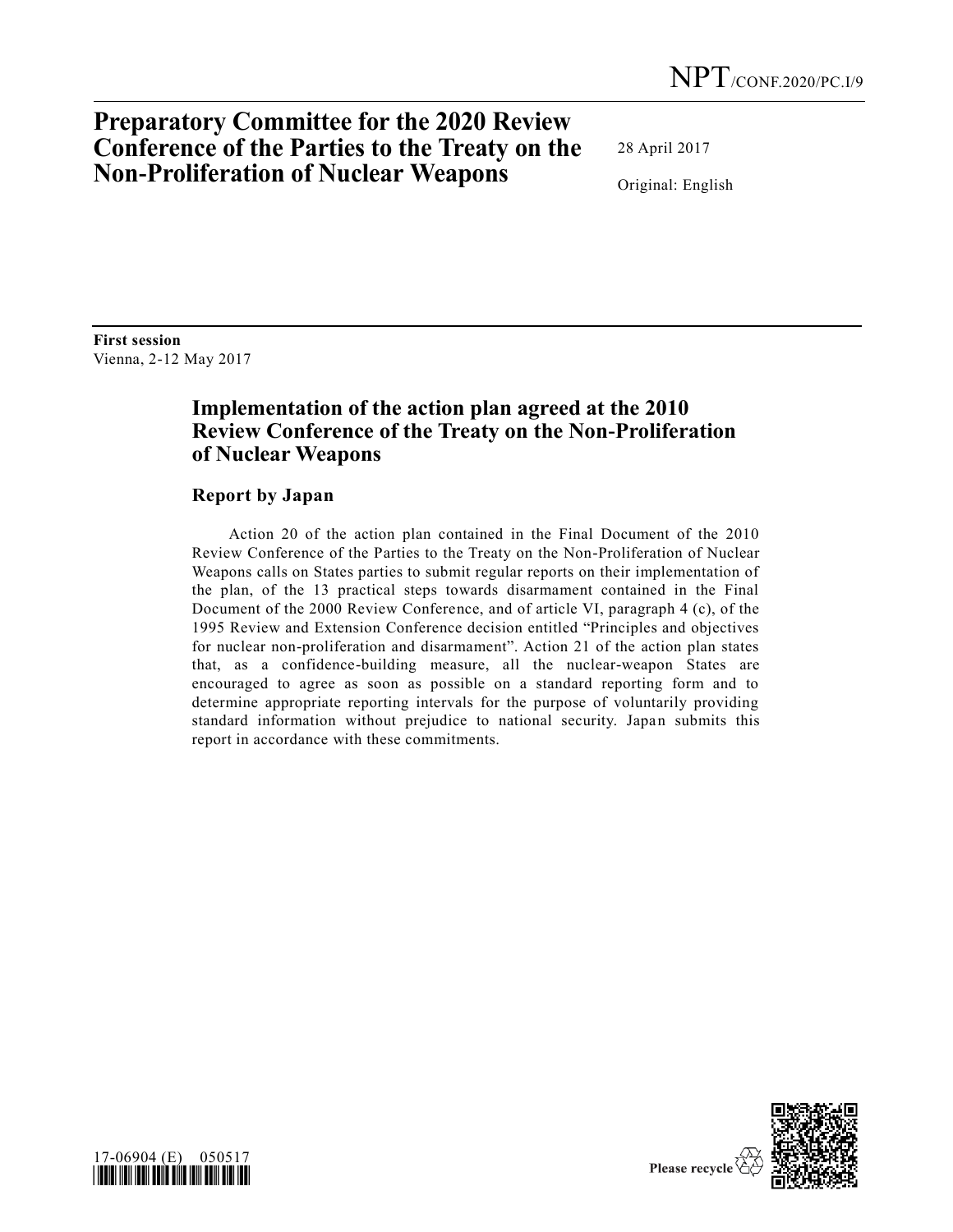| Action<br>number | <b>Actions</b>                                                                                                                                                     | Examples of information to include (if<br><i>applicable</i> )                                                                                                                                                                          | Actions undertaken by Japan                                                                                                                                                                                                                                                                                                                                                                                                                                                                                                                                                                                                                                                                                                                                                                                                                                                                                                                                                                                                                                                                                                                                                                                                                                                                                                                                                                                                                                                                                                                                                                                                                                                                                                                                                      |
|------------------|--------------------------------------------------------------------------------------------------------------------------------------------------------------------|----------------------------------------------------------------------------------------------------------------------------------------------------------------------------------------------------------------------------------------|----------------------------------------------------------------------------------------------------------------------------------------------------------------------------------------------------------------------------------------------------------------------------------------------------------------------------------------------------------------------------------------------------------------------------------------------------------------------------------------------------------------------------------------------------------------------------------------------------------------------------------------------------------------------------------------------------------------------------------------------------------------------------------------------------------------------------------------------------------------------------------------------------------------------------------------------------------------------------------------------------------------------------------------------------------------------------------------------------------------------------------------------------------------------------------------------------------------------------------------------------------------------------------------------------------------------------------------------------------------------------------------------------------------------------------------------------------------------------------------------------------------------------------------------------------------------------------------------------------------------------------------------------------------------------------------------------------------------------------------------------------------------------------|
| I.               | <b>Nuclear Disarmament</b>                                                                                                                                         |                                                                                                                                                                                                                                        |                                                                                                                                                                                                                                                                                                                                                                                                                                                                                                                                                                                                                                                                                                                                                                                                                                                                                                                                                                                                                                                                                                                                                                                                                                                                                                                                                                                                                                                                                                                                                                                                                                                                                                                                                                                  |
| $\mathbf{1}$     | All States parties commit to<br>pursue policies that are fully<br>compatible with the Treaty and<br>the objective of achieving a<br>world without nuclear weapons. | Summary of national policy on<br>nuclear disarmament, including any<br>relevant initiatives and actions<br>which serve to illustrate the policy.<br>Membership in<br>regional/multilateral groups that<br>promote nuclear disarmament. | As the only country to have ever suffered atomic bombings, Japan<br>remains strongly committed to strengthening the Non-Proliferation<br>Treaty regime on all of its three pillars, and moving closer towards a<br>world free of nuclear weapons.<br>Japan is of the view that in order to make our steps towards a world free<br>of nuclear weapons, it is essential to build up practical and concrete<br>measures on the basis of cooperation between nuclear-weapon States and<br>non-nuclear-weapon States, while not losing sight of a clear recognition<br>of the humanitarian aspects of the use of nuclear weapons and an<br>objective assessment of the severe international security environment.<br>- Japan has been playing a leading role in the Non-Proliferation and<br>Disarmament Initiative, a cross-regional group of non-nuclear weapon<br>States, which has proposed concrete measures;<br>- Japan is committed to making progress in advancing concrete and<br>practical measures through, among others, promoting the transparency<br>of nuclear forces, submitting resolutions calling for united action<br>towards the total elimination of nuclear weapons to the General<br>Assembly, making active contributions towards an early entry into<br>force of the Comprehensive Nuclear-Test-Ban Treaty, pursuing the<br>early commencement of negotiations on a treaty banning the<br>production of fissile material for use in nuclear weapons or other<br>nuclear explosive devices and participating actively in discussions on<br>nuclear disarmament verification.<br>- Japan has been engaged in raising awareness on the reality of atomic<br>bombings and clear recognition of its humanitarian consequences<br>across borders and generations. |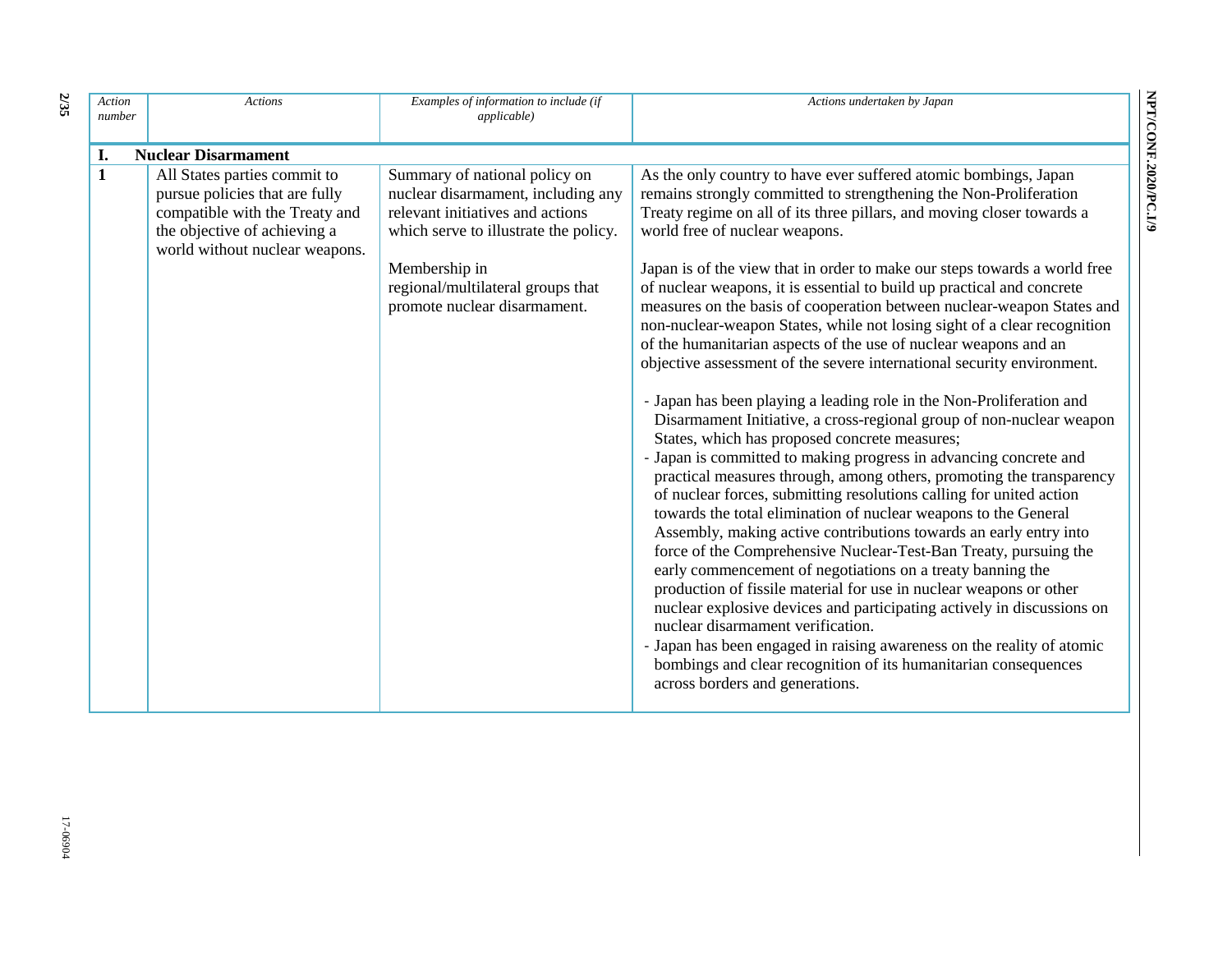| Action<br>number | <b>Actions</b>                                                                                                                                                                                                                                                                                                                                                                                                     | Examples of information to include (if<br><i>applicable</i> )                                                                                                                                                                                                                                    | Actions undertaken by Japan                                                                                                                                                                                                                                                                                                                                                                                                                                                                                                                                                                                                                                                                                                                                                                                                                                                                                                                                                                                                                                                                                                                                                              |
|------------------|--------------------------------------------------------------------------------------------------------------------------------------------------------------------------------------------------------------------------------------------------------------------------------------------------------------------------------------------------------------------------------------------------------------------|--------------------------------------------------------------------------------------------------------------------------------------------------------------------------------------------------------------------------------------------------------------------------------------------------|------------------------------------------------------------------------------------------------------------------------------------------------------------------------------------------------------------------------------------------------------------------------------------------------------------------------------------------------------------------------------------------------------------------------------------------------------------------------------------------------------------------------------------------------------------------------------------------------------------------------------------------------------------------------------------------------------------------------------------------------------------------------------------------------------------------------------------------------------------------------------------------------------------------------------------------------------------------------------------------------------------------------------------------------------------------------------------------------------------------------------------------------------------------------------------------|
| $\boldsymbol{2}$ | All States parties commit to<br>apply the principles of<br>irreversibility, verifiability and<br>transparency in relation to the<br>implementation of their treaty<br>obligations.                                                                                                                                                                                                                                 | National policy on irreversibility,<br>verifiability and transparency,<br>including any relevant initiatives<br>and actions which serve to illustrate<br>the policy.<br>Support for relevant General<br>Assembly resolutions that support<br>irreversibility, verifiability and<br>transparency. | Japan reaffirms the importance of the principles of irreversibility,<br>verifiability and transparency in relation to the implementation of their<br>treaty obligations.<br>- Japan calls upon all States to apply the principles of irreversibility,<br>verifiability and transparency in relation to the process of nuclear<br>disarmament and non-proliferation through resolutions submitted to<br>the General Assembly;<br>- Japan submitted a working paper on nuclear-weapon State<br>transparency to the 2015 Review Conference, which encouraged<br>nuclear-weapon States to agree on a standard reporting form and to<br>submit it annually in the context of strengthening the Treaty review<br>process;<br>- Japan, with the other 11 members of the Non-Proliferation and<br>Disarmament Initiative, submitted a working paper on transparency by<br>non-nuclear-weapon State parties to the 2015 Review Conference,<br>which included a draft reporting template for non-nuclear-weapon<br>States as well as other working papers on transparency to the<br>Preparatory Committee for the Review Conference of the Parties to the<br>Treaty in 2012 and 2014 respectively. |
| $\mathbf{3}$     | In implementing the<br>unequivocal undertaking by the<br>nuclear-weapon States to<br>accomplish the total elimination<br>of their nuclear arsenals, the<br>nuclear-weapon States commit<br>to undertake further efforts to<br>reduce and ultimately eliminate<br>all types of nuclear weapons,<br>deployed and non-deployed,<br>including through unilateral,<br>bilateral, regional and<br>multilateral measures. | (Applicable only to nuclear-weapon<br>States)                                                                                                                                                                                                                                                    |                                                                                                                                                                                                                                                                                                                                                                                                                                                                                                                                                                                                                                                                                                                                                                                                                                                                                                                                                                                                                                                                                                                                                                                          |

 $17 - 06904$ 17-06904

> NPT/CONF.2020/PC.I/9 **NPT/CONF.2020/PC.I/9**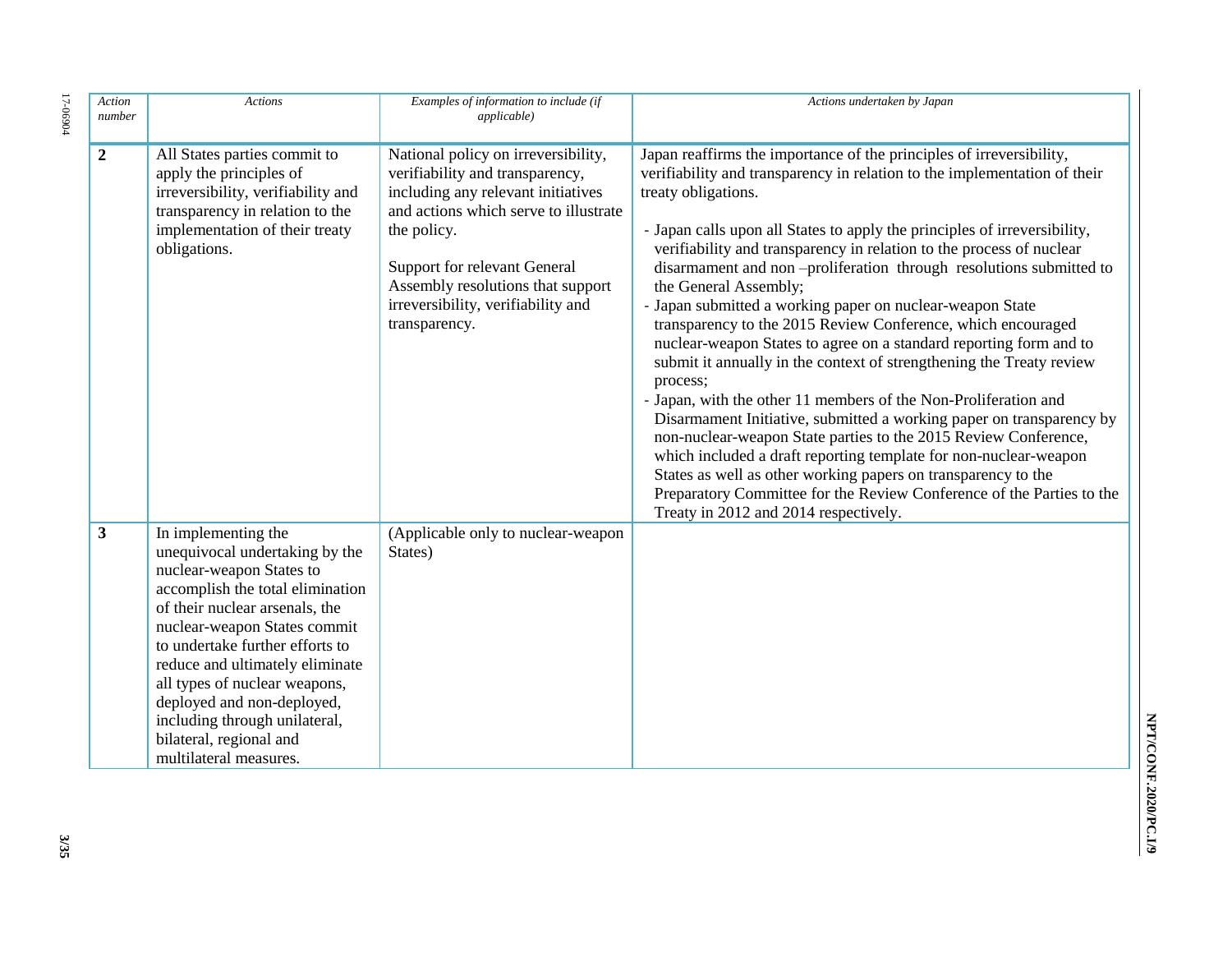| Action<br>number        | <b>Actions</b>                                                                                                                                                                                                                                                                                                                                                                                        | Examples of information to include (if<br><i>applicable</i> ) | Actions undertaken by Japan |
|-------------------------|-------------------------------------------------------------------------------------------------------------------------------------------------------------------------------------------------------------------------------------------------------------------------------------------------------------------------------------------------------------------------------------------------------|---------------------------------------------------------------|-----------------------------|
| $\overline{\mathbf{4}}$ | The Russian Federation and the<br><b>United States of America</b><br>commit to seek the early entry<br>into force and full<br>implementation of the Treaty on<br>Measures for the Further<br>Reduction and Limitation of<br>Strategic Offensive Arms and<br>are encouraged to continue<br>discussions on follow-on<br>measures in order to achieve<br>deeper reductions in their<br>nuclear arsenals. | (Applicable only to nuclear-weapon<br>States)                 |                             |
| 5                       | The nuclear-weapon States<br>commit to accelerate concrete<br>progress on the steps leading to<br>nuclear disarmament, contained<br>in the Final Document of the<br>2000 Review Conference, in a<br>way that promotes international<br>stability, peace and<br>undiminished and increased<br>security. To that end, they are<br>called upon to promptly engage<br>with a view to, inter alia:         |                                                               |                             |
| 5(a)                    | Rapidly moving towards an<br>overall reduction in the global<br>stockpile of all types of nuclear<br>weapons, as identified in action<br>3;                                                                                                                                                                                                                                                           | (Applicable only to nuclear-weapon<br>States)                 |                             |
| 5(b)                    | Address the question of all<br>nuclear weapons regardless of<br>their type or their location as an<br>integral part of the general<br>nuclear disarmament process;                                                                                                                                                                                                                                    | (Applicable only to nuclear-weapon<br>States)                 |                             |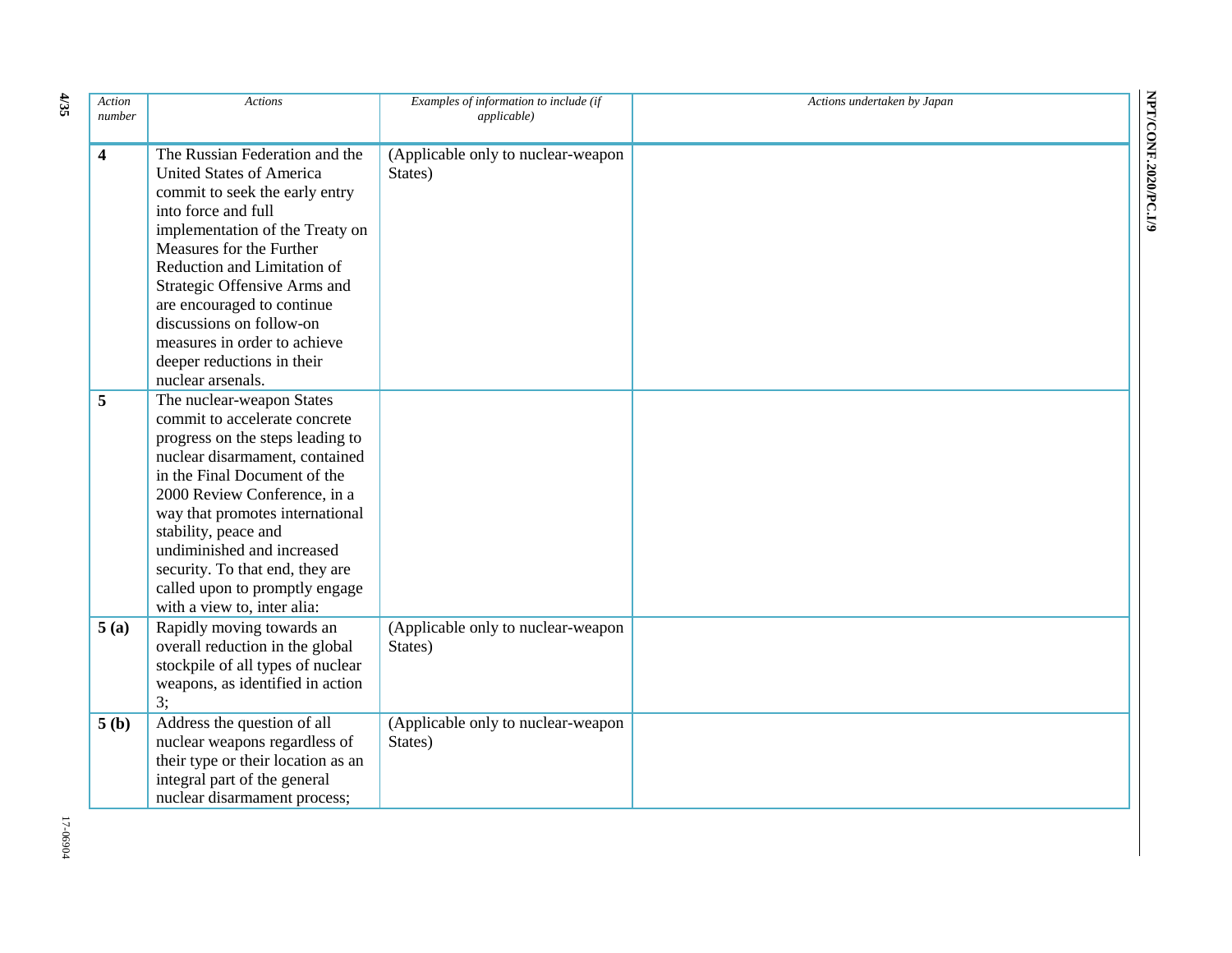| Action<br>number | <b>Actions</b>                                                                                                                                                                                                                              | Examples of information to include (if<br><i>applicable</i> ) | Actions undertaken by Japan |
|------------------|---------------------------------------------------------------------------------------------------------------------------------------------------------------------------------------------------------------------------------------------|---------------------------------------------------------------|-----------------------------|
| $5($ c $)$       | To further diminish the role and<br>significance of nuclear weapons<br>in all military and security<br>concepts, doctrines and policies;                                                                                                    | (Applicable only to nuclear-weapon<br>States)                 |                             |
| 5(d)             | Discuss policies that could<br>prevent the use of nuclear<br>weapons and eventually lead to<br>their elimination, lessen the<br>danger of nuclear war and<br>contribute to the non-<br>proliferation and disarmament of<br>nuclear weapons; | (Applicable only to nuclear-weapon<br>States)                 |                             |
| 5(e)             | Consider the legitimate interest<br>of non-nuclear-weapon States in<br>further reducing the operational<br>status of nuclear weapons<br>systems in ways that promote<br>international stability and<br>security;                            | (Applicable only to nuclear-weapon<br>States)                 |                             |
| 5(f)             | Reduce the risk of accidental use<br>of nuclear weapons; and                                                                                                                                                                                | (Applicable only to nuclear-weapon<br>States)                 |                             |
| 5(g)             | Further enhance transparency<br>and increase mutual confidence.                                                                                                                                                                             | (Applicable only to nuclear-weapon<br>States)                 |                             |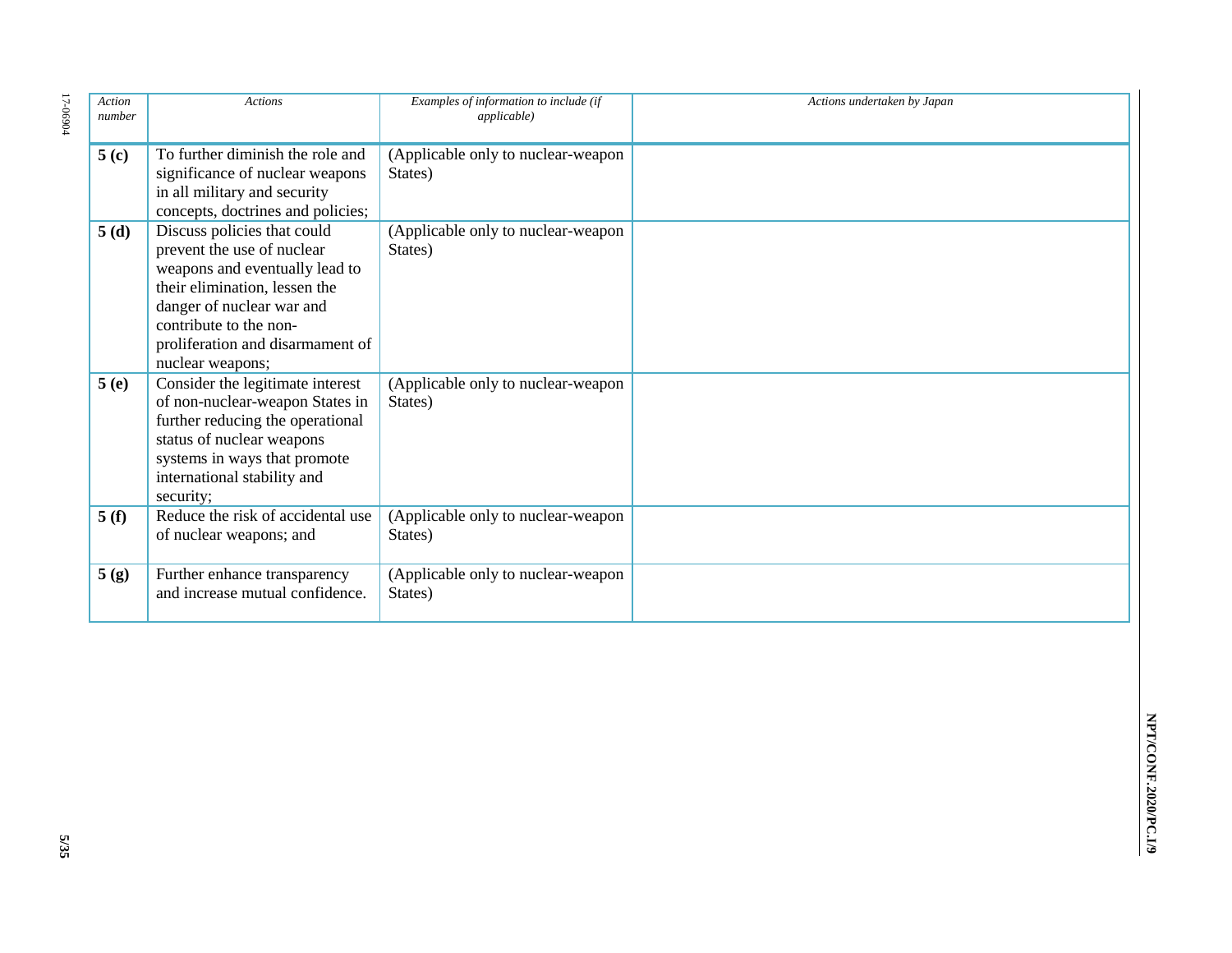| Action<br>number | <b>Actions</b>                                                                                                                                                                                                                           | Examples of information to include (if<br><i>applicable</i> )                                                                                                                                                                                                                                                                                                                   | Actions undertaken by Japan                                                                                                                                                                                                                                                                                                                                                                                                                                                                                                                                                                                                                                                                                                                                                                                                                                                                                                                                                                                                                                                                                                                                                                                                                                                                                                                                    |
|------------------|------------------------------------------------------------------------------------------------------------------------------------------------------------------------------------------------------------------------------------------|---------------------------------------------------------------------------------------------------------------------------------------------------------------------------------------------------------------------------------------------------------------------------------------------------------------------------------------------------------------------------------|----------------------------------------------------------------------------------------------------------------------------------------------------------------------------------------------------------------------------------------------------------------------------------------------------------------------------------------------------------------------------------------------------------------------------------------------------------------------------------------------------------------------------------------------------------------------------------------------------------------------------------------------------------------------------------------------------------------------------------------------------------------------------------------------------------------------------------------------------------------------------------------------------------------------------------------------------------------------------------------------------------------------------------------------------------------------------------------------------------------------------------------------------------------------------------------------------------------------------------------------------------------------------------------------------------------------------------------------------------------|
| 6                | All States agree that the<br>Conference on Disarmament<br>should immediately establish a<br>subsidiary body to deal with<br>nuclear disarmament, within the<br>context of an agreed,<br>comprehensive and balanced<br>programme of work. | Support for the establishment of a<br>subsidiary body in the Conference<br>on Disarmament to deal with<br>nuclear disarmament, including<br>through support for relevant draft<br>programmes of work of the<br>Conference, Non-Proliferation<br>Treaty working papers and/or<br>General Assembly resolutions.<br>Participation in any working groups<br>on nuclear disarmament. | Japan supported the establishment of a subsidiary body in the<br>Conference on Disarmament to deal with nuclear disarmament as a chair<br>of the Conference in 2014. Japan also supported the decision put forward<br>by the Romanian President to establish a working group on the way<br>ahead, contained in document CD/WP.599/Rev.1 in 2017.<br>Japan has consistently called for the adoption of a programme of work<br>which leads to a negotiation of a disarmament treaty in the Conference.<br>The following political figures called on all members of the Conference<br>in the recent high-level segments of this body to adopt such a programme<br>of work.<br>- Mr. Motome TAKISAWA, Parliamentary Vice-Minister for Foreign<br>Affairs of Japan in 2017<br>- Mr. Masakazu HAMACHI, Parliamentary Vice-Minister for Foreign<br>Affairs of Japan in 2016<br>- Mr. Takashi UTO, Parliamentary Vice-Minister for Foreign Affairs of<br>Japan in 2015<br>In the General Assembly resolution entitled "United action with renewed<br>determination towards the total elimination of nuclear weapons"<br>submitted by Japan and adopted by an overwhelming majority, Japan has<br>stressed the need to continue to explore possibilities for overcoming the<br>ongoing deadlock of more than two decades in the Conference on<br>Disarmament for years. |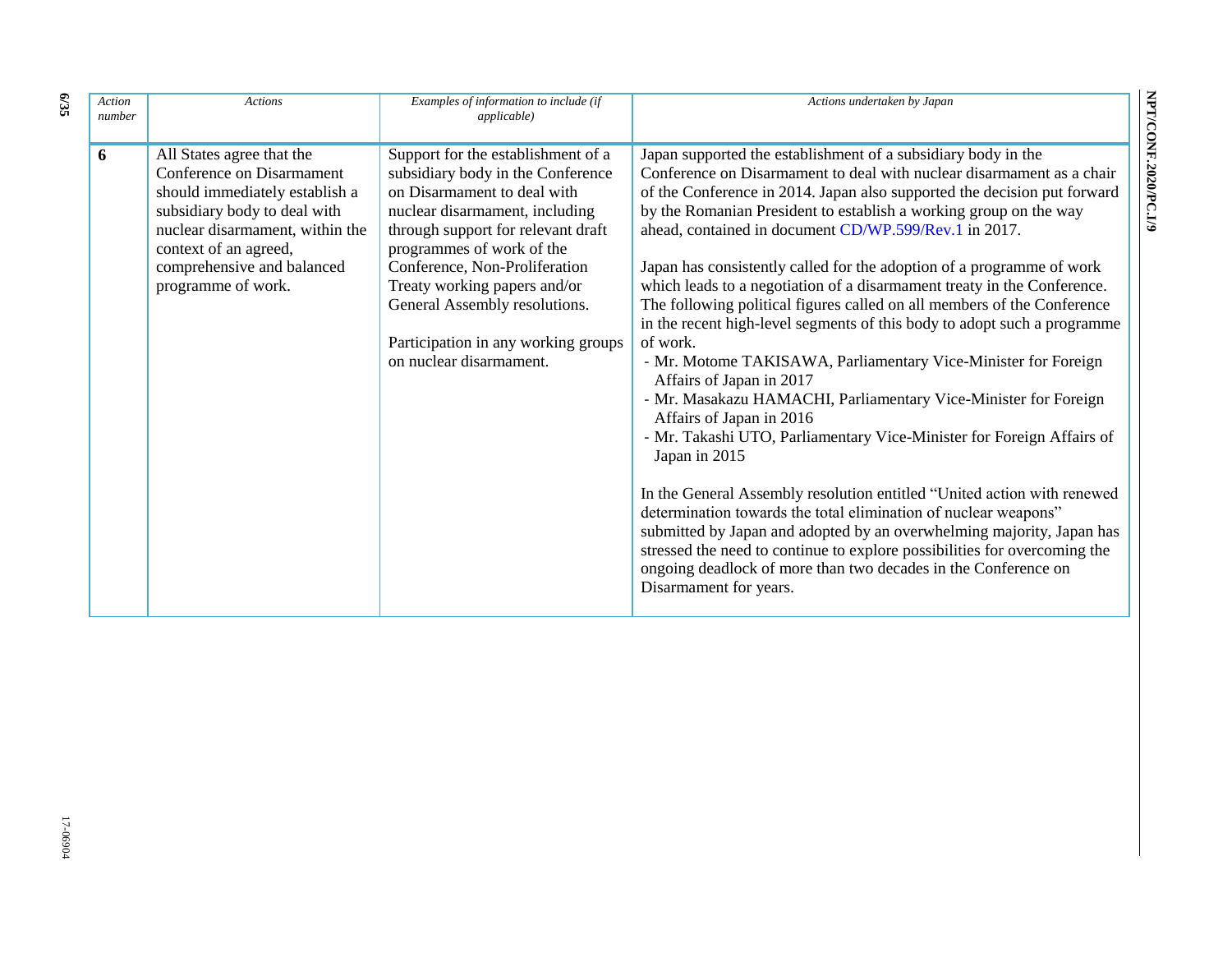| Action<br>number | <b>Actions</b>                                                                                                                                                                                                                                                                                                                                                                                                                                                                                                                                                                                                                                                                                                                                                    | Examples of information to include (if<br><i>applicable</i> )                                                                                                                                                                                                                                                                                                                                                                      | Actions undertaken by Japan                                                                                                                                                                                                                                                                                                                                                                                                                                                                                                                                                                                                                                                                                                                                                                                                                                                                                                                                                                                                                                     |
|------------------|-------------------------------------------------------------------------------------------------------------------------------------------------------------------------------------------------------------------------------------------------------------------------------------------------------------------------------------------------------------------------------------------------------------------------------------------------------------------------------------------------------------------------------------------------------------------------------------------------------------------------------------------------------------------------------------------------------------------------------------------------------------------|------------------------------------------------------------------------------------------------------------------------------------------------------------------------------------------------------------------------------------------------------------------------------------------------------------------------------------------------------------------------------------------------------------------------------------|-----------------------------------------------------------------------------------------------------------------------------------------------------------------------------------------------------------------------------------------------------------------------------------------------------------------------------------------------------------------------------------------------------------------------------------------------------------------------------------------------------------------------------------------------------------------------------------------------------------------------------------------------------------------------------------------------------------------------------------------------------------------------------------------------------------------------------------------------------------------------------------------------------------------------------------------------------------------------------------------------------------------------------------------------------------------|
| $\overline{7}$   | All States agree that the<br>Conference on Disarmament<br>should, within the context of an<br>agreed, comprehensive and<br>balanced programme of work,<br>immediately begin discussion of<br>effective international<br>arrangements to assure non-<br>nuclear-weapon States against<br>the use or threat of use of<br>nuclear weapons, to discuss<br>substantively, without<br>limitation, with a view to<br>elaborating recommendations<br>dealing with all aspects of this<br>issue, not excluding an<br>internationally legally binding<br>instrument. The Review<br>Conference invites the<br>Secretary-General of the United<br>Nations to convene a high-level<br>meeting in September 2010 in<br>support of the work of the<br>Conference on Disarmament. | Support for the establishment of a<br>subsidiary body in the Conference<br>on Disarmament to discuss<br>effective international<br>arrangements to assure non-<br>nuclear-weapon States against the<br>use or threat of use of nuclear<br>weapons, including through support<br>for relevant draft programmes of<br>work of the Conference, Non-<br>Proliferation Treaty working papers<br>and/or General Assembly<br>resolutions. | In the General Assembly resolution entitled "United action with renewed<br>determination towards the total elimination of nuclear weapons"<br>submitted by Japan and adopted by an overwhelming majority, Japan has<br>stressed the importance of security assurances by nuclear weapon States.<br>Japan and the other 11 Non-Proliferation and Disarmament Initiative<br>members submitted a working paper on "Nuclear-weapon-free zones and<br>negative security assurances" to the 2013 Preparatory Committee for the<br>Review Conference of the Parties to the Treaty.<br>Japan participated in the ASEAN Regional Forum Workshop on<br>Promoting a Nuclear-Weapon-Free Status of Mongolia, held in<br>Mongolia in September 2015.<br>Mr. Motome TAKISAWA, Parliamentary Vice-Minister for Foreign<br>Affairs of Japan, participated in the international conference on<br>"Building a Nuclear-Weapon-Free World", which was hosted by<br>Kazakhstan to commemorate the twenty-fifth anniversary of the closure<br>of the Semipalatinsk nuclear test site. |
| 8                | All nuclear-weapon States<br>commit to fully respect their<br>existing commitments with<br>regard to security assurances.<br>Those nuclear-weapon States<br>that have not yet done so are<br>encouraged to extend security<br>assurances to non-nuclear-<br>weapon States parties to the<br>Treaty.                                                                                                                                                                                                                                                                                                                                                                                                                                                               | (Applicable only to nuclear-weapon<br>States)                                                                                                                                                                                                                                                                                                                                                                                      |                                                                                                                                                                                                                                                                                                                                                                                                                                                                                                                                                                                                                                                                                                                                                                                                                                                                                                                                                                                                                                                                 |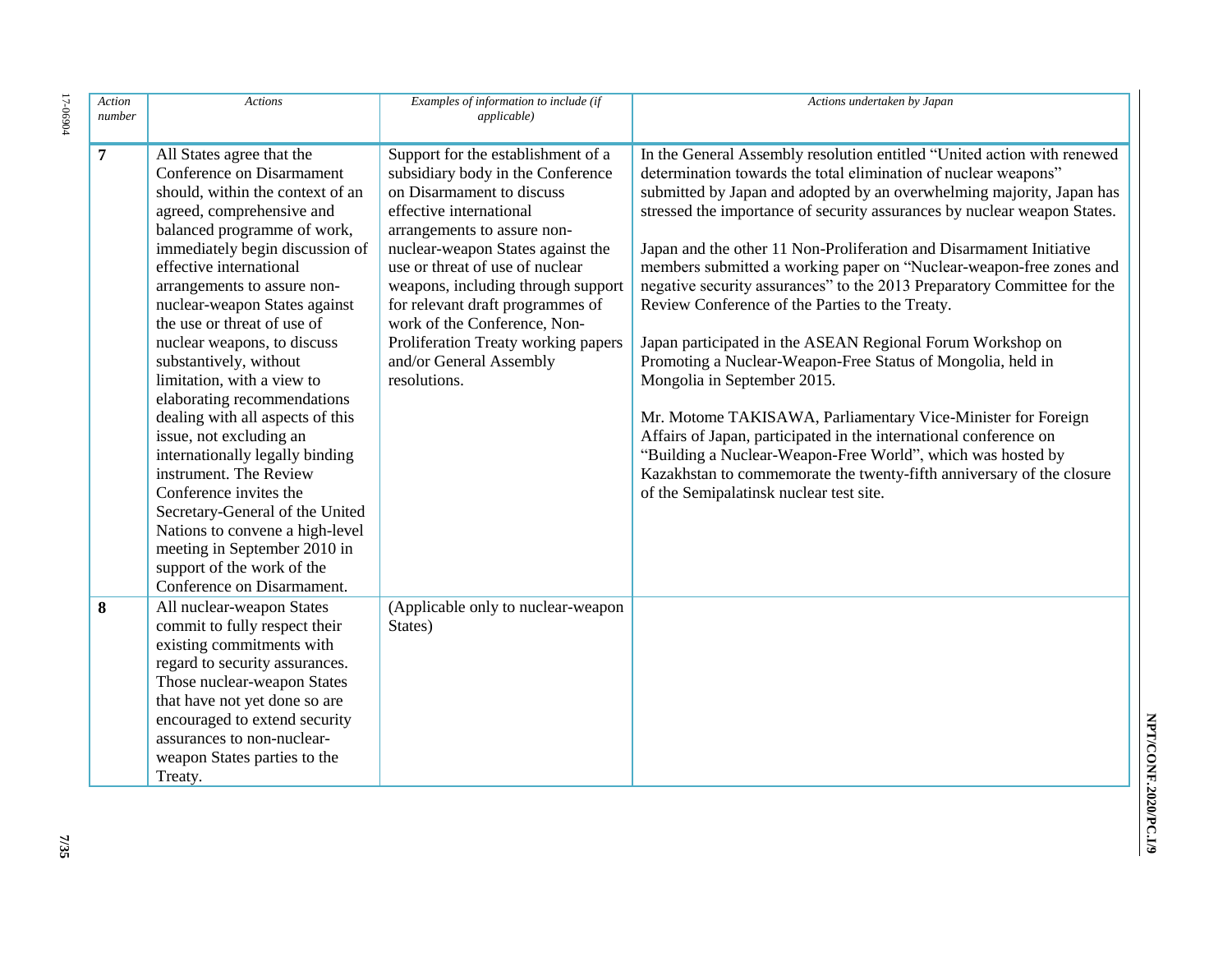| Action<br>number | <b>Actions</b>                                                                                                                                                                                                                                                                                                                                                                                                                                                                                                                                                                                                                                                                                                                                                 | Examples of information to include (if<br><i>applicable</i> )                                                                                                                                                                                                                                                                                                                                                                                                                                                                                                                                                                                                                                                                                                                                    | Actions undertaken by Japan                                                                                                                                                                                                                                                                                                                                                                                                                                                                                                                                                                                                                                                                                                                                                                                                                                                                                                                                                                                                                                                                                                                                                                                                                                                                                                                                                                                                                           |
|------------------|----------------------------------------------------------------------------------------------------------------------------------------------------------------------------------------------------------------------------------------------------------------------------------------------------------------------------------------------------------------------------------------------------------------------------------------------------------------------------------------------------------------------------------------------------------------------------------------------------------------------------------------------------------------------------------------------------------------------------------------------------------------|--------------------------------------------------------------------------------------------------------------------------------------------------------------------------------------------------------------------------------------------------------------------------------------------------------------------------------------------------------------------------------------------------------------------------------------------------------------------------------------------------------------------------------------------------------------------------------------------------------------------------------------------------------------------------------------------------------------------------------------------------------------------------------------------------|-------------------------------------------------------------------------------------------------------------------------------------------------------------------------------------------------------------------------------------------------------------------------------------------------------------------------------------------------------------------------------------------------------------------------------------------------------------------------------------------------------------------------------------------------------------------------------------------------------------------------------------------------------------------------------------------------------------------------------------------------------------------------------------------------------------------------------------------------------------------------------------------------------------------------------------------------------------------------------------------------------------------------------------------------------------------------------------------------------------------------------------------------------------------------------------------------------------------------------------------------------------------------------------------------------------------------------------------------------------------------------------------------------------------------------------------------------|
| 9                | The establishment of further<br>nuclear-weapon-free zones,<br>where appropriate, on the basis<br>of arrangements freely arrived at<br>among States of the region<br>concerned, and in accordance<br>with the 1999 Guidelines of the<br><b>United Nations Disarmament</b><br>Commission, is encouraged. All<br>concerned States are encouraged<br>to ratify the nuclear-weapon-free<br>zone treaties and their relevant<br>protocols, and to constructively<br>consult and cooperate to bring<br>about the entry into force of the<br>relevant legally binding<br>protocols of all such nuclear-<br>weapon free zones treaties,<br>which include negative security<br>assurances. The concerned<br>States are encouraged to review<br>any related reservations. | (For all States)<br>National efforts to support the<br>establishment of nuclear-weapon-<br>free zone treaties.<br>Support for relevant General<br>Assembly resolutions and/or Non-<br>Proliferation Treaty working papers<br>that support the establishment of<br>nuclear-weapon-free zones.<br>Name of nuclear-weapon-free zone<br>treaty to which your country is<br>party.<br>(For nuclear-weapon States)<br>Summary of efforts (including<br>current status and future prospects)<br>to ratify the relevant protocols of<br>nuclear-weapon-free zone treaties<br>or to review any related<br>reservations on the ratification of<br>such protocols.<br>Current status of consultations and<br>cooperation on entry into force of<br>the relevant protocols of nuclear-<br>weapon-free zones. | Japan contributed to drafting of the Treaty on a Nuclear-Weapon-Free<br>Zone in Central Asia by organizing expert meetings in Sapporo, Japan,<br>in October 1999 and April 2000.<br>Japan has organized the United Nations Conference on Disarmament<br>Issues with the United Nations, and nuclear-weapon-free zones have<br>been one of the agenda of discussion. Japan has contributed to the<br>discussion and promotion of nuclear-weapon-free zones.<br>Japan participated in the second and third Conferences of States Parties<br>and Signatories to Treaties that Establish Nuclear-Weapon-Free Zones<br>and Mongolia as an observer.<br>Japan has supported General Assembly resolutions regarding five treaties<br>on nuclear-weapon-free zones and the nuclear-weapon-free status of<br>Mongolia.<br>In the General Assembly resolution entitled "United action with renewed<br>determination towards the total elimination of nuclear weapons",<br>submitted by Japan and adopted by an overwhelming majority, Japan<br>stressed the importance of the establishment of further nuclear-weapon-<br>free zones in accordance with the 1999 guidelines of the Disarmament<br>Commission.<br>Mr. Yamada, Ambassador of Japan to Mexico, participated in the<br>ceremony of the fiftieth anniversary of the conclusion of the Treaty for<br>the Prohibition of Nuclear Weapons in Latin America and the Caribbean<br>(Treaty of Tlatelolco). |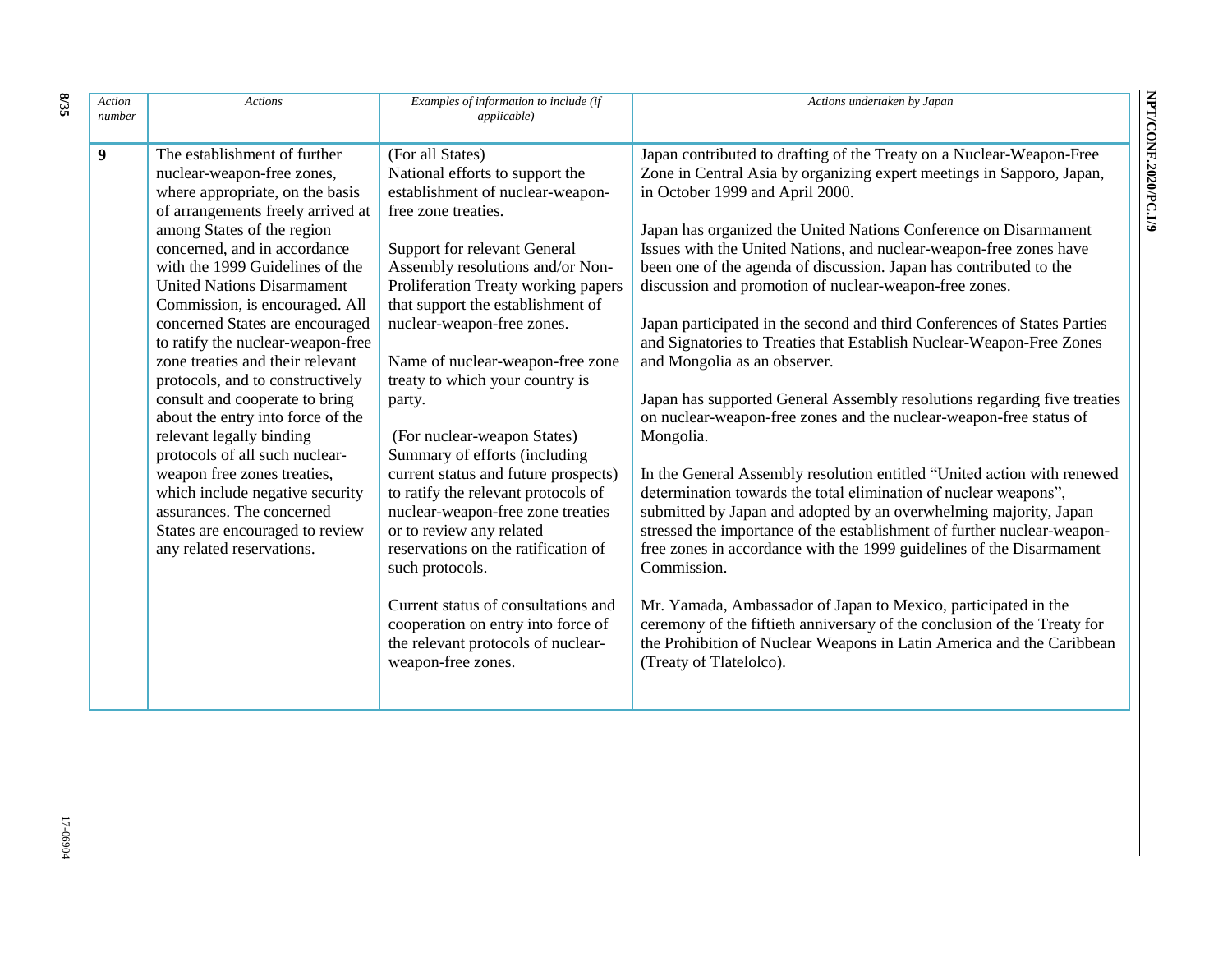| Action<br>number | <b>Actions</b>                                                                                                                                                                                                                                                                                                                                                                                                                                                                                                                                                                               | Examples of information to include (if<br><i>applicable</i> )                                                                                                                                        | Actions undertaken by Japan                                                                                                                                                                                                                                        |
|------------------|----------------------------------------------------------------------------------------------------------------------------------------------------------------------------------------------------------------------------------------------------------------------------------------------------------------------------------------------------------------------------------------------------------------------------------------------------------------------------------------------------------------------------------------------------------------------------------------------|------------------------------------------------------------------------------------------------------------------------------------------------------------------------------------------------------|--------------------------------------------------------------------------------------------------------------------------------------------------------------------------------------------------------------------------------------------------------------------|
| 10               | All nuclear-weapon States<br>undertake to ratify the<br>Comprehensive Nuclear-Test-<br>Ban Treaty with all expediency,<br>noting that positive decisions by<br>nuclear-weapon States would<br>have the beneficial impact<br>towards the ratification of that<br>Treaty, and that nuclear-weapon<br>States have the special<br>responsibility to encourage<br>Annex 2 countries, in particular<br>those which have not acceded to<br>the Treaty on the Non-<br><b>Proliferation of Nuclear</b><br>Weapons and continue to<br>operate unsafeguarded nuclear<br>facilities, to sign and ratify. | (Applicable only to nuclear-weapon<br>States)                                                                                                                                                        |                                                                                                                                                                                                                                                                    |
| 11               | Pending the entry into force of<br>the Comprehensive Nuclear-<br>Test-Ban Treaty, all States<br>commit to refrain from nuclear-<br>weapon test explosions or any<br>other nuclear explosions, the use<br>of new nuclear weapons<br>technologies and from any<br>action that would defeat the<br>object and purpose of that<br>Treaty, and all existing<br>moratoriums on nuclear-weapon<br>test explosions should be<br>maintained.                                                                                                                                                          | Date of signature and ratification of<br>the Comprehensive Nuclear-Test-<br>Ban Treaty.<br>Current status of the reporting<br>State's policy on the moratorium on<br>nuclear weapon test explosions. | Japan signed the Comprehensive Nuclear-Test-Ban Treaty on 24<br>September 1996 and ratified it on<br>8 July 1997.<br>Japan's "Act on the Regulation of Nuclear Source Material, Nuclear Fuel<br>Material and Reactors" was amended when Japan ratified the Treaty. |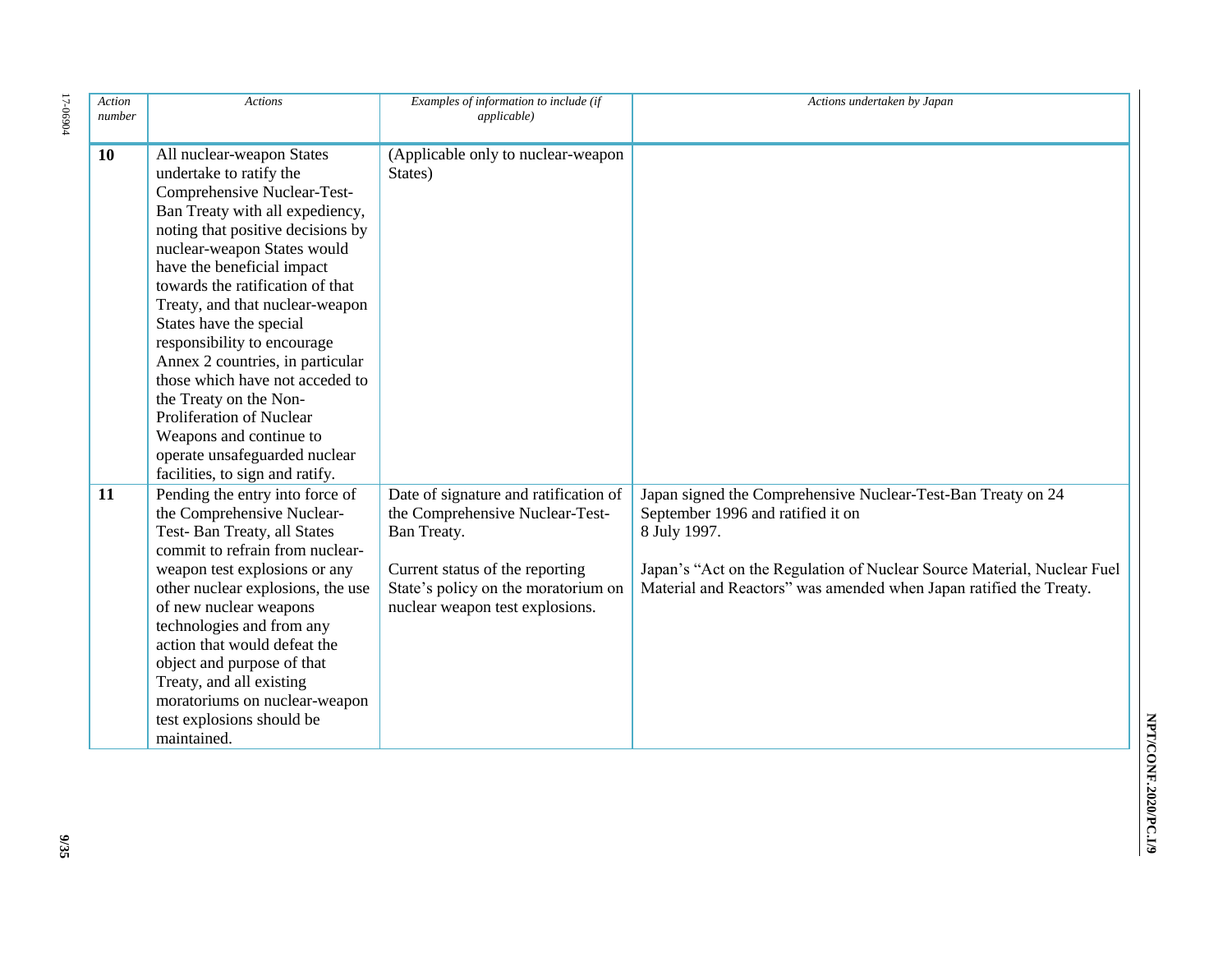| Action<br>number | <b>Actions</b>                                                                                                                                                                                                                                                                                                                                                                                                                                                                                                           | Examples of information to include (if<br><i>applicable</i> )                                                                                                                                                                                                                                                                                                                                                                        | Actions undertaken by Japan                                                                                                                                                                                                                                                                                                                                                                                                                                                                                                                                                                                                                                                                                                                                                                                                                                                                                                    |
|------------------|--------------------------------------------------------------------------------------------------------------------------------------------------------------------------------------------------------------------------------------------------------------------------------------------------------------------------------------------------------------------------------------------------------------------------------------------------------------------------------------------------------------------------|--------------------------------------------------------------------------------------------------------------------------------------------------------------------------------------------------------------------------------------------------------------------------------------------------------------------------------------------------------------------------------------------------------------------------------------|--------------------------------------------------------------------------------------------------------------------------------------------------------------------------------------------------------------------------------------------------------------------------------------------------------------------------------------------------------------------------------------------------------------------------------------------------------------------------------------------------------------------------------------------------------------------------------------------------------------------------------------------------------------------------------------------------------------------------------------------------------------------------------------------------------------------------------------------------------------------------------------------------------------------------------|
| 12               | All States that have ratified the<br>Comprehensive Nuclear-Test-<br>Ban Treaty recognize the<br>contribution of the conferences<br>on facilitating the entry into<br>force of that Treaty and of the<br>measures adopted by<br>consensus at the Sixth<br>Conference on Facilitating the<br>Entry into Force of the<br>Comprehensive Nuclear-Test-<br>Ban Treaty, held in September<br>2009, and commit to report at<br>the 2011 Conference on<br>progress made towards the<br>urgent entry into force of that<br>Treaty. | Confirmation that commitment<br>was met to report at the<br>Conference on Facilitating the<br>Entry into Force of the<br>Comprehensive Nuclear-Test-Ban<br>Treaty (Article XIV Conference)<br>held in 2011 on progress made<br>towards the urgent entry into force<br>of that Treaty.<br>Summary of reports made at the<br>subsequent Article XIV<br>Conferences on progress made<br>towards the entry into force of<br>that Treaty. | September 2009 - August 2011<br>September 2009 - August 2011<br>In bilateral consultations, Japan urged several Annex 2 States that had<br>not yet signed or ratified the Treaty to do so at the earliest opportunity.<br>March 2010<br>Japan invited an Indonesian Diet member and a government official to<br>visit International Monitoring System facilities hosted by Japan and to<br>exchange views on the Treaty with the Japanese authorities.<br>March 2010<br>Japan invited an Egyptian delegation headed by the Director of the<br>Egyptian National Data Centre to visit International Monitoring System<br>facilities hosted by Japan and to exchange views on the Treaty with<br>Japanese authorities.<br>September 2011 - August 2013<br>Japan took every appropriate opportunity in its bilateral meetings with<br>non-ratifying Annex 2 States to encourage those States to sign and/or<br>ratify the Treaty. |
|                  |                                                                                                                                                                                                                                                                                                                                                                                                                                                                                                                          |                                                                                                                                                                                                                                                                                                                                                                                                                                      | JUNE 2013 - MAY 2015<br>June 2013-May 2014<br>Japan took every suitable opportunity in its bilateral contacts with the<br>remaining Annex 2 States to encourage the signature and/or ratification<br>of the Treaty.<br>June 2014-May 2015<br>Japan took every suitable opportunity in its bilateral contacts with the<br>remaining Annex 2 States, at both the political and official level, to<br>encourage the signature and/or ratification of the Treaty.<br>https://www.ctbto.org/the-treaty/article-xiv-conferences/                                                                                                                                                                                                                                                                                                                                                                                                     |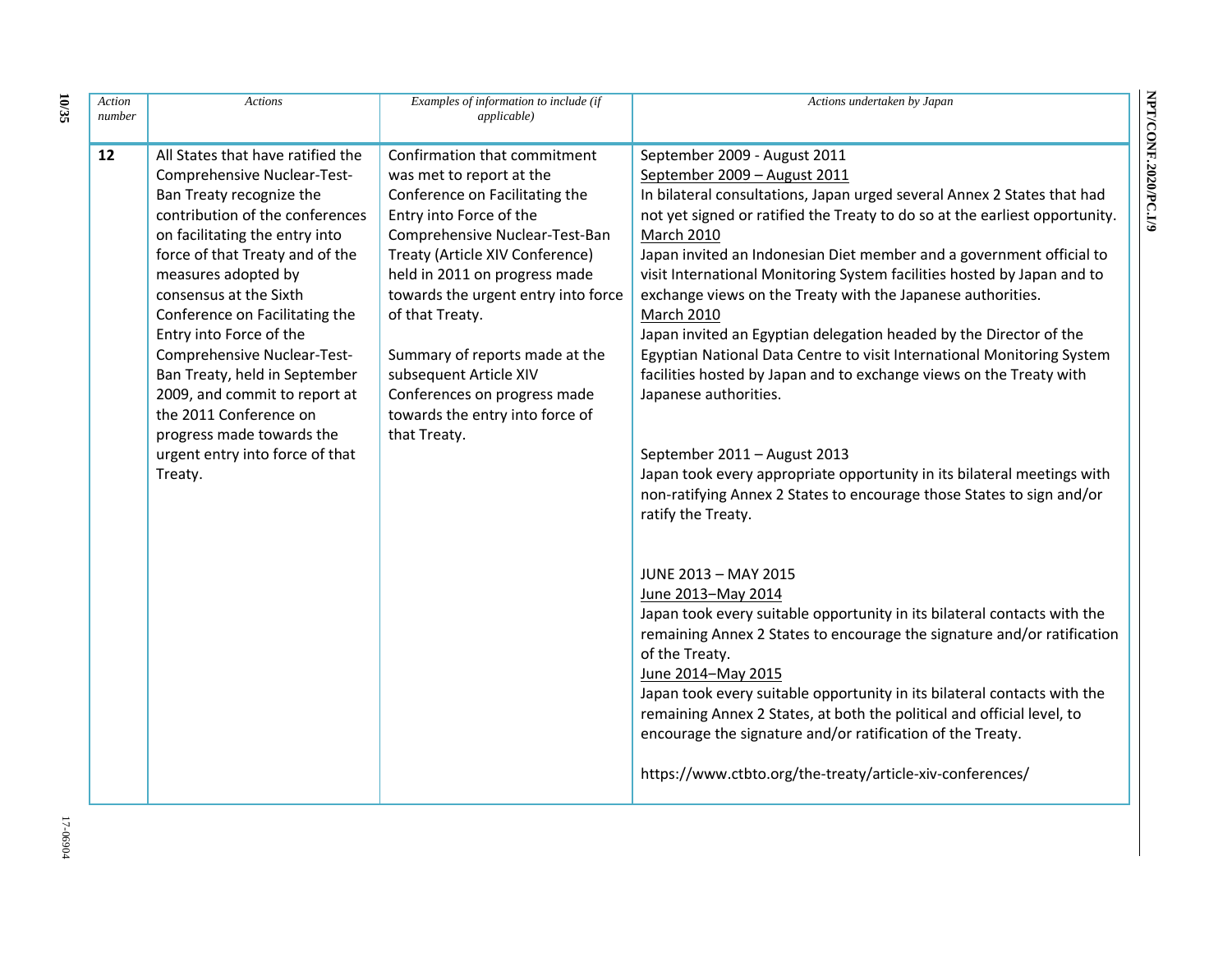| Action<br>number | <b>Actions</b>                                                                                                                                                                                                      | Examples of information to include (if<br><i>applicable</i> )                                                                                                                                                                                                                                                                                                                                                                                                                                                                                                                                                                                                                                                                                                                                             | Actions undertaken by Japan                                                                                                                                                                                                                                                                                                                                                                                                                                                                                                                                                                                                                                                                                                                                                                                                                                                                                                                                                                                                                                                                                                                                                                                                                                                                                                                    |
|------------------|---------------------------------------------------------------------------------------------------------------------------------------------------------------------------------------------------------------------|-----------------------------------------------------------------------------------------------------------------------------------------------------------------------------------------------------------------------------------------------------------------------------------------------------------------------------------------------------------------------------------------------------------------------------------------------------------------------------------------------------------------------------------------------------------------------------------------------------------------------------------------------------------------------------------------------------------------------------------------------------------------------------------------------------------|------------------------------------------------------------------------------------------------------------------------------------------------------------------------------------------------------------------------------------------------------------------------------------------------------------------------------------------------------------------------------------------------------------------------------------------------------------------------------------------------------------------------------------------------------------------------------------------------------------------------------------------------------------------------------------------------------------------------------------------------------------------------------------------------------------------------------------------------------------------------------------------------------------------------------------------------------------------------------------------------------------------------------------------------------------------------------------------------------------------------------------------------------------------------------------------------------------------------------------------------------------------------------------------------------------------------------------------------|
| 13               | All States that have ratified the<br>Comprehensive Nuclear-Test-<br>Ban Treaty undertake to<br>promote the entry into force<br>and implementation of that<br>Treaty at the national, regional<br>and global levels. | Activities to promote the early<br>entry into force of the<br>Comprehensive Nuclear-Test-Ban<br>Treaty at the national, regional and<br>global levels, in particular a<br>summary of efforts to encourage<br>all States that have yet to do so to<br>sign and ratify the Treaty (e.g.,<br>positions on General Assembly<br>resolutions; participation in Article<br>XIV Conferences or Comprehensive<br>Nuclear-Test-Ban Treaty ministerial<br>meetings; participation in Non-<br>Proliferation Treaty working papers<br>and/or national, regional,<br>multilateral activities).<br>Summary of national efforts to<br>fully implement the<br>Comprehensive Nuclear-Test-Ban<br>Treaty (e.g., national legislation or<br>policies).<br>List any nationals who participate<br>in the Comprehensive Nuclear- | Japan, along with the Republic of Kazakhstan, co-presided over the ninth<br>Article XIV Conference on 29 September 2015 in New York. Since then,<br>Japan, as the co-coordinator for the entry into force of the treaty, have<br>led and coordinated international efforts for the promotion of the entry<br>into force of the Comprehensive Nuclear-Test-Ban Treaty.<br>Japan hosted a Group of Eminent Persons meeting in Hiroshima, Japan,<br>in August 2015 to discuss strategies for advancing the Treaty.<br>Japan and the Republic of Kazakhstan adopted the summit level joint<br>statement on the Treaty in Astana on 27 October 2015.<br>Japan has co-chaired the ministerial meeting of the Friends of the<br>Comprehensive Nuclear-Test-Ban Treaty group, which convenes a high-<br>level meeting biannually. On 21 September 2016, the eighth ministerial<br>meeting was held in New York and adopted a joint ministerial<br>statement.<br>The State Minister of Foreign Affairs of Japan attended the Treaty's<br>twentieth anniversary ministerial meeting on 13 June 2016, Japan,<br>together with Kazakhstan, supported a commemorative exhibition in<br>Vienna, which outlined the Treaty Organization's history and its<br>verification regime.<br>Japan will host a regional conference for States in South-East Asia, the |
|                  |                                                                                                                                                                                                                     | Test-Ban Treaty Group of Eminent<br>Persons.                                                                                                                                                                                                                                                                                                                                                                                                                                                                                                                                                                                                                                                                                                                                                              | Pacific and Far East to promote the Treaty in this region in 2017.<br>Japan co-sponsored and voted in favour of annual the General Assembly<br>resolution entitled "Comprehensive Nuclear-Test-Ban Treaty".                                                                                                                                                                                                                                                                                                                                                                                                                                                                                                                                                                                                                                                                                                                                                                                                                                                                                                                                                                                                                                                                                                                                    |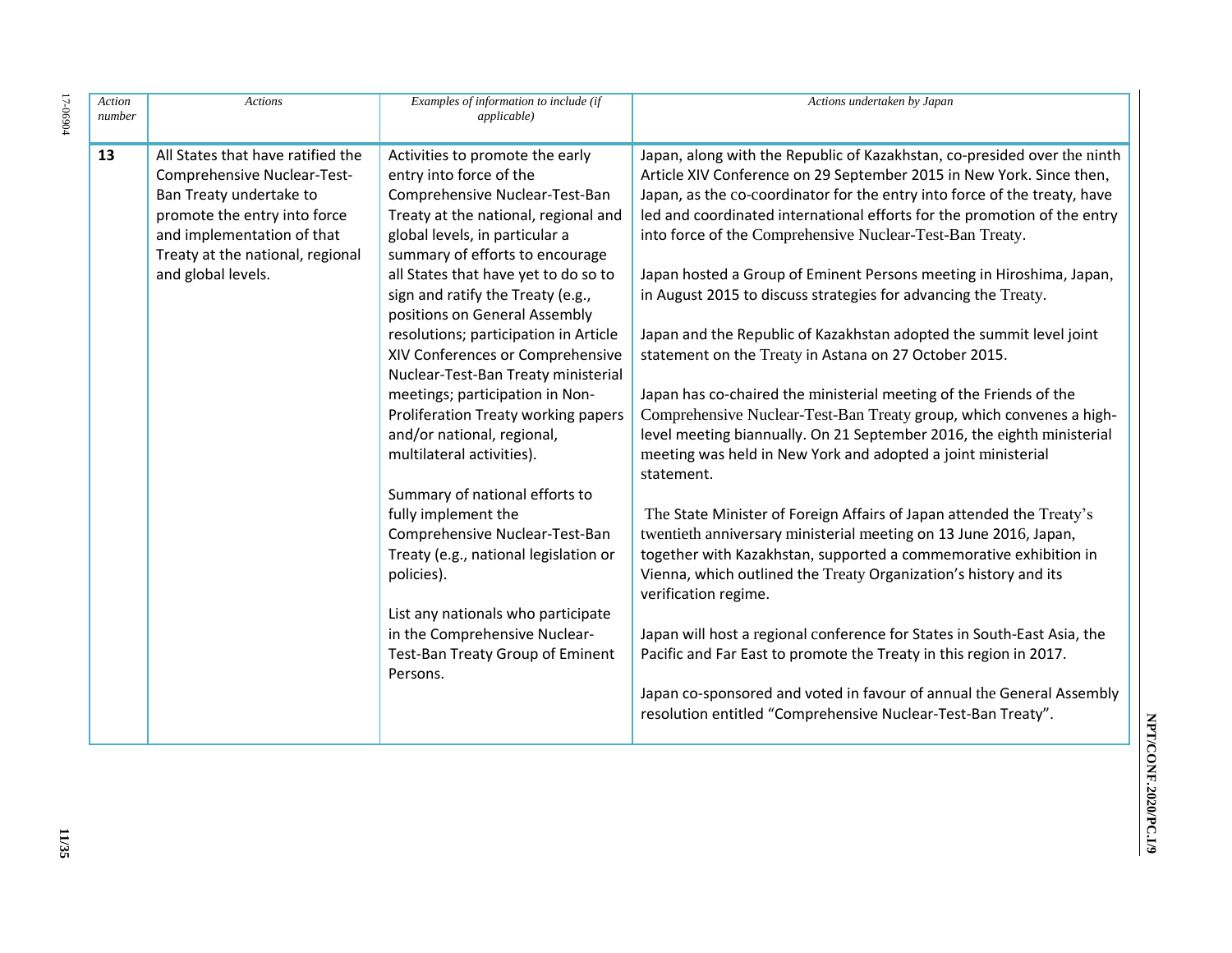| Action<br>number | <b>Actions</b>                                                                                                                                                                                                                                                                                                                                                                                                                                                                                                                                                                                                                                      | Examples of information to include (if<br><i>applicable</i> )                                                                                                                                                                                                                                                                                                                                                                                                                                                                                           | Actions undertaken by Japan                                                                                                                                                                                                                                                                                                                                                                                                                                                                                                                                                                                                                                                                                                                                                                                         |
|------------------|-----------------------------------------------------------------------------------------------------------------------------------------------------------------------------------------------------------------------------------------------------------------------------------------------------------------------------------------------------------------------------------------------------------------------------------------------------------------------------------------------------------------------------------------------------------------------------------------------------------------------------------------------------|---------------------------------------------------------------------------------------------------------------------------------------------------------------------------------------------------------------------------------------------------------------------------------------------------------------------------------------------------------------------------------------------------------------------------------------------------------------------------------------------------------------------------------------------------------|---------------------------------------------------------------------------------------------------------------------------------------------------------------------------------------------------------------------------------------------------------------------------------------------------------------------------------------------------------------------------------------------------------------------------------------------------------------------------------------------------------------------------------------------------------------------------------------------------------------------------------------------------------------------------------------------------------------------------------------------------------------------------------------------------------------------|
| 14               | The Preparatory Commission for<br>the Comprehensive Nuclear-<br>Test-Ban Treaty Organization is<br>to be encouraged to fully<br>develop the verification regime<br>for the Comprehensive Nuclear-<br>Test-Ban Treaty, including early<br>completion and provisional<br>operationalization of the<br>international monitoring system<br>in accordance with the mandate<br>of the Preparatory Commission,<br>which should, upon entry into<br>force of that Treaty, serve as an<br>effective, reliable, participatory<br>and non-discriminatory<br>verification system with global<br>reach, and provide assurance of<br>compliance with that Treaty. | Summary of national efforts to<br>construct, complete and/or certify<br><b>International Monitoring System</b><br>stations.<br>Summary of national efforts to help<br>the Comprehensive Nuclear-Test-<br>Ban Treaty Organization strengthen<br>its verification regime (e.g.,<br>workshops, seminars, training,<br>exercises, voluntary funding<br>contributions and/or in-kind<br>contributions).<br>Summary of national efforts to help<br>develop the Comprehensive<br>Nuclear-Test-Ban Treaty<br>Organization's on-site inspection<br>capabilities. | All of the International Monitoring System stations and a laboratory<br>hosted by Japan (7 seismological stations, 2 radionuclide stations and 1<br>laboratory) have been certified by the Comprehensive Nuclear-Test-Ban<br>Treaty Organization.<br>Japan has made a voluntary contribution of approximately \$2.4 million<br>to the Comprehensive Nuclear-Test-Ban Treaty Organization, to further<br>boost its verification abilities in 2017. Japan made a voluntary<br>contribution of \$747,026 in 2011 and \$455,000 in 2013.<br>Towards the entry into force of the Comprehensive Nuclear-Test-Ban<br>Treaty, Japan has provided a "Global Seismological Observation"<br>training course since 1995 to introduce up-to-date technologies and<br>knowledge in the field of global seismological observation. |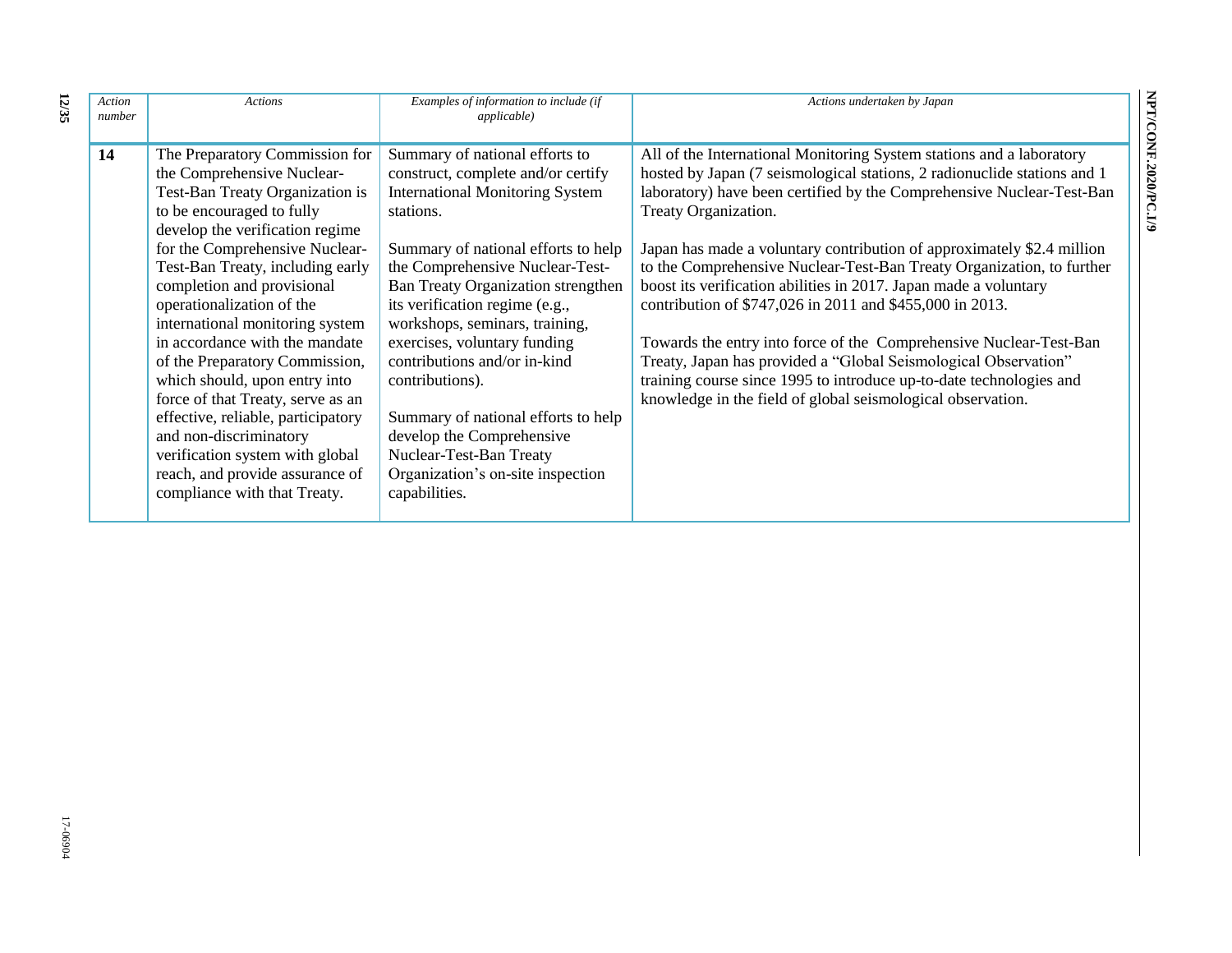| 17-06904 | Action<br>number | <b>Actions</b>                                                                                                                                                                                                                                                                                                                                                                                                                                                                                                                                                                                                                                                                       | Examples of information to include (if<br><i>applicable</i> )                                                                                                                                                                                                                                                                                                                                                                                                                                                                                                        | Actions undertaken by Japan                                                                                                                                                                                                                                                                                                                                                                                                                                                                                                                                                                                                                                                                                                                                                                                                                                                                                                                                                                                                                                                                                                                                                                                                                                                                                                                                                                                                                                                                                                                 |
|----------|------------------|--------------------------------------------------------------------------------------------------------------------------------------------------------------------------------------------------------------------------------------------------------------------------------------------------------------------------------------------------------------------------------------------------------------------------------------------------------------------------------------------------------------------------------------------------------------------------------------------------------------------------------------------------------------------------------------|----------------------------------------------------------------------------------------------------------------------------------------------------------------------------------------------------------------------------------------------------------------------------------------------------------------------------------------------------------------------------------------------------------------------------------------------------------------------------------------------------------------------------------------------------------------------|---------------------------------------------------------------------------------------------------------------------------------------------------------------------------------------------------------------------------------------------------------------------------------------------------------------------------------------------------------------------------------------------------------------------------------------------------------------------------------------------------------------------------------------------------------------------------------------------------------------------------------------------------------------------------------------------------------------------------------------------------------------------------------------------------------------------------------------------------------------------------------------------------------------------------------------------------------------------------------------------------------------------------------------------------------------------------------------------------------------------------------------------------------------------------------------------------------------------------------------------------------------------------------------------------------------------------------------------------------------------------------------------------------------------------------------------------------------------------------------------------------------------------------------------|
|          | 15               | All States agree that the<br>Conference on Disarmament<br>should, within the context of an<br>agreed, comprehensive and<br>balanced programme of work,<br>immediately begin negotiation<br>of a treaty banning the<br>production of fissile material for<br>use in nuclear weapons or other<br>nuclear explosive devices in<br>accordance with the report of the<br>Special Coordinator of 1995<br>$(CD/1299)$ and the mandate<br>contained therein. Also in this<br>respect, the Review Conference<br>invites the Secretary-General of<br>the United Nations to convene a<br>high-level meeting in September<br>2010 in support of the work of<br>the Conference on<br>Disarmament. | Support for launching negotiations<br>on a treaty to ban the production of<br>fissile materials for nuclear<br>weapons or other nuclear explosive<br>devices, including through support<br>for relevant draft programmes of<br>work of the Conference on<br>Disarmament, General Assembly<br>resolutions and/or Non-<br>Proliferation Treaty working<br>papers.<br>Summary of contributions to the<br>Group of Governmental Experts on<br>the subject.<br>Summary of contributions to the<br>high-level fissile material cut-off<br>treaty expert preparatory group. | Japan strongly supports the objectives of a treaty banning the production<br>of fissile material for use in nuclear weapons or other nuclear explosive<br>devices known as a Fissile Material Cut-off Treaty, and has called for the<br>early commencement of negotiations on the treaty in numerous<br>occasions including in the General Assembly resolution, "United action<br>with renewed determination towards the total elimination of nuclear<br>weapons" which Japan has submitted to the General Assembly every<br>year.<br>Japan, with the other member countries of the Non-Proliferation and<br>Disarmament Initiative, submitted a working paper on a fissile material<br>cut-off treaty to the 2012 Preparatory Committee for the Review<br>Conference of the Parties to the Treaty.<br>In 2011, Japan and Australia co-hosted experts' side events in Geneva on<br>the margins of the Conference on Disarmament to discuss technical<br>aspects of a treaty and to maintain momentum for a commencement of<br>negotiations in the Conference on Disarmament.<br>Japan, as a member of the Group of Governmental Experts on a fissile<br>material cut-off treaty, actively participated and contributed to<br>discussions in the Group, which met in Geneva in four sessions of two<br>weeks each, in 2014 and 2015. Japan strongly supports the establishment<br>of the high-level expert preparatory group on such a treaty and will<br>engage actively and constructively in the discussions as a member of the<br>group. |

**13/35**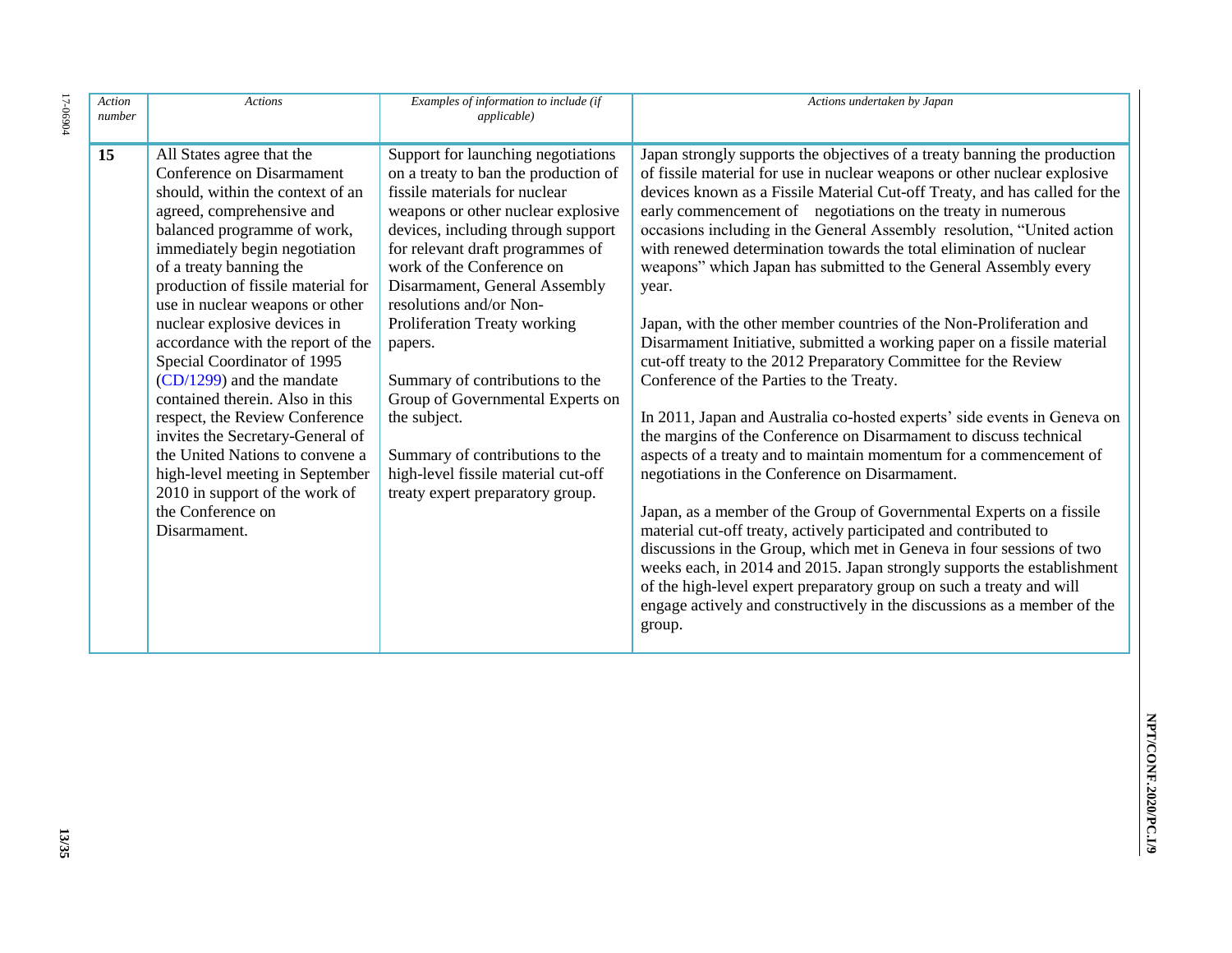| Action<br>number | <b>Actions</b>                                                                                                                                                                                                                                                                                                                                                                                                                                                                                                                                          | Examples of information to include (if<br><i>applicable</i> ) | Actions undertaken by Japan |
|------------------|---------------------------------------------------------------------------------------------------------------------------------------------------------------------------------------------------------------------------------------------------------------------------------------------------------------------------------------------------------------------------------------------------------------------------------------------------------------------------------------------------------------------------------------------------------|---------------------------------------------------------------|-----------------------------|
| 16               | The nuclear-weapon States are<br>encouraged to commit to<br>declare, as appropriate, to the<br><b>International Atomic Energy</b><br>Agency (IAEA) all fissile<br>material designated by each of<br>them as no longer required for<br>military purposes and to place<br>such material as soon as<br>practicable under IAEA or other<br>relevant international<br>verification and arrangements<br>for the disposition of such<br>material for peaceful purposes,<br>to ensure that such material<br>remains permanently outside<br>military programmes. | (Applicable only to nuclear-weapon<br>States)                 |                             |
| 17               | In the context of action 16, all<br>States are encouraged to support<br>the development of appropriate<br>legally binding verification<br>arrangements, within the context<br>of IAEA, to ensure the<br>irreversible removal of fissile<br>material designated by each<br>nuclear-weapon State as no<br>longer required for military<br>purposes.                                                                                                                                                                                                       | (Applicable only to nuclear-weapon<br>States)                 |                             |
| 18               | All States that have not yet done<br>so are encouraged to initiate a<br>process towards the dismantling<br>or conversion for peaceful uses<br>of facilities for the production of<br>fissile material for use in nuclear<br>weapons or other nuclear<br>explosive devices.                                                                                                                                                                                                                                                                              | (Applicable only to nuclear-weapon<br>States)                 |                             |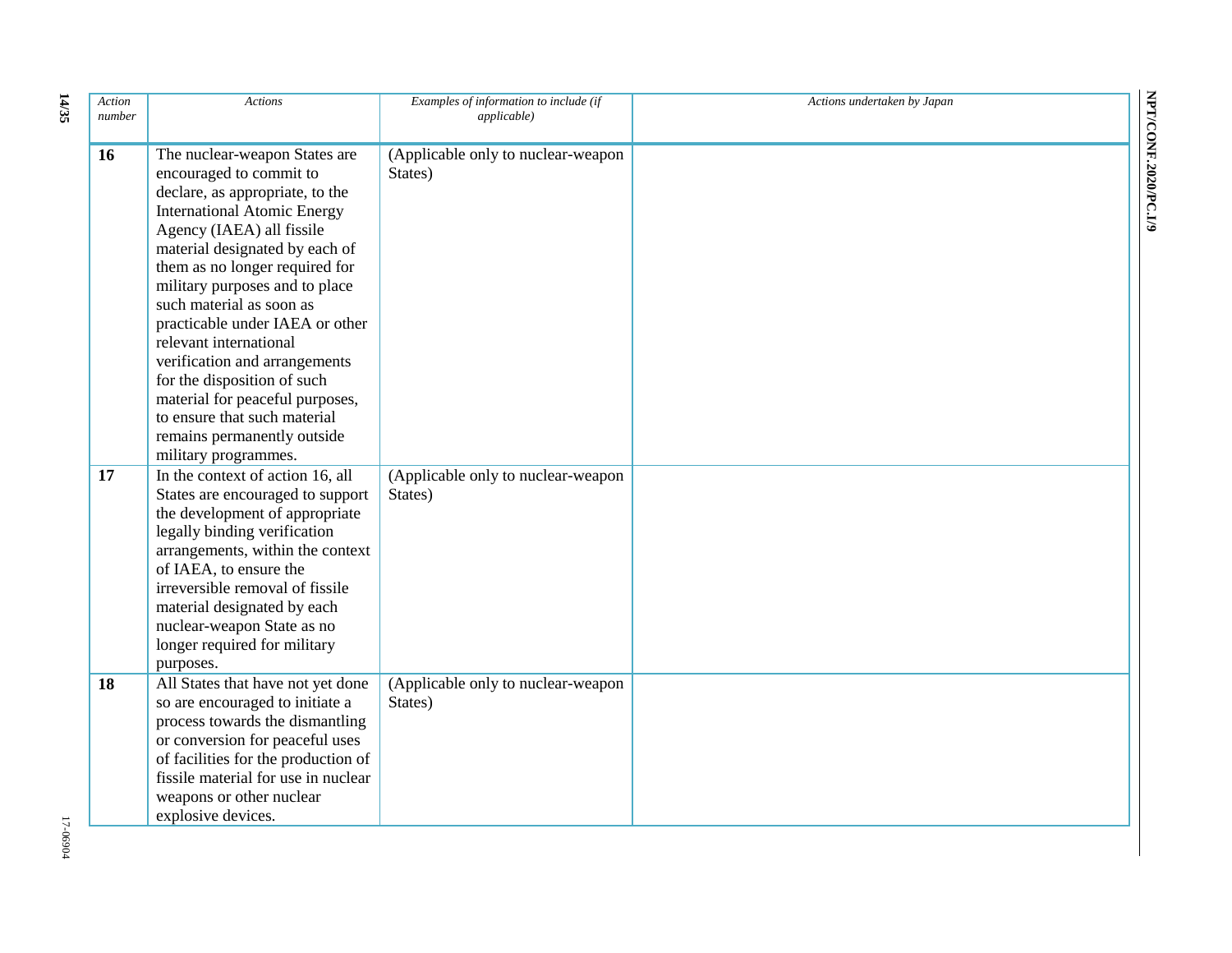| Action<br>number | <b>Actions</b>                                                                                                                                                                                                                                                                                                                                                                                                                                                                                                                                              | Examples of information to include (if<br>applicable)                                                                                                                                                                                                                                                                                                                                                             | Actions undertaken by Japan                                                                                                                                                                                                                                                                                                                                                                                                                                                                                                                                                                                                                                                                                                                                                                                                                                                                                                                                                                                            |
|------------------|-------------------------------------------------------------------------------------------------------------------------------------------------------------------------------------------------------------------------------------------------------------------------------------------------------------------------------------------------------------------------------------------------------------------------------------------------------------------------------------------------------------------------------------------------------------|-------------------------------------------------------------------------------------------------------------------------------------------------------------------------------------------------------------------------------------------------------------------------------------------------------------------------------------------------------------------------------------------------------------------|------------------------------------------------------------------------------------------------------------------------------------------------------------------------------------------------------------------------------------------------------------------------------------------------------------------------------------------------------------------------------------------------------------------------------------------------------------------------------------------------------------------------------------------------------------------------------------------------------------------------------------------------------------------------------------------------------------------------------------------------------------------------------------------------------------------------------------------------------------------------------------------------------------------------------------------------------------------------------------------------------------------------|
| 19               | All States agree on the<br>importance of supporting<br>cooperation among<br>Governments, the United<br>Nations, other international and<br>regional organizations and civil<br>society aimed at increasing<br>confidence, improving<br>transparency and developing<br>efficient verification capabilities<br>related to nuclear disarmament.                                                                                                                                                                                                                | Any cooperation among<br>governments, the United Nations<br>and civil society aimed at<br>increasing confidence, improving<br>transparency and developing<br>efficient verification capabilities<br>related to nuclear disarmament.<br>Summary of national, regional and<br>international efforts to promote<br>greater transparency, confidence<br>and efficiency in the verification of<br>nuclear disarmament. | Japan has been actively participating in the International Partnership for<br>Nuclear Disarmament Verification, which is an international initiative to<br>further understand and find solutions to the complex challenges involved<br>in the verification of nuclear disarmament, through sending experts to all<br>working groups.<br>Recognizing the Partnership as strong case for practical and concrete<br>measures to realize the goal of a world free of nuclear weapons, Japan<br>hosted the third plenary meeting of the Partnership in Tokyo in June<br>2016.<br>Japan has emphasized the importance of the efforts towards the<br>development of nuclear disarmament verification capabilities in the<br>General Assembly resolution entitled "United action with renewed<br>determination towards the total elimination of nuclear weapons", which<br>Japan submitted to the Assembly.<br>Japan, as co-sponsor, supported the General Assembly resolution entitled<br>"Nuclear disarmament verification". |
| 20               | States parties should submit<br>regular reports, within the<br>framework of the strengthened<br>review process for the Treaty,<br>on the implementation of the<br>present action plan, as well as of<br>article VI, paragraph 4 (c), of<br>the 1995 decision entitled<br>"Principles and objectives for<br>nuclear non-proliferation and<br>disarmament", and the practical<br>steps agreed to in the Final<br>Document of the 2000 Review<br>Conference, and recalling the<br>advisory opinion of the<br>International Court of Justice of<br>8 July 1996. | Year and official document symbol<br>of all regular reports on the<br>implementation of article VI,<br>paragraph 4 (c), of the 1995<br>decision entitled "Principles and<br>objectives for nuclear non-<br>proliferation and disarmament" and<br>the practical steps agreed to in the<br>Final Document of the 2000<br>Review Conference.                                                                         | Japan submitted a working paper on transparency by non-nuclear-<br>weapon State parties to the 2015 Review Conference, which encouraged<br>nuclear-weapon States to agree on a standard reporting form and to<br>submit it annually in the context of strengthening the Treaty review<br>process.<br>Japan, with the other members of the Non-Proliferation and<br>Disarmament Initiative, submitted a working paper on non-nuclear-<br>weapon State transparency to the 2015 Review Conference, which<br>included a draft reporting template for non-nuclear-weapon States.<br>Japan, with the other members of the Non-Proliferation and<br>Disarmament Initiative, submitted working papers on transparency to the<br>Preparatory Committee for the Review Conference of the Parties to the<br>Treatyin 2012 and 2014 respectively.                                                                                                                                                                                 |

**15/35**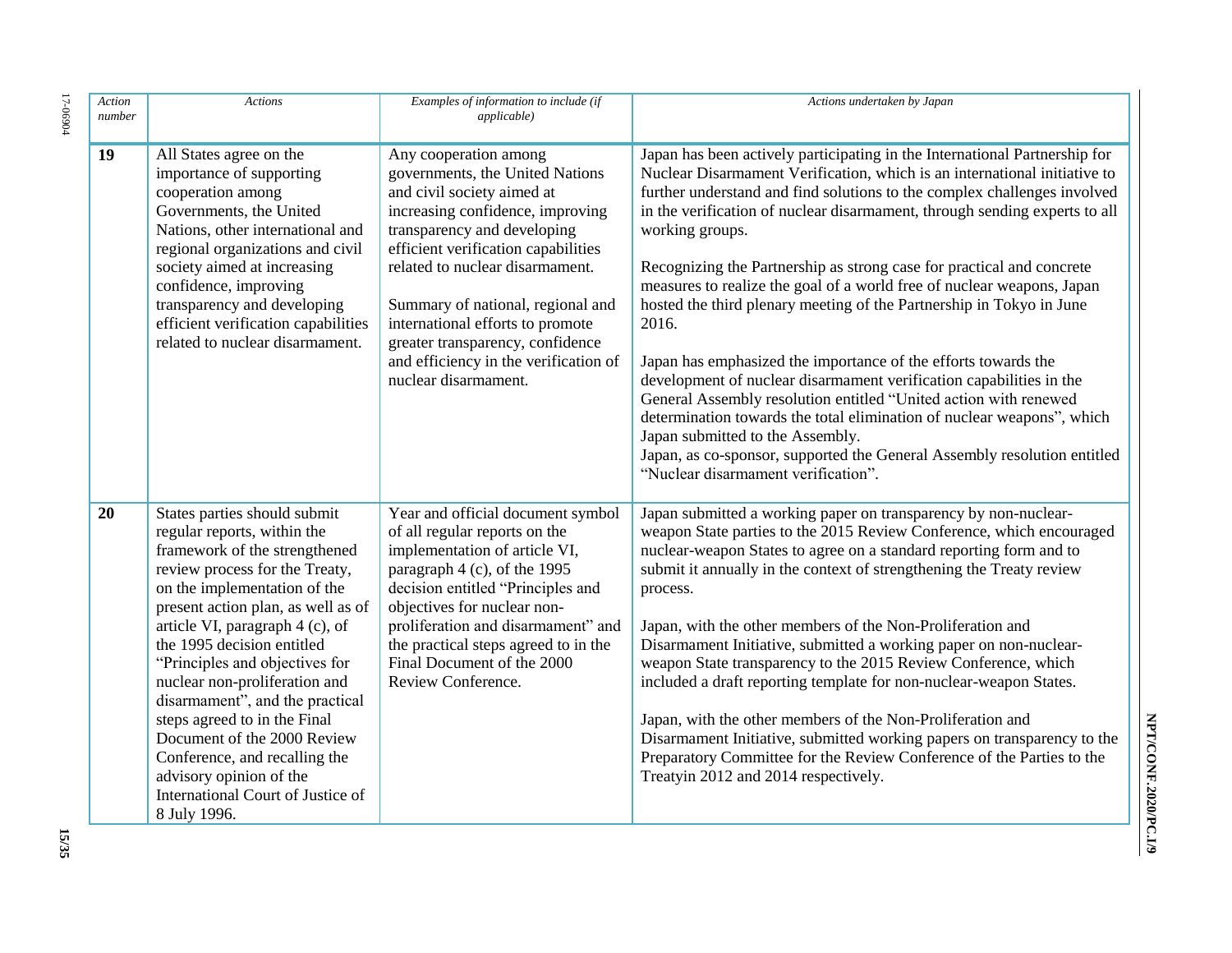| Action<br>number | <b>Actions</b>                                                                                                                                                                                                                                                                                                                                                                                                                                                                                                             | Examples of information to include (if<br><i>applicable</i> )                                                                                                                                                                                                                                                                                                                                                                                                                                                                                          | Actions undertaken by Japan                                                                                                                                                                                                                                                                                                                                                                                                                                                                                                                                                                                                                                                                                                                                                                                                                                                                                                                                                                                                                                            |
|------------------|----------------------------------------------------------------------------------------------------------------------------------------------------------------------------------------------------------------------------------------------------------------------------------------------------------------------------------------------------------------------------------------------------------------------------------------------------------------------------------------------------------------------------|--------------------------------------------------------------------------------------------------------------------------------------------------------------------------------------------------------------------------------------------------------------------------------------------------------------------------------------------------------------------------------------------------------------------------------------------------------------------------------------------------------------------------------------------------------|------------------------------------------------------------------------------------------------------------------------------------------------------------------------------------------------------------------------------------------------------------------------------------------------------------------------------------------------------------------------------------------------------------------------------------------------------------------------------------------------------------------------------------------------------------------------------------------------------------------------------------------------------------------------------------------------------------------------------------------------------------------------------------------------------------------------------------------------------------------------------------------------------------------------------------------------------------------------------------------------------------------------------------------------------------------------|
| 21               | As a confidence-building<br>measure, all the nuclear-weapon<br>States are encouraged to agree<br>as soon as possible on a standard<br>reporting form and to determine<br>appropriate reporting intervals<br>for the purpose of voluntarily<br>providing standard information<br>without prejudice to national<br>security. The Secretary-General<br>of the United Nations is invited<br>to establish a publicly accessible<br>repository, which shall include<br>the information provided by the<br>nuclear-weapon States. | (For nuclear-weapon States)<br>Any agreed standard reporting<br>form and determined reporting<br>intervals.<br>Summary of efforts to agree on a<br>standard reporting form and to<br>determine appropriate reporting<br>intervals for the purpose of<br>voluntarily providing standard<br>information without prejudice to<br>national security.<br>(For non-nuclear-weapon States)<br>Summary of efforts to encourage<br>the nuclear-weapon States to agree<br>on a standard reporting form and to<br>determine an appropriate reporting<br>interval. | Japan, with the other member countries of the Non-Proliferation and<br>Disarmament Initiative, submitted a joint working paper in 2012 on<br>transparency of nuclear weapons to the Preparatory Committee for the<br>Review Conference of the Parties to the Treaty, which included a draft<br>standard nuclear disarmament reporting form.<br>The Initiative also submitted a joint working paper in 2014 to the<br>Preparatory Committee on "Increased transparency in nuclear<br>disarmament", which called on nuclear-weapon States to agree on a<br>standard reporting form and to submit the report regularly to implement<br>action 20 and action 5.<br>In addition, the Initiative submitted a joint working paper to the 2015<br>Review Conference to call on non-nuclear-weapon States to submit a<br>report on implementation of the action plan of the 2010 Review<br>Conference.<br>Japan proposed that the points on reporting and strengthening the review<br>process of the Treaty be included in the final document of the 2015<br>Review Conference. |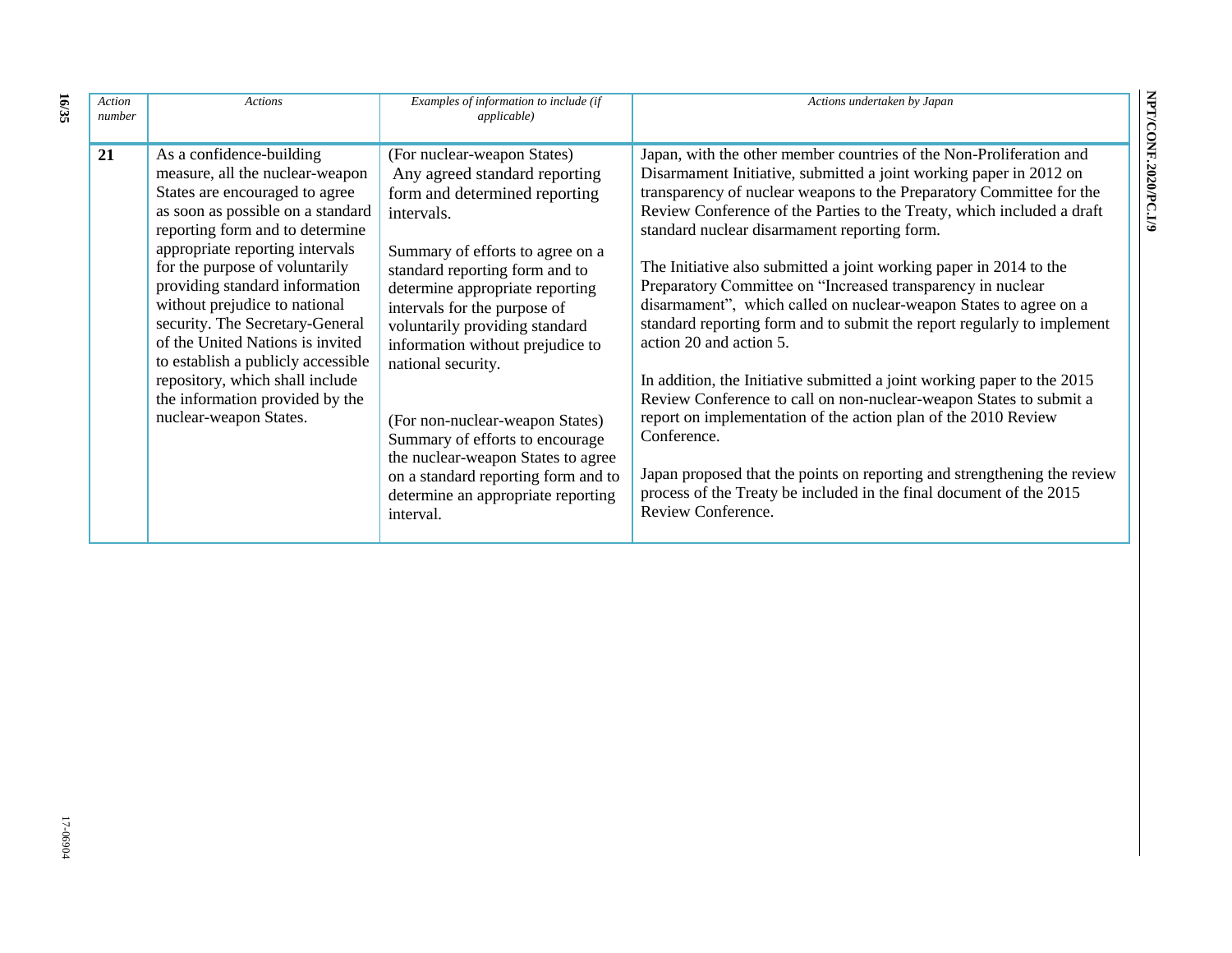| Action<br>number | <b>Actions</b>                                                                                                                                                                                                                                                                                                                                                        | Examples of information to include (if<br><i>applicable</i> )                                                                                                                                                                                                                                                                            | Actions undertaken by Japan                                                                                                                                                                                                                                                                                                                                                                                                                                                                                                                                                                                                                                                                                                                                                                                                                                                                                                                                                                                                                                                                                                                                                                                                                                                                                                                                                                                                                                                                                                                                                                                                                                                                                                                                                                                                                                                                                                                                                                                                                                                                                                                                                                                                                                                                              |
|------------------|-----------------------------------------------------------------------------------------------------------------------------------------------------------------------------------------------------------------------------------------------------------------------------------------------------------------------------------------------------------------------|------------------------------------------------------------------------------------------------------------------------------------------------------------------------------------------------------------------------------------------------------------------------------------------------------------------------------------------|----------------------------------------------------------------------------------------------------------------------------------------------------------------------------------------------------------------------------------------------------------------------------------------------------------------------------------------------------------------------------------------------------------------------------------------------------------------------------------------------------------------------------------------------------------------------------------------------------------------------------------------------------------------------------------------------------------------------------------------------------------------------------------------------------------------------------------------------------------------------------------------------------------------------------------------------------------------------------------------------------------------------------------------------------------------------------------------------------------------------------------------------------------------------------------------------------------------------------------------------------------------------------------------------------------------------------------------------------------------------------------------------------------------------------------------------------------------------------------------------------------------------------------------------------------------------------------------------------------------------------------------------------------------------------------------------------------------------------------------------------------------------------------------------------------------------------------------------------------------------------------------------------------------------------------------------------------------------------------------------------------------------------------------------------------------------------------------------------------------------------------------------------------------------------------------------------------------------------------------------------------------------------------------------------------|
| 22               | All States are encouraged to<br>implement the recommendations<br>contained in the report of the<br>Secretary-General of the United<br>Nations $(A/57/124)$ regarding<br>the United Nations study on<br>disarmament and non-<br>proliferation education, in order<br>to advance the goals of the<br>Treaty in support of achieving a<br>world without nuclear weapons. | Summary of efforts to promote<br>nuclear disarmament and non-<br>proliferation education (e.g.,<br>contributions to the report of the<br>Secretary-General, adding the<br>subject to school curriculums,<br>seminars, conferences, exhibitions,<br>partnerships with civil society,<br>public events, social media events,<br>contests). | As the only country to have ever suffered atomic bombings, Japan is<br>committed to ensuring that the humanitarian consequences and tragedies of<br>Hiroshima and Nagasaki will never be forgotten. With this aim, Japan places<br>utmost importance on disarmament and non-proliferation education,<br>especially for the younger generation.<br>Japan has invited young diplomats from various countries through the<br>United Nations Disarmament Fellowship Programme every year since 1983.<br>Japan has sponsored the United Nations Conferences on Disarmament Issues<br>in different cities since 1989, where representatives of States, the United<br>Nations, academic institutions and civil society from around the world<br>engage in useful discussions.<br>Japan submitted a joint working paper on disarmament and non-proliferation<br>education to the 2015 Review Conference, following joint working papers<br>submitted jointly with the Non-Proliferation and Disarmament Initiative<br>members to the 2012 and 2013 Preparatory Committees for the Review<br>Conference of the Parties to the Treaty. Japan also made a joint statement<br>on disarmament and non-proliferation education on behalf of the 76<br>countries at the 2015 Review Conference<br>Japan started a programme entitled "Special Communicators for a World<br>without Nuclear Weapons" in 2010 with the purpose of sharing the first-<br>hand experience of atomic bombing survivors (Hibakusha). In addition,<br>Japan launched a new programme entitled "Youth Communicator for a<br>World without Nuclear Weapons" in 2013. Under this programme, young<br>people are expected to share the tragic consequences of nuclear weapons and<br>their thoughts about possible steps across borders and generations.<br>Japan has undertaken efforts to make the testimonies of Hibakushas more<br>widely available and translated them into thirteen languages.<br>In 2015, the cities of Hiroshima and Nagasaki, in cooperation with the<br>Japanese Government, opened a permanent exhibition on the atomic<br>bombings at the United Nations Office in Vienna, following the ones in<br>New York and Geneva, to promote understanding of the terrible<br>devastation caused by the use of nuclear weapons. |

 $17 - 06904$ 17-06904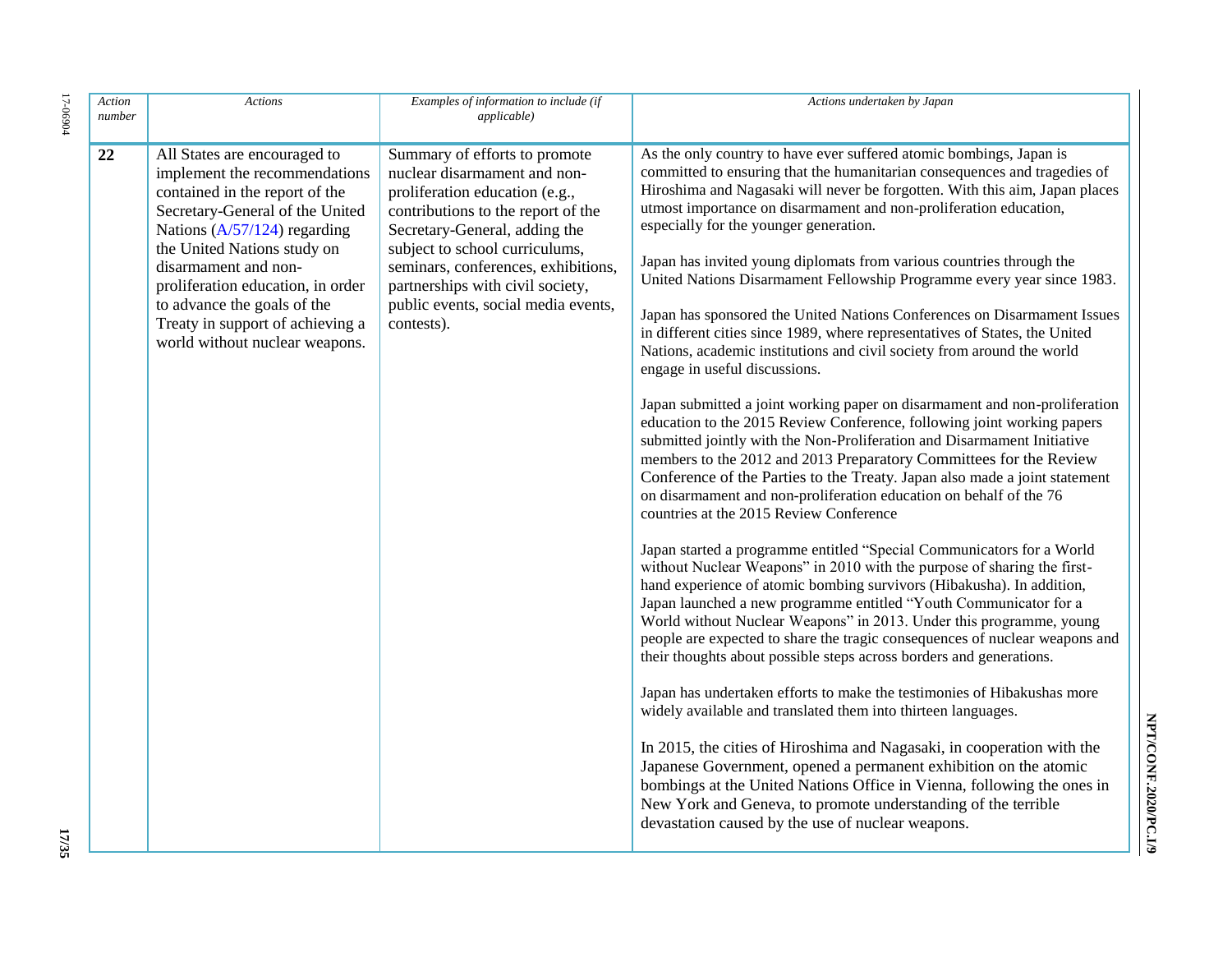| Action<br>number | <b>Actions</b>                                                                                                                                                                                                                                                                                                            | Examples of information to include (if<br><i>applicable</i> )                                                                                                                     | Actions undertaken by Japan                                                                                                                                                                                                                                                                                                                                                                                                                                                                                                                                                                                                                                                   |
|------------------|---------------------------------------------------------------------------------------------------------------------------------------------------------------------------------------------------------------------------------------------------------------------------------------------------------------------------|-----------------------------------------------------------------------------------------------------------------------------------------------------------------------------------|-------------------------------------------------------------------------------------------------------------------------------------------------------------------------------------------------------------------------------------------------------------------------------------------------------------------------------------------------------------------------------------------------------------------------------------------------------------------------------------------------------------------------------------------------------------------------------------------------------------------------------------------------------------------------------|
| II.              | <b>Nuclear non-proliferation</b>                                                                                                                                                                                                                                                                                          |                                                                                                                                                                                   |                                                                                                                                                                                                                                                                                                                                                                                                                                                                                                                                                                                                                                                                               |
| $\overline{23}$  | The Conference calls upon all<br>States parties to exert all efforts<br>to promote universal adherence<br>to the Treaty, and not to<br>undertake any actions that can<br>negatively affect prospects for<br>the universality of the Treaty.                                                                               | Summary of efforts to promote<br>universal adherence to the Non-<br>Proliferation Treaty.                                                                                         | Japan took every opportunity in its bilateral meetings to encourage with<br>non-ratifying States and in appropriate international forums.<br>In the General Assembly resolution entitled "United action with renewed<br>determination towards the total elimination of nuclear weapons",<br>submitted by Japan, Japan called upon all States not parties to the Treaty<br>on the Non-Proliferation of Nuclear Weapons to accede as non-nuclear-<br>weapon States to the Treaty promptly and without any conditions to achieve<br>its universality and, pending their accession to the Treaty, to adhere to its<br>terms and to take practical steps in support of the Treaty. |
| 24               | The Conference re-endorses the<br>call by previous review<br>conferences for the application<br>of IAEA comprehensive<br>safeguards to all source or<br>special fissionable material in all<br>peaceful nuclear activities in the<br>States parties in accordance with<br>the provisions of article III of<br>the Treaty. | Summary of safeguards agreements<br>concluded with IAEA, such as a<br>comprehensive safeguards<br>agreement, Additional Protocol<br>and/or Modified Small Quantities<br>Protocol. | Japan signed the International Atomic Energy Agency (IAEA)<br>Comprehensive Safeguards Agreement in March 1977, and the<br>Agreement entered into force in December 1977.<br>Japan signed its Additional Protocol in December 1998, and its Protocol<br>entered into force December 1999.                                                                                                                                                                                                                                                                                                                                                                                     |
| 25               | The Conference, noting that 18<br>States parties to the Treaty have<br>yet to bring into force<br>comprehensive safeguards<br>agreements, urges them to do so<br>as soon as possible and without<br>further delay.                                                                                                        | Summary of efforts to conclude a<br>comprehensive safeguards<br>agreement, or to facilitate and<br>encourage others to do so.                                                     | Japan continues to promote the universal acceptance of an IAEA<br>Comprehensive Safeguards Agreement together with the Model<br>Additional Protocol to the Agreement as the international verification<br>standard and call upon all States who have not yet done so to sign and<br>bring into force the Additional Protocol.                                                                                                                                                                                                                                                                                                                                                 |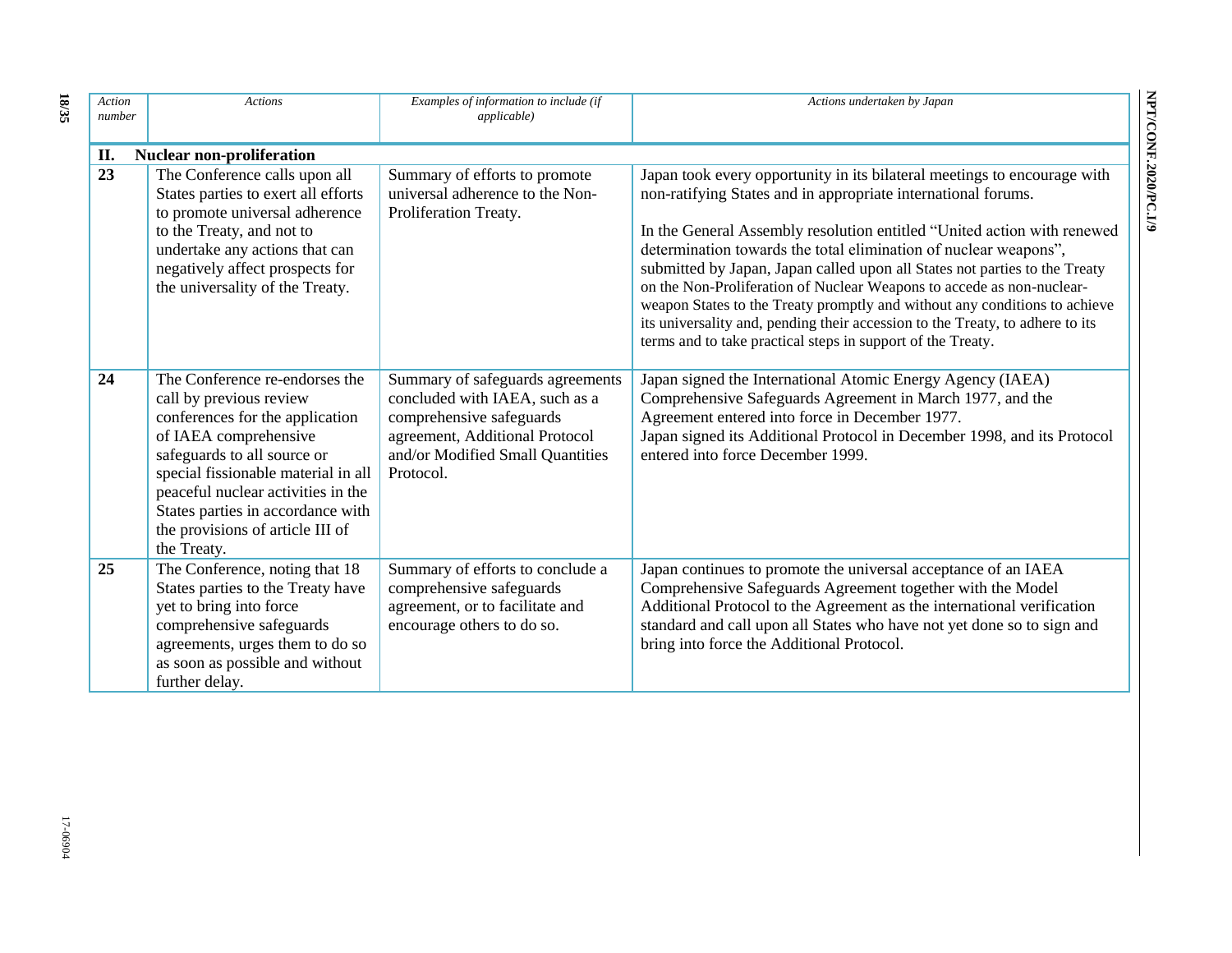| Action<br>number | <b>Actions</b>                                                                                                                                                                                                                                                                                                                               | Examples of information to include (if<br>applicable)                                                                                                                                                                                                                                                                                                                                                                                          | Actions undertaken by Japan                                                                                                                                                                                                                                                                                                                                                                                                                                                                                                                                                                                    |
|------------------|----------------------------------------------------------------------------------------------------------------------------------------------------------------------------------------------------------------------------------------------------------------------------------------------------------------------------------------------|------------------------------------------------------------------------------------------------------------------------------------------------------------------------------------------------------------------------------------------------------------------------------------------------------------------------------------------------------------------------------------------------------------------------------------------------|----------------------------------------------------------------------------------------------------------------------------------------------------------------------------------------------------------------------------------------------------------------------------------------------------------------------------------------------------------------------------------------------------------------------------------------------------------------------------------------------------------------------------------------------------------------------------------------------------------------|
| 26               | The Conference underscores the<br>importance in complying with<br>the non-proliferation<br>obligations, addressing all<br>compliance matters in order to<br>uphold the Treaty's integrity and<br>the authority of the safeguards<br>system.                                                                                                  | Summary of national efforts to<br>comply with non-proliferation<br>obligations.<br>Examples of initiatives, including<br>through Non-Proliferation Treaty<br>working papers, that promote high<br>international standards of<br>compliance.<br>Summary of IAEA conclusions<br>about the non-diversion of declared<br>nuclear material from peaceful<br>nuclear activities and the absence<br>of undeclared nuclear material and<br>activities. | Japan has implemented the obligations of the IAEA the Comprehensive<br>Safeguards Agreement and the Additional Protocol to it, and has been<br>making efforts to ensure transparency of its nuclear activities. "Broader<br>conclusion" has been consistently drawn since it was drawn for the first<br>time in the IAEA safeguards statement for 2003.<br>Japan committed to strengthen nuclear non-proliferation. In particular, as<br>a designated member of the IAEA Board of Governors, Japan has been<br>cooperating fully with IAEA and providing appropriate support to the<br>activities of the IAEA. |
| 27               | The Conference underscores the<br>importance of resolving all cases<br>of non-compliance with<br>safeguards obligations in full<br>conformity with the IAEA<br>statute and the respective legal<br>obligations of Member States. In<br>this regard, the Conference calls<br>upon Member States to extend<br>their cooperation to the Agency. | Summary of national steps taken to<br>address cases of non-compliance<br>with Non-Proliferation Treaty non-<br>proliferation obligations, including<br>the implementation of sanctions<br>regimes imposed by the Security<br>Council or statements in relevant<br>international forums, such as the<br><b>IAEA</b> General Conference or<br>Board of Governors.                                                                                | Japan implements sanctions upon North Korea (sanctions imposed by<br>Security Council and unilateral sanctions).<br>Japan has delivered statements on North Korea issues in relevant<br>international fora, such as IAEA General Conference and Board of<br>Governors.<br>Japan has co-sponsored North Korea resolutions in IAEA General<br>Conference.<br>Japan has been contributing to the implementation of the Joint<br>Comprehensive Plan of Action, including the assistance through IAEA.                                                                                                              |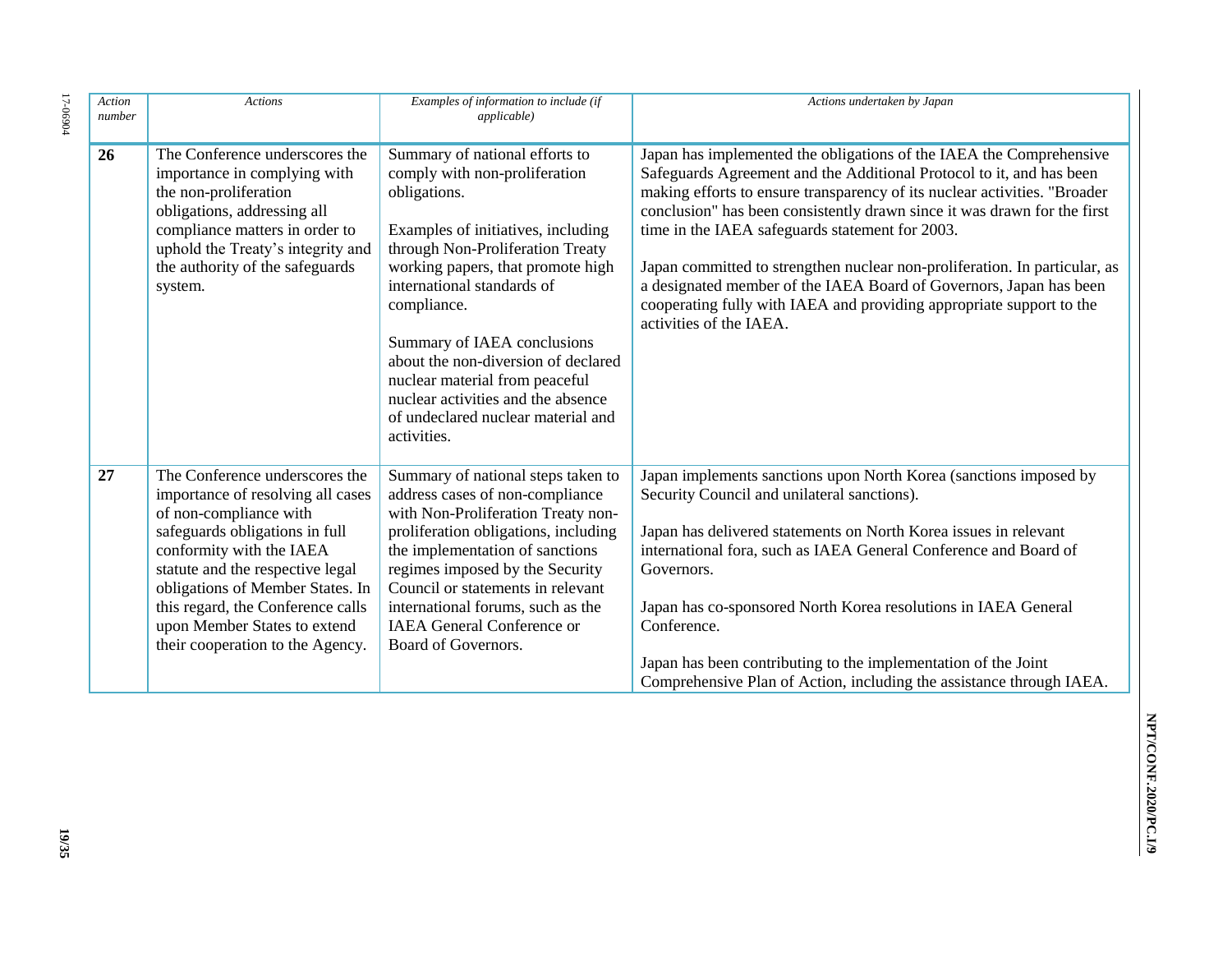| Action<br>number | <b>Actions</b>                                                                                                                                                                                                                                                                                                                                                                                                                                                                                               | Examples of information to include (if<br><i>applicable</i> )                                                                                                                                                   | Actions undertaken by Japan                                                                                                                                                                                                                                                                         |
|------------------|--------------------------------------------------------------------------------------------------------------------------------------------------------------------------------------------------------------------------------------------------------------------------------------------------------------------------------------------------------------------------------------------------------------------------------------------------------------------------------------------------------------|-----------------------------------------------------------------------------------------------------------------------------------------------------------------------------------------------------------------|-----------------------------------------------------------------------------------------------------------------------------------------------------------------------------------------------------------------------------------------------------------------------------------------------------|
| 28               | The Conference encourages all<br>States parties which have not yet<br>done so to conclude and to bring<br>into force additional protocols as<br>soon as possible and to<br>implement them provisionally<br>pending their entry into force.                                                                                                                                                                                                                                                                   | Date of signature and entry into<br>force of an Additional Protocol<br>agreement with IAEA.<br>Summary of efforts to implement<br>the Additional Protocol or to<br>encourage and facilitate others to<br>do so. | Japan has been actively working towards the universalization of the<br>Model Additional Protocol and continues to provide necessary<br>assistance, especially for Asian countries.                                                                                                                  |
| 29               | The Conference encourages<br>IAEA to further facilitate and<br>assist the States parties in the<br>conclusion and entry into force<br>of comprehensive safeguards<br>agreements and additional<br>protocols. The Conference calls<br>on States parties to consider<br>specific measures that would<br>promote the universalization of<br>the comprehensive safeguards<br>agreements.                                                                                                                         | Summary of national, regional<br>and/or multilateral efforts to<br>promote or assist other States in<br>concluding or implementing a<br>comprehensive safeguards<br>agreement                                   | Japan has organized outreach events in some countries, through the<br>Integrated Support Center for Nuclear Non-proliferation and Nuclear<br>Security, and supported IAEA safeguards seminars to facilitate<br>safeguards implementation including the Additional Protocol.                         |
| 30               | The Conference calls for the<br>wider application of safeguards<br>to peaceful nuclear facilities in<br>the nuclear-weapon States,<br>under the relevant voluntary<br>offer safeguards agreements, in<br>the most economic and practical<br>way possible, taking into<br>account the availability of IAEA<br>resources, and stresses that<br>comprehensive safeguards and<br>additional protocols should be<br>universally applied once the<br>complete elimination of nuclear<br>weapons has been achieved. | Summary of support for efforts to<br>apply safeguards more widely in<br>nuclear-weapon States (e.g., Non-<br>Proliferation Treaty working<br>papers)                                                            | The Non-Proliferation and Disarmament Initiative presented a working<br>paper on "wider application of safeguards in the nuclear-weapons States"<br>to the 2013 Preparatory Committee for the Review Conference of the<br>Parties to the Treaty.<br>http://www.mofa.go.jp/mofaj/files/000182256.pdf |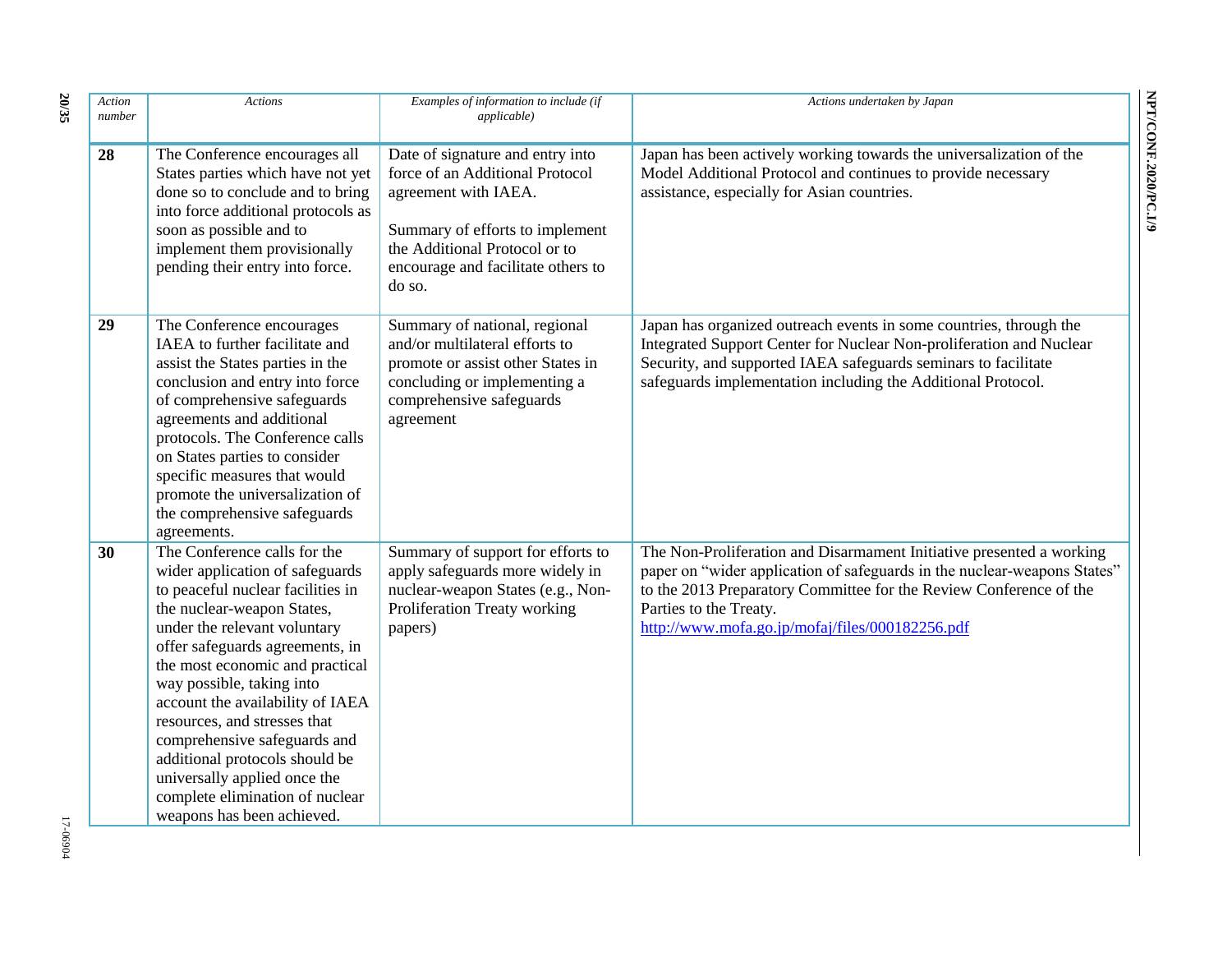| Action<br>number | <b>Actions</b>                                                                                                                                                                                                                                                                                          | Examples of information to include (if<br><i>applicable</i> )                                                                                                                     | Actions undertaken by Japan                                                                                                                                                                                                                                                                                                                                                                                                                  |
|------------------|---------------------------------------------------------------------------------------------------------------------------------------------------------------------------------------------------------------------------------------------------------------------------------------------------------|-----------------------------------------------------------------------------------------------------------------------------------------------------------------------------------|----------------------------------------------------------------------------------------------------------------------------------------------------------------------------------------------------------------------------------------------------------------------------------------------------------------------------------------------------------------------------------------------------------------------------------------------|
| 31               | The Conference encourages all<br>States parties with small<br>quantities protocols which have<br>not yet done so to amend or<br>rescind them, as appropriate, as<br>soon as possible.                                                                                                                   | Efforts to amend or rescind an<br>existing Small Quantities Protocol.                                                                                                             | Japan calls upon all States to adopt the modified Small Quantities<br>Protocol, where relevant.                                                                                                                                                                                                                                                                                                                                              |
| 32               | The Conference recommends<br>that IAEA safeguards should be<br>assessed and evaluated<br>regularly. Decisions adopted by<br>the IAEA policy bodies aimed at<br>further strengthening the<br>effectiveness and improving the<br>efficiency of IAEA safeguards<br>should be supported and<br>implemented. | Summary of efforts to review and<br>evaluate IAEA safeguards,<br>including efforts to support<br>decisions to increase the<br>effectiveness and efficiency of<br>IAEA safeguards. | Japan works to strengthen the effectiveness and improve the efficiency<br>of safeguards by the IAEA. In particular, as a designated member of the<br>IAEA Board of Governors, Japan supports the Director General's and<br>Board's efforts to continually strengthen the effectiveness and efficiency<br>of IAEA safeguards.                                                                                                                 |
| 33               | The Conference calls upon all<br>States parties to ensure that<br>IAEA continues to have all<br>political, technical and financial<br>support so that it is able to<br>effectively meet its<br>responsibility to apply<br>safeguards as required by article<br>III of the Treaty.                       | Summary of status of payment of<br>assessed contributions to IAEA.<br>Summary of extrabudgetary,<br>voluntary and/or in-kind<br>contributions to IAEA.                            | Japan has been the second largest by scale of total payment of assessed<br>contributions, extrabudgetary and voluntary contributions to the IAEA.                                                                                                                                                                                                                                                                                            |
| 34               | The Conference encourages<br>States parties, within the<br>framework of the IAEA statute,<br>to further develop a robust,<br>flexible, adaptive and cost<br>effective international<br>technology base for advanced<br>safeguards through cooperation<br>among Member States and with<br>IAEA.          | Summary of contributions to the<br>development of an international<br>technology base to help improve<br>IAEA safeguards.                                                         | The Japan Support Programme for Agency Safeguards contributes to<br>strengthening international safeguards through improvements in the<br>effectiveness and efficiency of safeguards implementation by<br>transferring Japanese technology and expertise to the IAEA.<br>The Japan Atomic Energy Agency operates the Clean Laboratory for<br>Environmental Analysis and Research as a member of the IAEA<br>safeguards network laboratories. |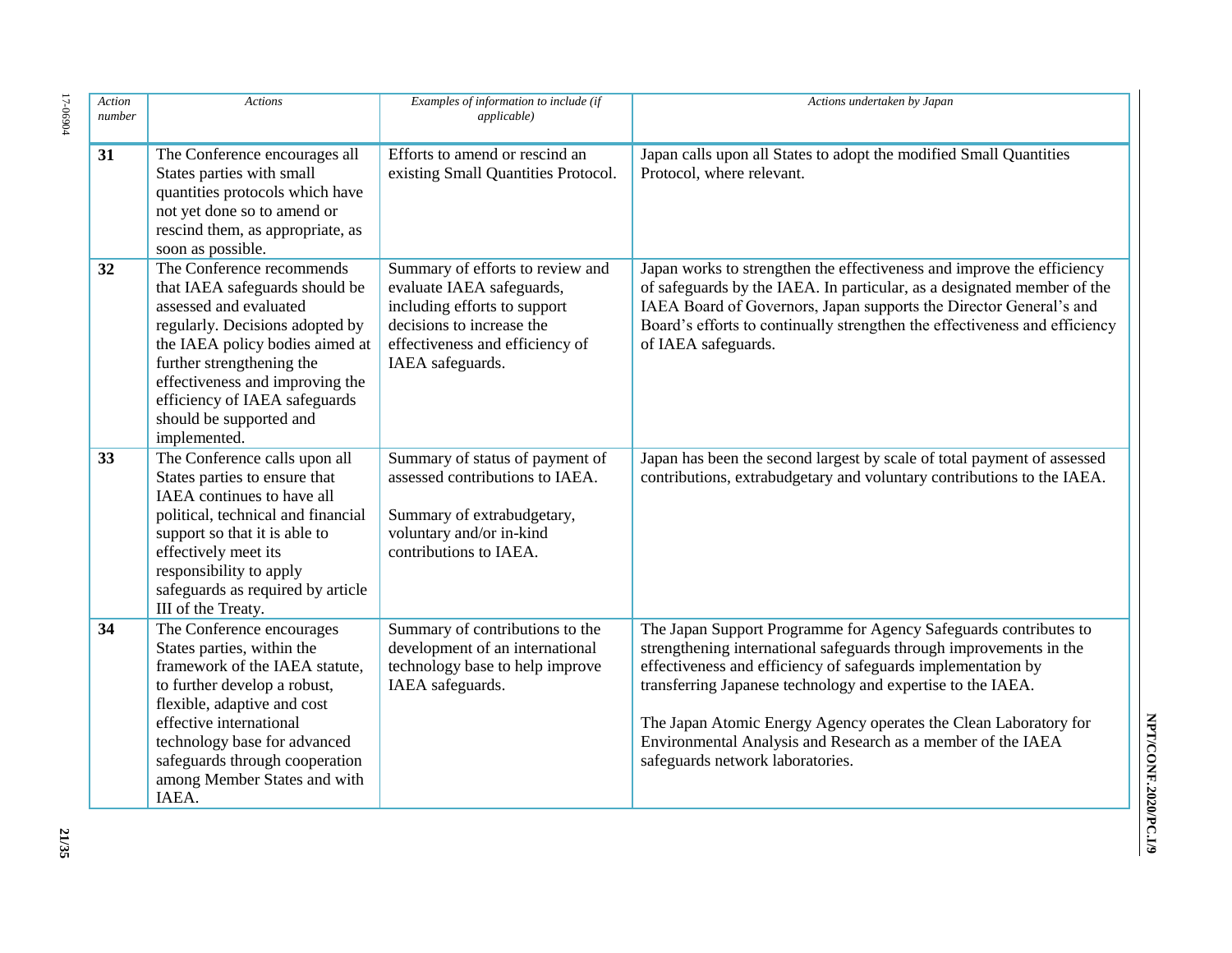| Action<br>number | <b>Actions</b>                                                                                                                                                                                                                                                                                                                                                                                                                                                                                                                                                              | Examples of information to include (if<br><i>applicable</i> )                                                                                                                                                                                                                                                                                                                                | Actions undertaken by Japan                                                                                                                                                                                                                                                                                                                                                                                                                                                                                                                                                     |
|------------------|-----------------------------------------------------------------------------------------------------------------------------------------------------------------------------------------------------------------------------------------------------------------------------------------------------------------------------------------------------------------------------------------------------------------------------------------------------------------------------------------------------------------------------------------------------------------------------|----------------------------------------------------------------------------------------------------------------------------------------------------------------------------------------------------------------------------------------------------------------------------------------------------------------------------------------------------------------------------------------------|---------------------------------------------------------------------------------------------------------------------------------------------------------------------------------------------------------------------------------------------------------------------------------------------------------------------------------------------------------------------------------------------------------------------------------------------------------------------------------------------------------------------------------------------------------------------------------|
| 35               | The Conference urges all States<br>parties to ensure that their<br>nuclear related exports do not<br>directly or indirectly assist the<br>development of nuclear weapons<br>or other nuclear explosive<br>devices and that such exports are<br>in full conformity with the<br>objectives and purposes of the<br>Treaty as stipulated, particularly,<br>in articles I, II and III of the<br>Treaty, as well as the decision<br>on principles and objectives of<br>nuclear non-proliferation and<br>disarmament adopted in 1995 by<br>the Review and Extension<br>Conference. | Summary of efforts in export<br>control regimes (e.g., the Nuclear<br>Suppliers Group, the Zangger<br>Committee, the Wassenaar<br>Arrangement), Security Council<br>resolution $1540(2004)$ and its<br>reporting mechanism and other<br>arrangements (e.g., domestic<br>legislation or bilateral agreements)<br>that help to ensure nuclear-related<br>exports do not lead to proliferation. | Japan has redoubled its nuclear non-proliferation efforts through the<br>Nuclear Suppliers Group and Zangger Committee, as well as through the<br>implementation of obligations related to nuclear non-proliferation such<br>as the establishment of effective national export controls stipulated by<br>Security Council resolution 1540 (2004). Japan contributes positively to<br>the activities of the Nuclear Suppliers Group by, for example, assuming<br>the role of the Point of Contact through its Permanent Mission to the<br>International Organizations in Vienna. |
| 36               | The Conference encourages<br>States parties to make use of<br>multilaterally negotiated and<br>agreed guidelines and<br>understandings in developing<br>their own national export<br>controls.                                                                                                                                                                                                                                                                                                                                                                              | Summary of the implementation of<br>nuclear export control lists in<br>domestic export control legislation<br>and/or regulations.                                                                                                                                                                                                                                                            | Japan regularly updates its domestic export control regulations in<br>accordance with changes in multilaterally agreed nuclear export control<br>lists.                                                                                                                                                                                                                                                                                                                                                                                                                         |
| 37               | The Conference encourages<br>States parties to consider<br>whether a recipient State has<br>brought into force IAEA<br>safeguards obligations in<br>making nuclear export<br>decisions.                                                                                                                                                                                                                                                                                                                                                                                     | Summary of efforts to show that<br>the safeguards and compliance<br>record of a recipient State is taken<br>into account in making nuclear<br>export decisions.                                                                                                                                                                                                                              | Japan, in accordance with multilaterally agreed guidelines, considers<br>whether a recipient State has brought into force IAEA safeguards<br>obligations in making its export decisions.                                                                                                                                                                                                                                                                                                                                                                                        |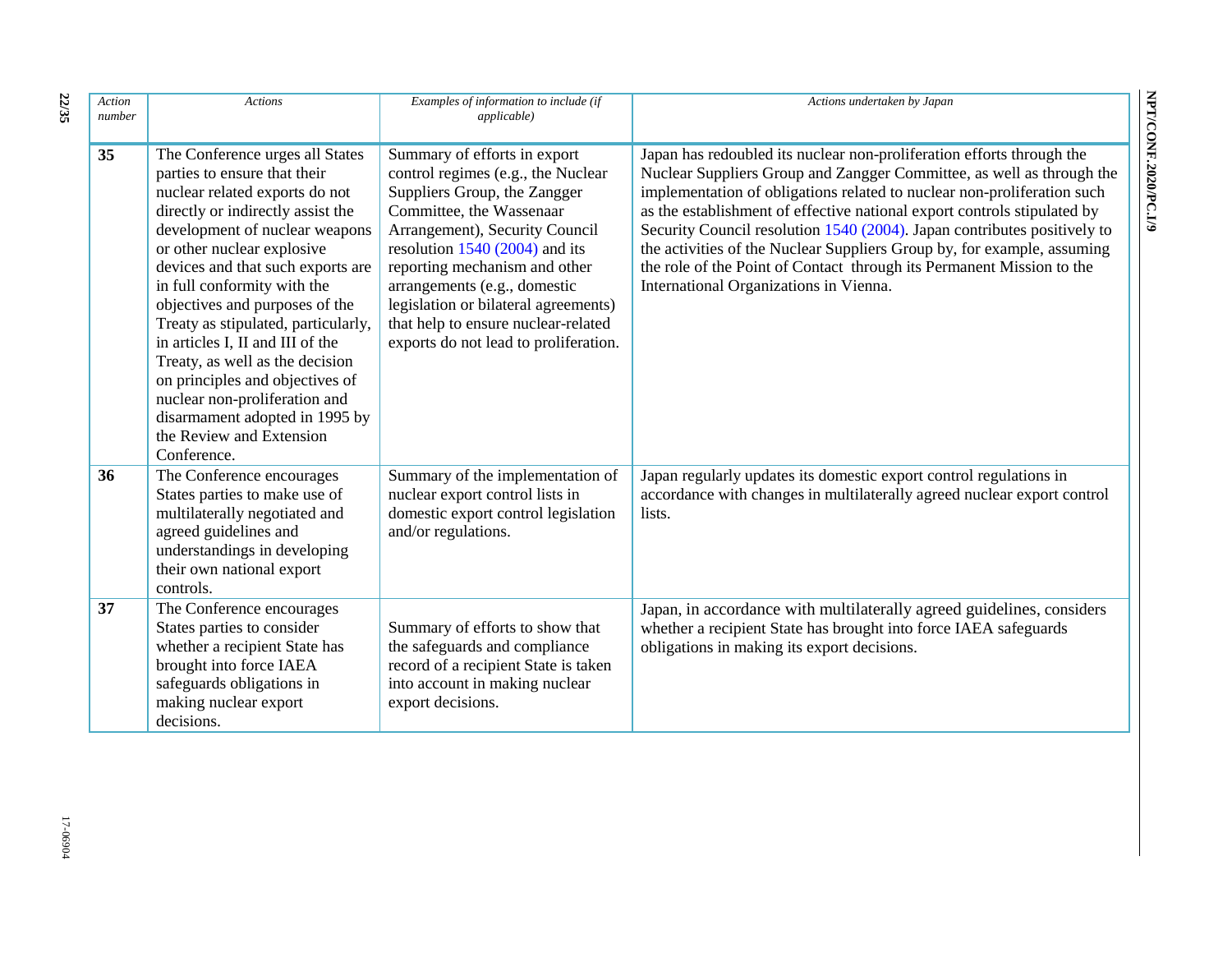| Action<br>number | <b>Actions</b>                                                                                                                                                                                                                                                                                                              | Examples of information to include (if<br><i>applicable</i> )                                                                                                                                                                                            | Actions undertaken by Japan                                                                                                                                                                                                                               |
|------------------|-----------------------------------------------------------------------------------------------------------------------------------------------------------------------------------------------------------------------------------------------------------------------------------------------------------------------------|----------------------------------------------------------------------------------------------------------------------------------------------------------------------------------------------------------------------------------------------------------|-----------------------------------------------------------------------------------------------------------------------------------------------------------------------------------------------------------------------------------------------------------|
| 38               | The Conference calls upon all<br>States parties, in acting in<br>pursuance of the objectives of<br>the Treaty, to observe the<br>legitimate right of all States<br>parties, in particular developing<br>States, to full access to nuclear<br>material, equipment and<br>technological information for<br>peaceful purposes. | Support for the legitimate right of<br>States to peaceful uses of nuclear<br>energy, such as by providing a list<br>of States with which nuclear<br>cooperation agreements have been<br>completed.                                                       | Please refer to the following bluebook on Japan's foreign policy<br>regarding the list of countries with which Japan has bilateral nuclear<br>cooperation agreements :<br>http://www.mofa.go.jp/policy/other/bluebook/2016/html/chapter3/c0301<br>04.html |
| 39               | States parties are encouraged to<br>facilitate transfers of nuclear<br>technology and materials and<br>international cooperation among<br>States parties, in conformity<br>with articles I, II, III and IV of<br>the Treaty, and to eliminate in<br>this regard any undue<br>constraints inconsistent with the<br>Treaty.   | Summary of key policy criteria<br>considered when determining<br>whether or not to engage in nuclear<br>cooperation with a State.                                                                                                                        | Please refer to the following bluebook on Japan's foreign policy<br>regarding its policy on nuclear cooperation:<br>http://www.mofa.go.jp/policy/other/bluebook/2016/html/chapter3/c0301<br>04.html                                                       |
| 40               | The Conference encourages all<br>States to maintain the highest<br>possible standards of security<br>and physical protection of<br>nuclear materials and facilities.                                                                                                                                                        | Summary of efforts to strengthen<br>the physical protection of nuclear<br>facilities, particularly by the<br>national regulatory agency.<br>Summary of efforts undertaken to<br>implement commitments made in<br>the Nuclear Security Summit<br>process. | The 2016 Nuclear Security Summit was the occasion to announce<br>various efforts made by Japan. Please see the following page for<br>summary of efforts.<br>http://www.mofa.go.jp/dns/n s ne/page3e 000467.html                                           |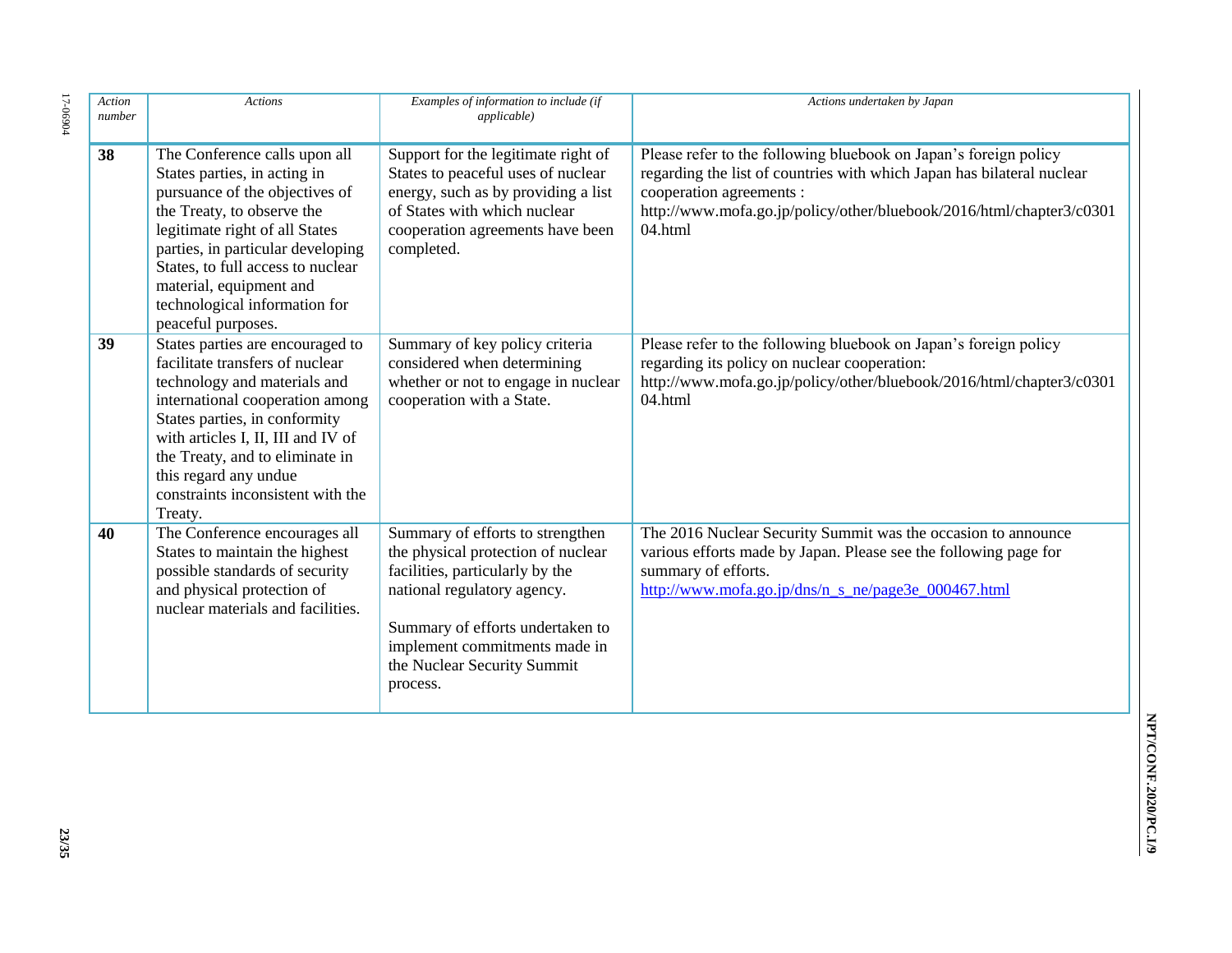| Action<br>number | <b>Actions</b>                                                                                                                                                                                                                                                                                                                                                                                                                                                                                          | Examples of information to include (if<br>applicable)                                                                                                                                                                                                                                | Actions undertaken by Japan                                                                                                                                                                                                                                                                                                                                                                                                                                                                                                                                                     |
|------------------|---------------------------------------------------------------------------------------------------------------------------------------------------------------------------------------------------------------------------------------------------------------------------------------------------------------------------------------------------------------------------------------------------------------------------------------------------------------------------------------------------------|--------------------------------------------------------------------------------------------------------------------------------------------------------------------------------------------------------------------------------------------------------------------------------------|---------------------------------------------------------------------------------------------------------------------------------------------------------------------------------------------------------------------------------------------------------------------------------------------------------------------------------------------------------------------------------------------------------------------------------------------------------------------------------------------------------------------------------------------------------------------------------|
| 41               | The Conference encourages all<br>States parties to apply, as<br>appropriate, the IAEA<br>recommendations on the<br>physical protection of nuclear<br>material and nuclear facilities<br>(INFCIRC/225/Rev.4)<br>(Corrected)) and other relevant<br>international instruments at the<br>earliest possible date.                                                                                                                                                                                           | Summary of efforts to apply the<br>IAEA INFCIRC/225/Rev.4<br>(Corrected).<br>Timeline for any planned national<br>reviews of physical protection<br>policies and practices or any<br>reviews that have been<br>accomplished.                                                         | Japan takes various physical protection measures in line with the "Act on<br>the Regulation of Nuclear Source Material, Nuclear Fuel Material and<br>Reactors" etc.<br>These measures are taken as recommended by the IAEA. The<br>International Physical Protection Advisory Service mission in 2015<br>recognized that Japan has a robust and sustainable nuclear security<br>regime, significantly enhanced in recent years.<br>The latest measure was the revision of NRA ordinances in September<br>2016 to tackle insider threats. The trustworthiness check by operators |
| 42               | The Conference calls on all<br>States parties to the Convention<br>on the Physical Protection of<br>Nuclear Material to ratify the<br>amendment to the Convention as<br>soon as possible and encourages<br>them to act in accordance with<br>the objectives and the purpose of<br>the amendment until such time<br>as it enters into force. The<br>Conference also encourages all<br>States that have not yet done so<br>to adhere to the Convention and<br>adopt the amendment as soon as<br>possible. | Summary of progress in signing,<br>ratifying and implementing the<br>Convention on the Physical<br>Protection of Nuclear Material and<br>its 2005 Amendment.<br>Summary of efforts to promote the<br>ratification and implementation of<br>the Convention and its 2005<br>Amendment. | will start around the summer of 2017.<br>Japan became a party to the Convention on the Physical Protection of<br>Nuclear Material in 1988 and its 2005 Amendment in 2014. Please see<br>the following page.<br>http://www.mofa.go.jp/press/release/press4e_000334.html                                                                                                                                                                                                                                                                                                          |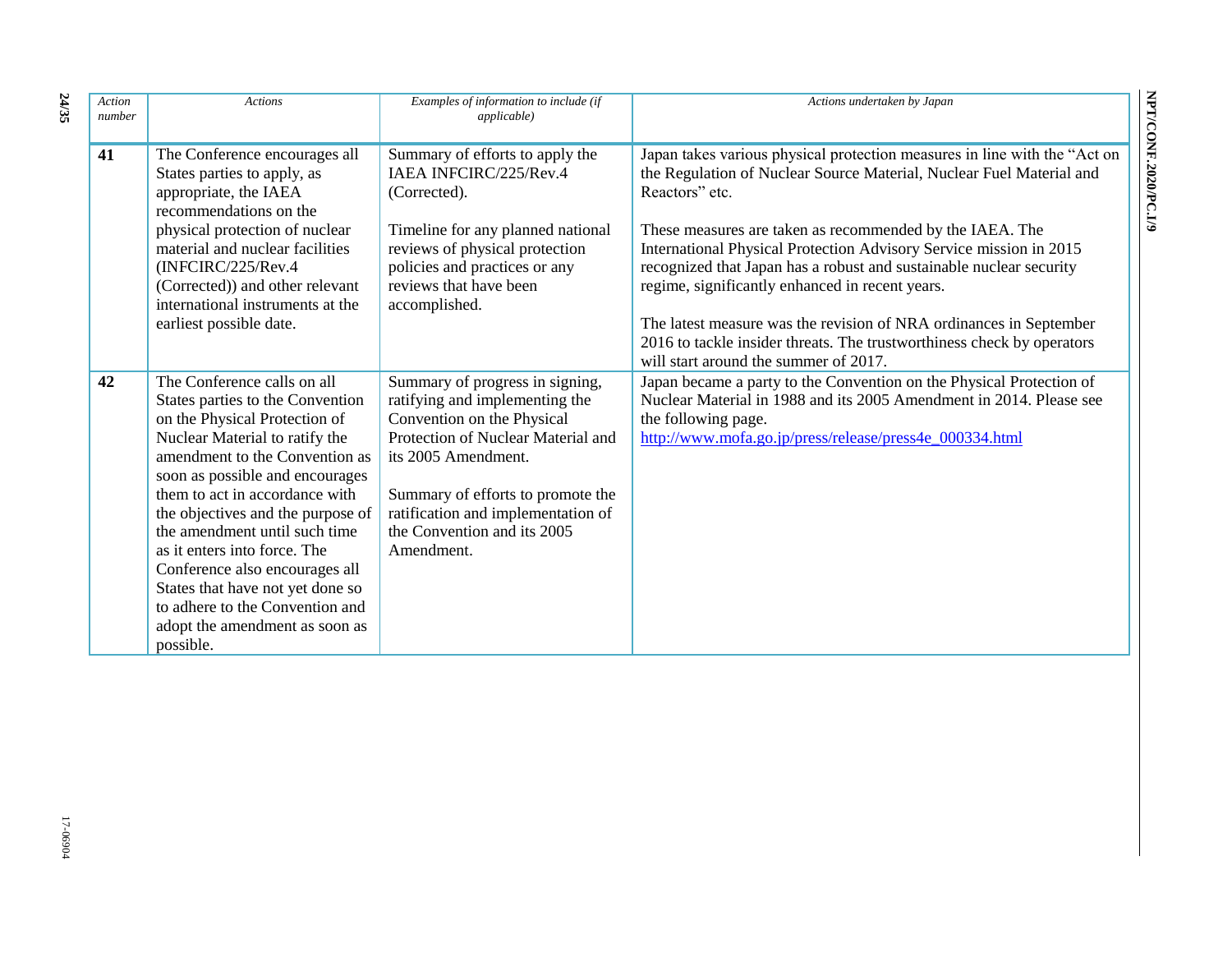| Action<br>number | <b>Actions</b>                                                                                                                                                                                                                                                                                                 | Examples of information to include (if<br><i>applicable</i> )                                                                                                                                                                                                       | Actions undertaken by Japan                                                                                                                                                                                                                                                                                                                                                                                                 |
|------------------|----------------------------------------------------------------------------------------------------------------------------------------------------------------------------------------------------------------------------------------------------------------------------------------------------------------|---------------------------------------------------------------------------------------------------------------------------------------------------------------------------------------------------------------------------------------------------------------------|-----------------------------------------------------------------------------------------------------------------------------------------------------------------------------------------------------------------------------------------------------------------------------------------------------------------------------------------------------------------------------------------------------------------------------|
| 43               | The Conference urges all States<br>parties to implement the<br>principles of the revised IAEA<br>Code of Conduct on the Safety<br>and Security of Radioactive<br>Sources, as well as the Guidance<br>on the Import and Export of<br>Radioactive Sources approved<br>by the IAEA Board of<br>Governors in 2004. | Summary of steps taken to<br>implement the principles of the<br>revised IAEA Code of Conduct on<br>the Safety and Security of<br>Radioactive Sources.<br>Summary of steps taken to<br>implement the Guidance on the<br>Import and Export of Radioactive<br>Sources. | IAEA Integrated Regulatory Review Service mission issued its report to<br>Japan. Please see 2.1 INTERNATIONAL OBLIGATIONS AND<br>ARRANGEMENTS FOR INTERNATIONAL COOPERATION<br>https://www.nsr.go.jp/data/000148261.pdf<br>Japan issued a National Statement at the Washington Nuclear Security<br>Summit in 2010. Please see the following page.<br>http://japan.kantei.go.jp/hatoyama/statement/201004/12statement_e.html |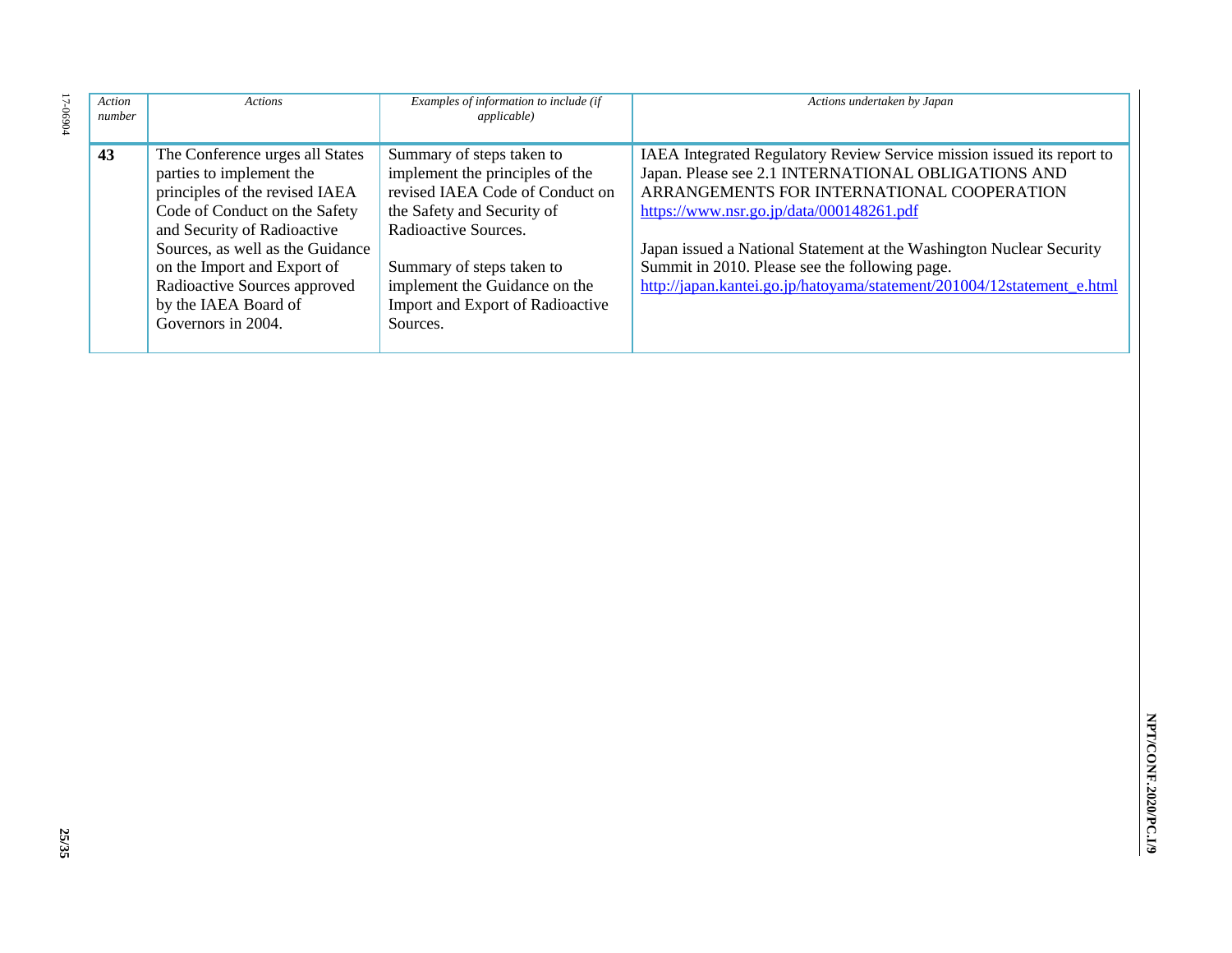| Action<br>number | <b>Actions</b>                                                                                                                                                                                                                                                                                                                                                                                                                                                                                                                                                                                                                                                                            | Examples of information to include (if<br><i>applicable</i> )                                                                                                                                                                                                                                                                                                                                                                                                                                                                                                                                                                                                                                                                                                                                                                                                                                                                                                                              | Actions undertaken by Japan                                                                                                                                                                                                                                                                                                                                                                                                                                                                                                                                                                                                                                                                                                                  |
|------------------|-------------------------------------------------------------------------------------------------------------------------------------------------------------------------------------------------------------------------------------------------------------------------------------------------------------------------------------------------------------------------------------------------------------------------------------------------------------------------------------------------------------------------------------------------------------------------------------------------------------------------------------------------------------------------------------------|--------------------------------------------------------------------------------------------------------------------------------------------------------------------------------------------------------------------------------------------------------------------------------------------------------------------------------------------------------------------------------------------------------------------------------------------------------------------------------------------------------------------------------------------------------------------------------------------------------------------------------------------------------------------------------------------------------------------------------------------------------------------------------------------------------------------------------------------------------------------------------------------------------------------------------------------------------------------------------------------|----------------------------------------------------------------------------------------------------------------------------------------------------------------------------------------------------------------------------------------------------------------------------------------------------------------------------------------------------------------------------------------------------------------------------------------------------------------------------------------------------------------------------------------------------------------------------------------------------------------------------------------------------------------------------------------------------------------------------------------------|
| 44               | The Conference calls upon all<br>States parties to improve their<br>national capabilities to detect,<br>deter and disrupt illicit<br>trafficking in nuclear materials<br>throughout their territories, in<br>accordance with their relevant<br>international legal obligations,<br>and calls upon those States<br>parties in a position to do so to<br>work to enhance international<br>partnerships and capacity-<br>building in this regard. The<br>Conference also calls upon<br>States parties to establish and<br>enforce effective domestic<br>controls to prevent the<br>proliferation of nuclear weapons<br>in accordance with their relevant<br>international legal obligations. | Summary of efforts to strengthen<br>national capabilities against the<br>illicit trafficking of nuclear<br>material.<br>Summary of efforts to provide<br>assistance to other States to<br>strengthen national capabilities<br>against the illicit trafficking of<br>nuclear material (e.g.,<br>commitments made in the context<br>of the Nuclear Security Summit<br>process, the Global Partnership<br>against the Spread of Weapons and<br>Materials of Mass Destruction).<br>Information about participation in<br>the Proliferation Security Initiative.<br>Information about participation in<br>the Global Initiative to Combat<br>Nuclear Terrorism.<br>Summary of any reports provided<br>in accordance with Security<br>Council resolution 1540 (2004).<br>Status of participation in the IAEA<br><b>Illicit Trafficking Database.</b><br>Status of participation in the<br>nuclear security activities of the<br><b>International Criminal Police</b><br>Organization (INTERPOL). | Japan's recent matrix regarding its status of implementation of Security<br>Council resolution 1540 (2004) approved by the 1540 Committee is:<br>http://www.un.org/en/sc/1540/documents/Japan%20revised%20matrix.p<br>df.<br>Japan made proactive contributions during its Presidency of the Global<br>Partnership in 2016.<br>Japan proactively participated in the Proliferation Security Initiative<br>exercises and meetings. Japan will host the Initiative's maritime<br>interdiction exercise in 2018.<br>Japan will host the plenary meeting of the Global Initiative to Combat<br>Nuclear Terrorism in Tokyo in June 2017.<br>Japan participates in the IAEA Incident and Trafficking Database and<br>reports when incidents occur. |

**26**

**/35**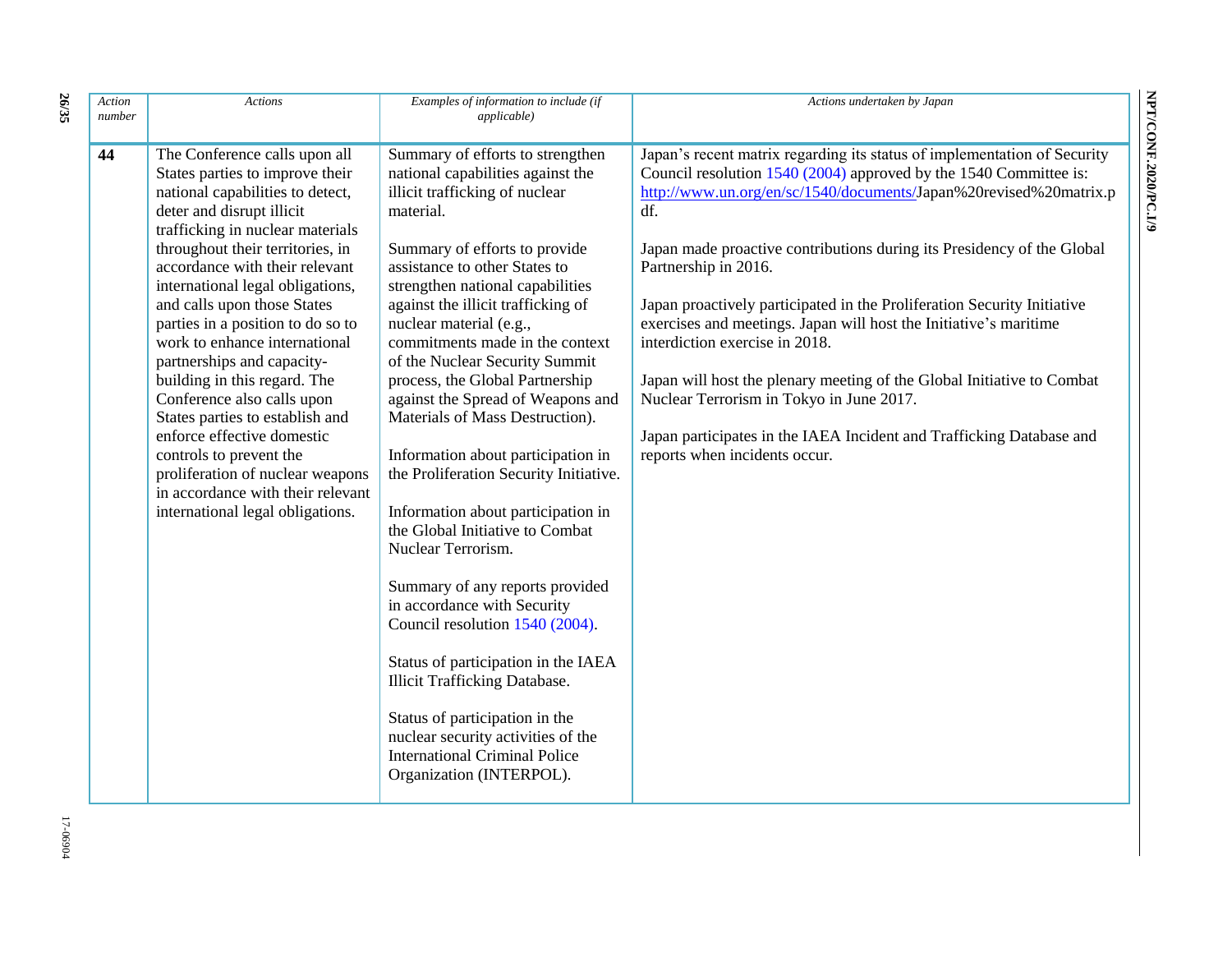| Action<br>number | <b>Actions</b>                                                                                                                                                                                                                                                                                                                                                                                                                                                   | Examples of information to include (if<br>applicable)                                                                                                                                                                                                                                                                                                                                                                                                                                                                                 | Actions undertaken by Japan                                                                                                                                                                                                                                                                                                                                                                                                                                                                                                           |
|------------------|------------------------------------------------------------------------------------------------------------------------------------------------------------------------------------------------------------------------------------------------------------------------------------------------------------------------------------------------------------------------------------------------------------------------------------------------------------------|---------------------------------------------------------------------------------------------------------------------------------------------------------------------------------------------------------------------------------------------------------------------------------------------------------------------------------------------------------------------------------------------------------------------------------------------------------------------------------------------------------------------------------------|---------------------------------------------------------------------------------------------------------------------------------------------------------------------------------------------------------------------------------------------------------------------------------------------------------------------------------------------------------------------------------------------------------------------------------------------------------------------------------------------------------------------------------------|
| 45               | The Conference encourages all<br>States parties that have not yet<br>done so to become party to the<br>International Convention for the<br>Suppression of Acts of Nuclear<br>Terrorism as soon as possible.                                                                                                                                                                                                                                                      | Summary of progress in signing,<br>ratifying and implementing the<br>International Convention on the<br>Suppression of Acts of Nuclear<br>Terrorism.                                                                                                                                                                                                                                                                                                                                                                                  | Japan became a party to the International Convention for the Suppression<br>of Acts of Nuclear Terrorism in 2007.                                                                                                                                                                                                                                                                                                                                                                                                                     |
| 46               | The Conference encourages<br>IAEA to continue to assist the<br>States parties in strengthening<br>their national regulatory controls<br>of nuclear material, including<br>the establishment and<br>maintenance of the State<br>systems of accounting for and<br>control of nuclear material, as<br>well as systems on regional<br>level. The Conference calls upon<br><b>IAEA</b> Member States to broaden<br>their support for the relevant<br>IAEA programmes. | Summary of activities to strengthen<br>national regulatory controls of<br>nuclear material, including<br>establishing and maintaining a<br>State System of Accounting for and<br>Control of Nuclear Material, as<br>well as any regional-level systems.<br>Summary of cooperation with<br>IAEA on accounting and control of<br>nuclear materials.<br>Summary of support for IAEA<br>programmes relevant to these<br>actions, including the nuclear<br>security relevant work of the IAEA<br>nuclear safety and security<br>programme. | Japan, through ISCN, actively organizes various bilateral seminars and<br>workshops, international training courses for other member States<br>personnel to enhance the functions of their State System of Accounting<br>for and Control of Nuclear Material and national nuclear security<br>regimes, some training courses for IAEA personnel, such as a training<br>course on inspection methods for reprocessing processes both at the<br>Japan Atomic Energy Agency experimental facilities and the Tokai<br>Reprocessing Plant. |
|                  | III. Peaceful uses of nuclear energy                                                                                                                                                                                                                                                                                                                                                                                                                             |                                                                                                                                                                                                                                                                                                                                                                                                                                                                                                                                       |                                                                                                                                                                                                                                                                                                                                                                                                                                                                                                                                       |
| 47               | Respect each country's choices<br>and decisions in the field of<br>peaceful uses of nuclear energy<br>without jeopardizing its policies<br>or international cooperation<br>agreements and arrangements for<br>peaceful uses of nuclear energy<br>and its fuel cycle policies.                                                                                                                                                                                    | Summary of the types of peaceful<br>uses of nuclear energy being<br>pursued nationally (e.g., power<br>generation, mining, medical,<br>agricultural).                                                                                                                                                                                                                                                                                                                                                                                 | Japan pursues peaceful uses of nuclear energy in both power applications<br>and various fields of non-power applications under the principle that the<br>use of nuclear power must be accompanied at all its stages by<br>commitments to and ongoing implementation of highest standards of<br>safety and security and effective safeguards with full transparency.                                                                                                                                                                   |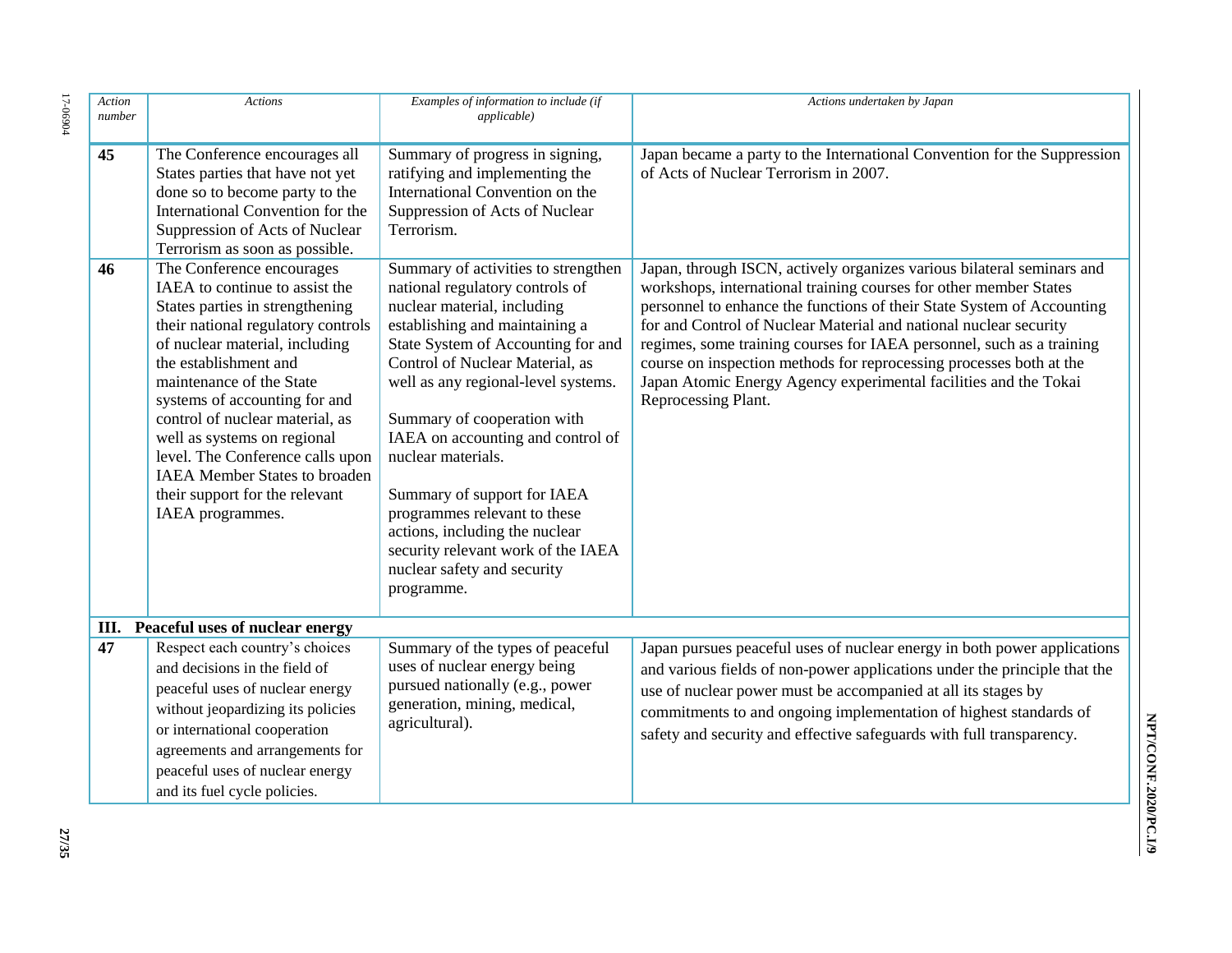| Action<br>number | <b>Actions</b>                                                                                                                                                                                                                                                    | Examples of information to include (if<br><i>applicable</i> )                                                                                                                                                                | Actions undertaken by Japan                                                                                                                       |
|------------------|-------------------------------------------------------------------------------------------------------------------------------------------------------------------------------------------------------------------------------------------------------------------|------------------------------------------------------------------------------------------------------------------------------------------------------------------------------------------------------------------------------|---------------------------------------------------------------------------------------------------------------------------------------------------|
| 48               | Undertake to facilitate, and<br>reaffirm the right of States<br>parties to participate in, the<br>fullest possible exchange of<br>equipment, materials and<br>scientific and technological<br>information for the peaceful<br>uses of nuclear energy.             | Summary of national policy on<br>nuclear cooperation, including<br>legislation on export controls.                                                                                                                           | See action 39.                                                                                                                                    |
| 49               | Cooperate with other States<br>parties or international<br>organizations in the further<br>development of nuclear energy<br>for peaceful purposes, with due<br>consideration for the needs of<br>the developing areas of the<br>world.                            | Summary of national, bilateral,<br>regional and/or multilateral efforts<br>to further the development and<br>application of nuclear technologies<br>to areas that will help to meet the<br>needs of developing countries.    | See the latest IAEA Technical Cooperation Report as examples of<br>Japan's efforts:<br>https://www.iaea.org/technicalcooperation/Pub/Ann-Reports/ |
| 50               | Give preferential treatment to<br>the non-nuclear-weapon States<br>parties to the Treaty, taking the<br>needs of developing countries,<br>in particular, into account.                                                                                            | Summary of international efforts to<br>assist developing countries,<br>identifying those activities which<br>are undertaken through the IAEA<br>Technical Cooperation Programme.                                             | See the latest IAEA Technical Cooperation Report as examples of<br>Japan's efforts:<br>https://www.iaea.org/technicalcooperation/Pub/Ann-Reports/ |
| 51               | Facilitate transfers of nuclear<br>technology and international<br>cooperation among States<br>parties in conformity with<br>articles I, II, III, and IV of the<br>Treaty, and eliminate in this<br>regard any undue constraints<br>inconsistent with the Treaty. | List of the total number of<br>countries with which nuclear<br>cooperation agreements are in<br>effect (see actions 37 and 38).<br>List of the total number of nuclear<br>cooperation agreements awaiting<br>implementation. | See Action 38.                                                                                                                                    |

**28 /35**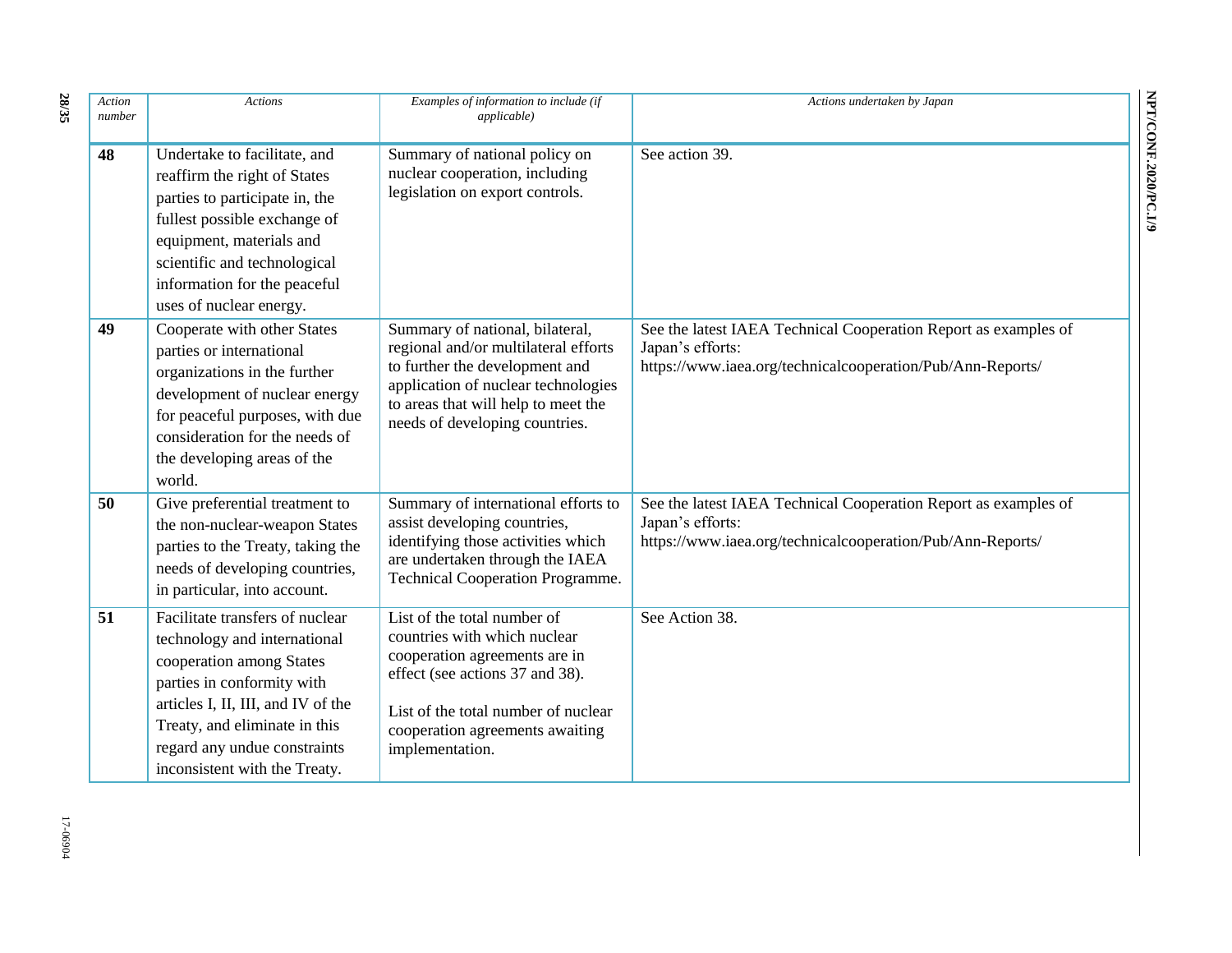| Action<br>number | <b>Actions</b>                                                                                                                                                                  | Examples of information to include (if<br>applicable)                                                                                                                                                                                                                                                                                                        | Actions undertaken by Japan                                                                                                                                                                                                                                      |
|------------------|---------------------------------------------------------------------------------------------------------------------------------------------------------------------------------|--------------------------------------------------------------------------------------------------------------------------------------------------------------------------------------------------------------------------------------------------------------------------------------------------------------------------------------------------------------|------------------------------------------------------------------------------------------------------------------------------------------------------------------------------------------------------------------------------------------------------------------|
| 52               | Continue efforts, within IAEA,<br>to enhance the effectiveness and<br>efficiency of its technical<br>cooperation programme.                                                     | Summary of efforts to enhance the<br>effectiveness and efficiency of the<br><b>IAEA Technical Cooperation</b><br>Programme, such as by advocating<br>for accountability and transparency<br>in the operation of the Programme,<br>supporting the implementation of<br>recommendations made by the<br>Agency's Office of Internal<br>Oversight Services, etc. | Japan is actively participating in relevant meetings held by the IAEA to<br>enhance effectiveness and efficiency of the IAEA Technical Cooperation<br>Programme, including Board of Governors and General Conference.                                            |
| 53               | Strengthen the IAEA technical<br>cooperation programme in<br>assisting developing States<br>parties in the peaceful uses of<br>nuclear energy.                                  | Summary of efforts in the IAEA<br>Board of Governor's Technical<br><b>Assistance and Cooperation</b><br>Committee.<br>Summary of efforts to strengthen<br>the IAEA Technical Cooperation<br>Programme, including through any<br>voluntary financial or in-kind<br>contributions.                                                                             | Japan is actively participating in the Governor's Technical Assistance<br>and Cooperation Committee, and Japan has also contributed to the<br>Technical Cooperation Fund and Peaceful Uses Initiative to strengthen<br>the IAEA Technical Cooperation Programme. |
| 54               | Make every effort and to take<br>practical steps to ensure that<br><b>IAEA</b> resources for technical<br>cooperation activities are<br>sufficient, assured and<br>predictable. | Rate of attainment on assessed<br>voluntary contributions to the<br>Technical Cooperation Fund.                                                                                                                                                                                                                                                              | Japan's rate of attainment to the Technical Cooperation Fund has been<br>100 per cent continuously.                                                                                                                                                              |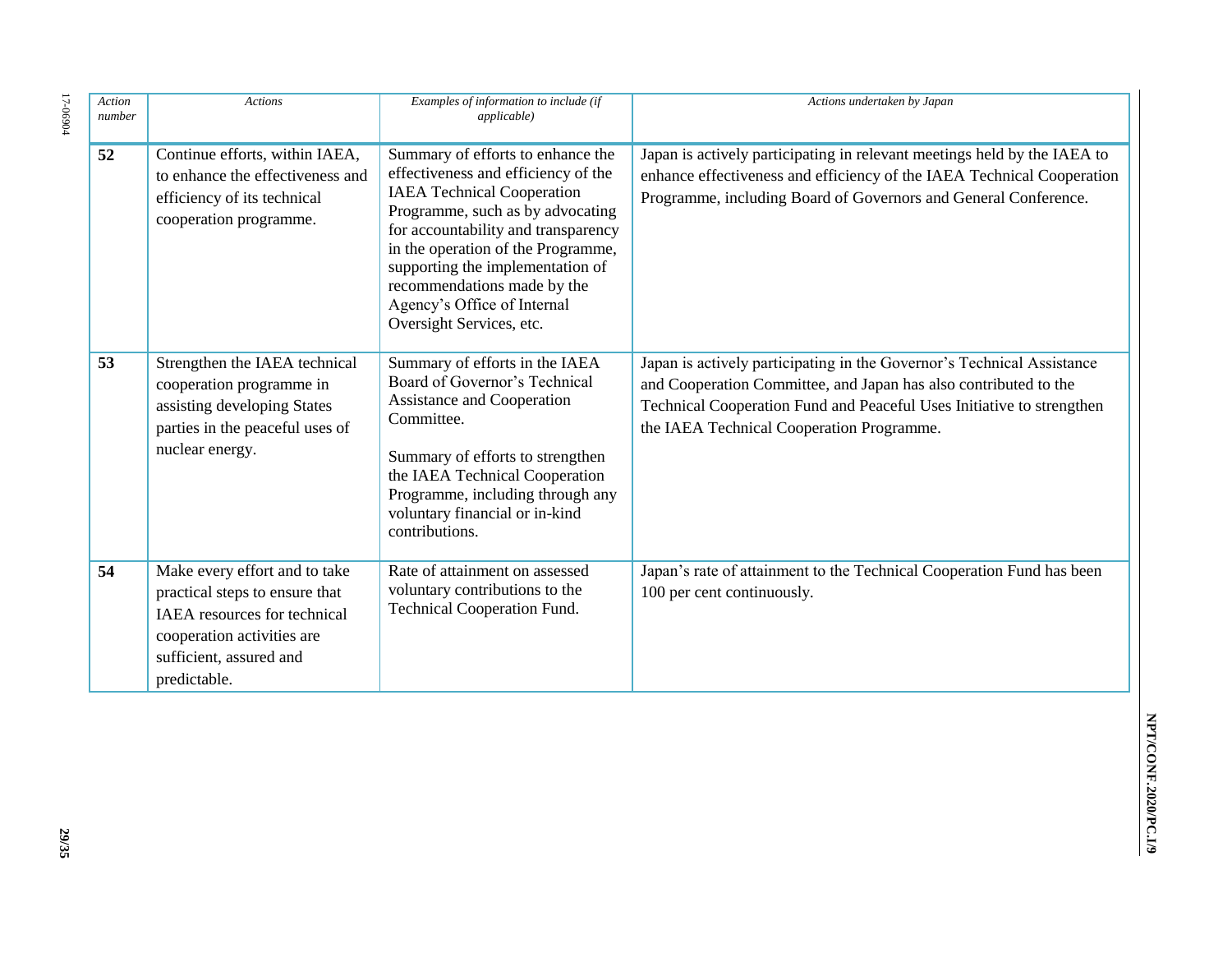| Action<br>number | <b>Actions</b>                                                                                                                                                                                                                                                                                                                                                             | Examples of information to include (if<br><i>applicable</i> )                                                                                                            | Actions undertaken by Japan                                                                                                                                                                                                                                                                                                                                                               |
|------------------|----------------------------------------------------------------------------------------------------------------------------------------------------------------------------------------------------------------------------------------------------------------------------------------------------------------------------------------------------------------------------|--------------------------------------------------------------------------------------------------------------------------------------------------------------------------|-------------------------------------------------------------------------------------------------------------------------------------------------------------------------------------------------------------------------------------------------------------------------------------------------------------------------------------------------------------------------------------------|
| 55               | Encourage all States in a<br>position to do so to make<br>additional contributions to the<br>initiative designed to raise 100<br>million dollars over the next five<br>years as extrabudgetary<br>contributions to IAEA activities,<br>while welcoming the<br>contributions already pledged by<br>countries and groups of<br>countries in support of IAEA<br>activities.   | Summary of any voluntary<br>contributions to the IAEA Peaceful<br>Uses Initiative or other<br>extrabudgetary contributions to<br>IAEA.                                   | Japan has contributed over \$26 million to the Peaceful Uses Initiative in<br>total (as of March 2017).                                                                                                                                                                                                                                                                                   |
| 56               | Encourage national, bilateral<br>and international efforts to train<br>the necessary skilled workforce<br>needed to develop peaceful uses<br>of nuclear energy.                                                                                                                                                                                                            | Summary of national, bilateral and<br>international efforts with regard to<br>capacity-building and human<br>resource development on peaceful<br>uses of nuclear energy. | See the below links for examples of Japan's efforts:<br>- Japan Atomic Energy Agency/Integrated Support Center for Nuclear<br>Non-proliferation and Nuclear Security<br>(https://www.jaea.go.jp/04/iscn/activity/capabuil_en.html)<br>- Japan Nuclear Human Resource Development Network (http://jn-hrd-<br>n.jaea.go.jp/en/)<br>- Regional Cooperation Agreement (http://www.rcaro.org/) |
| 57               | Ensure that, when developing<br>nuclear energy, including<br>nuclear power, the use of<br>nuclear energy must be<br>accompanied by commitments<br>to and ongoing implementation<br>of safeguards as well as<br>appropriate and effective levels<br>of safety and security, consistent<br>with States' national legislation<br>and respective international<br>obligations. | Title and date of key national<br>legislation on peaceful uses of<br>nuclear energy.                                                                                     | See the below links for examples.<br>- IAEA Country Nuclear Power Profiles 2015 Edition (Japan):<br>http://www-<br>pub.iaea.org/MTCD/Publications/PDF/CNPP2015_CD/countryprofiles/J<br>apan/Japan.htm)                                                                                                                                                                                    |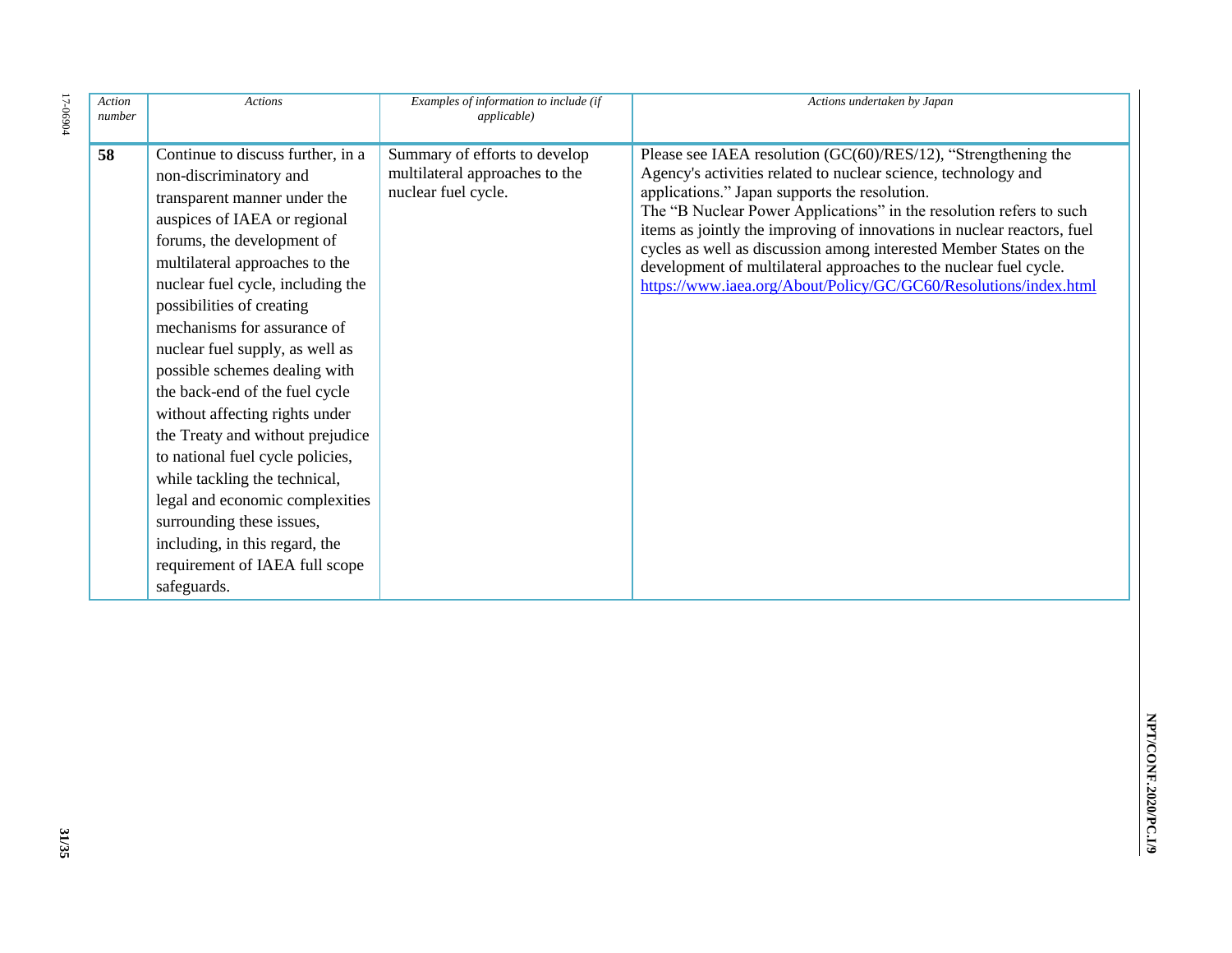| Action<br>number | <b>Actions</b>                                                                                                                                                                                                                                                                                                                                                                                                                                                                                                                                                                                                                                        | Examples of information to include (if<br><i>applicable</i> )                                                                                                                                                                                                                                                                                                                                                                                                                                                                                                                                                            | Actions undertaken by Japan                                                                                                                                                                                                                                                                                                                                                                                                                                                                                                                                   |
|------------------|-------------------------------------------------------------------------------------------------------------------------------------------------------------------------------------------------------------------------------------------------------------------------------------------------------------------------------------------------------------------------------------------------------------------------------------------------------------------------------------------------------------------------------------------------------------------------------------------------------------------------------------------------------|--------------------------------------------------------------------------------------------------------------------------------------------------------------------------------------------------------------------------------------------------------------------------------------------------------------------------------------------------------------------------------------------------------------------------------------------------------------------------------------------------------------------------------------------------------------------------------------------------------------------------|---------------------------------------------------------------------------------------------------------------------------------------------------------------------------------------------------------------------------------------------------------------------------------------------------------------------------------------------------------------------------------------------------------------------------------------------------------------------------------------------------------------------------------------------------------------|
| 59               | Consider becoming party, if they<br>have not yet done so, to the<br>Convention on Nuclear Safety,<br>the Convention on Early<br>Notification of a Nuclear<br>Accident, the Convention on<br>Assistance in the Case of a<br>Nuclear Accident or<br>Radiological Emergency, the<br>Joint Convention on the Safety<br>of Spent Fuel Management and<br>on the Safety of Radioactive<br>Waste Management, the<br>International Convention for the<br>Suppression of Acts of Nuclear<br>Terrorism, the Convention on<br>the Physical Protection of<br>Nuclear Material, and to ratify<br>its amendment so that it may<br>enter into force at an early date. | Status vis-à-vis the Convention on<br>Nuclear Safety, the Convention on<br>Early Notification of a Nuclear<br>Accident, the Convention on<br>Assistance in the Case of a Nuclear<br><b>Accident or Radiological</b><br>Emergency and the Joint<br>Convention on the Safety of Spent<br>Fuel Management and on the<br>Safety of Radioactive Waste<br>Management.<br>Status vis-à-vis the International<br>Convention on the Suppression of<br>Acts of Nuclear Terrorism and the<br>Convention on the Physical<br>Protection of Nuclear Material and<br>its 2005 Amendment could be<br>reiterated (see actions 42 and 45). | Japan has already concluded:<br>- Convention on Nuclear Safety (1995)<br>- Convention on Early Notification of a Nuclear Accident (1987)<br>- Convention on Assistance in the Case of a Nuclear Accident or<br>Radiological Emergency (1987)<br>- Joint Convention on the Safety of Spent Fuel Management and on the<br>Safety of Radioactive Waste Management (2003)<br>- International Convention for the Suppression of Acts of Nuclear<br>Terrorism (2007)<br>- 2005 Amendment to the Convention on the Physical Protection of<br>Nuclear Material (2014) |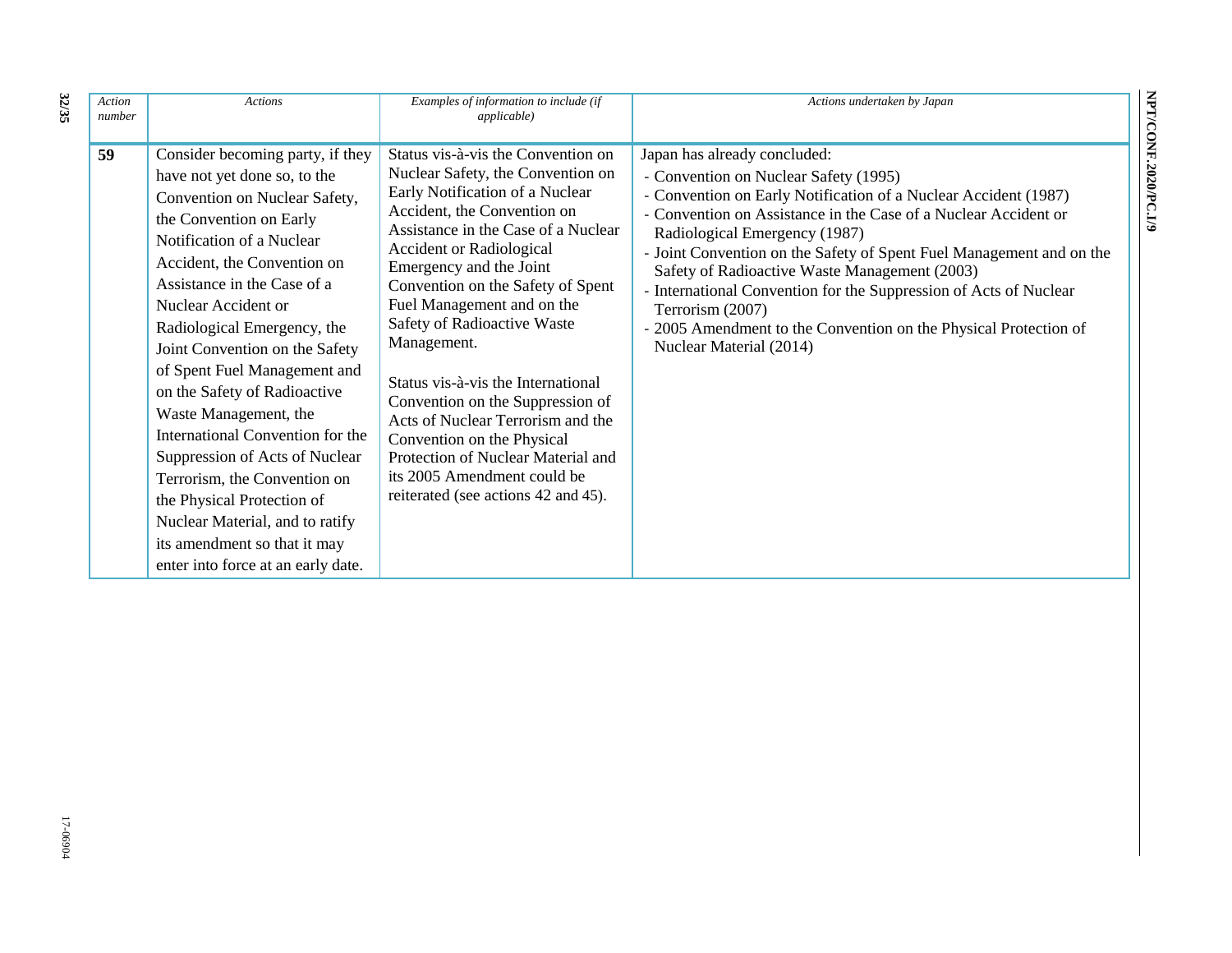| Action<br>number | <b>Actions</b>                                                                                                                                                                                | Examples of information to include (if<br><i>applicable</i> )                                                                                                                                                                                                                                                                                                                                                                                                                                                                                                                                                                                                                    | Actions undertaken by Japan                                                                                                                                                                                                                                                                                                                                                                                                                                                                                                                                                                                                                                                                                                                                                                                                                                                                                                                                                                                                                                                                                                                                                                                                              |
|------------------|-----------------------------------------------------------------------------------------------------------------------------------------------------------------------------------------------|----------------------------------------------------------------------------------------------------------------------------------------------------------------------------------------------------------------------------------------------------------------------------------------------------------------------------------------------------------------------------------------------------------------------------------------------------------------------------------------------------------------------------------------------------------------------------------------------------------------------------------------------------------------------------------|------------------------------------------------------------------------------------------------------------------------------------------------------------------------------------------------------------------------------------------------------------------------------------------------------------------------------------------------------------------------------------------------------------------------------------------------------------------------------------------------------------------------------------------------------------------------------------------------------------------------------------------------------------------------------------------------------------------------------------------------------------------------------------------------------------------------------------------------------------------------------------------------------------------------------------------------------------------------------------------------------------------------------------------------------------------------------------------------------------------------------------------------------------------------------------------------------------------------------------------|
| 60               | Promote the sharing of best<br>practices in the area of nuclear<br>safety and security, including<br>through dialogue with the<br>nuclear industry and the private<br>sector, as appropriate. | Summarize how international best<br>practices on nuclear safety and<br>security have been implemented<br>nationally.<br>Summarize any contributions to the<br>IAEA Safety Standards Series, the<br>IAEA Nuclear Security Series and<br>review meetings of the Convention<br>on Nuclear Safety and the Joint<br>Convention on the Safety of Spent<br>Fuel Management and on the<br>Safety of Radioactive Waste<br>Management.<br>Summarize any participation in or<br>contributions to workshops to share<br>best practices, including with the<br>nuclear industry, private sector and<br>non-governmental organizations<br>such as the World Institute for<br>Nuclear Security. | Please refer to Japan's national report for the 7th Review Meeting of<br>Convention on Nuclear Safety in 2017:<br>https://www.nsr.go.jp/data/000170377.pdf<br>Please refer to Japan's national report for the 5th Review Meeting of the<br>Joint Convention on the Safety of Spent Fuel Management and on the<br>Safety of Radioactive Waste Management in 2015:<br>https://www.nsr.go.jp/data/000110078.pdf<br>Japan issued Statement by the Head of the Japanese Delegation, State<br>Minister of Cabinet Office Hirotaka Ishihara, to the 60th IAEA General<br>Conference, 26 September 2016.<br>http://www.mofa.go.jp/mofaj/files/000220955.pdf<br>Japan issued Statement by State Minister for Foreign Affairs Kentaro<br>Sonoura, Head of the Delegation of Japan to the IAEA International<br>Conference on Nuclear Security, 5 December 2016.<br>http://www.mofa.go.jp/mofaj/files/000209417.pdf<br>The International Conference on Nuclear Security holds a workshop with<br>the World Institute for Nuclear Security every year. The 6th such<br>workshop was held in Tokyo on 11 and 12 January 2017. The<br>participants talked about how to tackle insider threats and check<br>trustworthiness to ensure nuclear security. |
| 61               | Encourage States concerned, on<br>a voluntary basis, to further<br>minimize highly enriched<br>uranium in civilian stocks and<br>use, where technically and<br>economically feasible.         | Summarize any national efforts to<br>reduce the use of highly enriched<br>uranium in civilian nuclear<br>programmes and/or convert nuclear<br>facilities to low-enriched uranium.<br>Summarize any international<br>assistance provided to other States<br>to reduce the use of highly enriched<br>uranium in civilian nuclear<br>programmes.                                                                                                                                                                                                                                                                                                                                    | Japan issued its National Progress Report 2016 Nuclear Security<br>Summit. Please see the following page.<br>http://www.mofa.go.jp/mofaj/files/000144982.pdf                                                                                                                                                                                                                                                                                                                                                                                                                                                                                                                                                                                                                                                                                                                                                                                                                                                                                                                                                                                                                                                                             |

**33/35**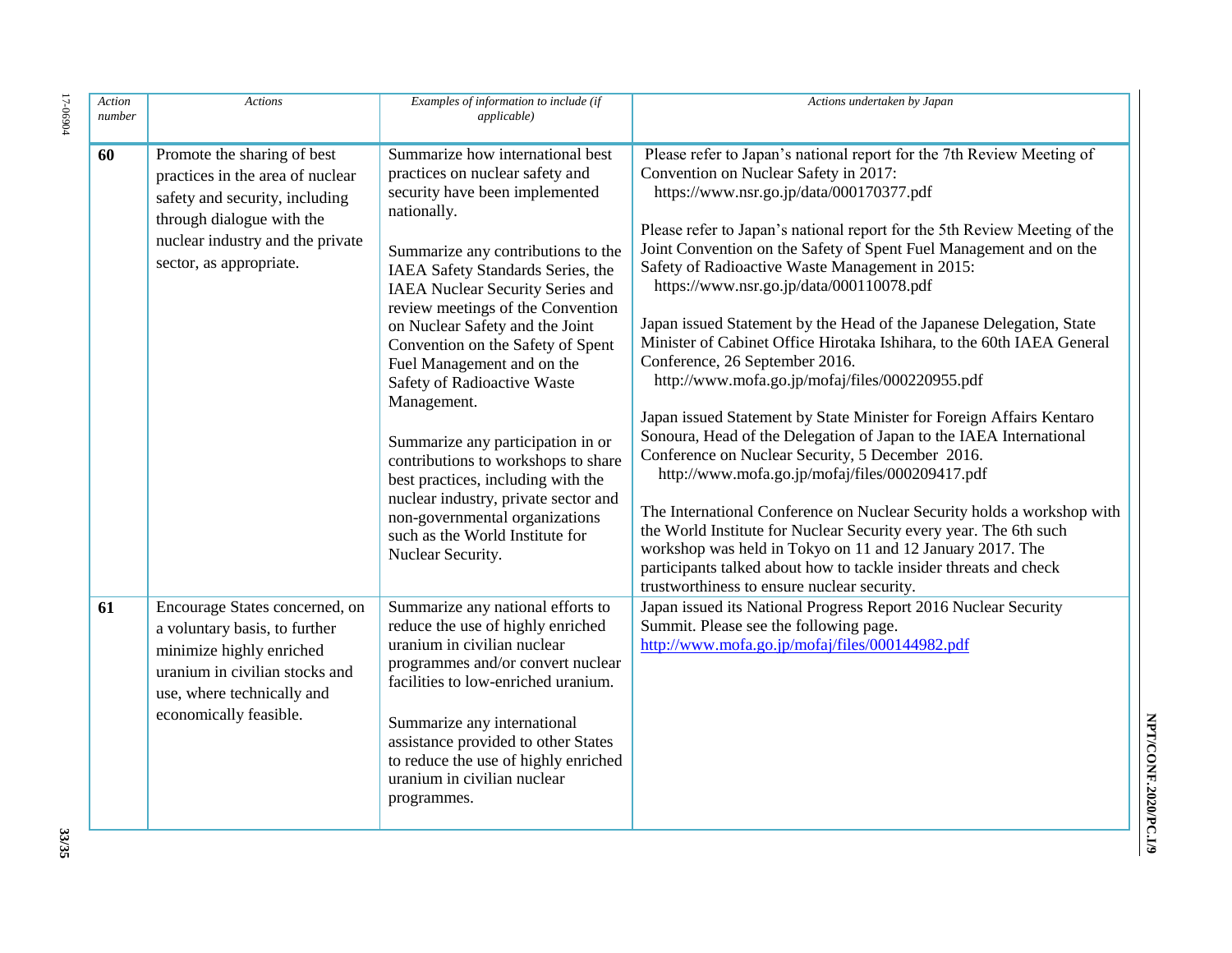| Action<br>number | <b>Actions</b>                                                                                                                                                                                                                                                                                                                                                         | Examples of information to include (if<br><i>applicable</i> )                                                                                                                                                                                                                                                                                                                           | Actions undertaken by Japan                                                                                                                                                                                                                                                                                                                                                                                                                                                                                                                         |
|------------------|------------------------------------------------------------------------------------------------------------------------------------------------------------------------------------------------------------------------------------------------------------------------------------------------------------------------------------------------------------------------|-----------------------------------------------------------------------------------------------------------------------------------------------------------------------------------------------------------------------------------------------------------------------------------------------------------------------------------------------------------------------------------------|-----------------------------------------------------------------------------------------------------------------------------------------------------------------------------------------------------------------------------------------------------------------------------------------------------------------------------------------------------------------------------------------------------------------------------------------------------------------------------------------------------------------------------------------------------|
| 62               | Transport radioactive materials<br>consistent with relevant<br>international standards of safety,<br>security and environmental<br>protection, and to continue<br>communication between<br>shipping and coastal States for<br>the purpose of confidence-<br>building and addressing<br>concerns regarding transport<br>safety, security and emergency<br>preparedness. | Summarize national regulations on<br>the transport of radioactive<br>materials, noting in particular the<br>implementation of the IAEA<br>updated standards on transport<br>regulations (No. SSR-6, 2012).                                                                                                                                                                              | With the "Act on the Regulation of Nuclear Source Material, Nuclear<br>Fuel Material and Reactors", "Ship Safety Act", "Civil Aeronautics Act"<br>and other national regulations, Japan implements IAEA Regulation No.<br>SSR-6, 2012 and other international standards on transport regulations.<br>Shipping States, including Japan, continued communication with coastal<br>states for the purpose of confidence-building and addressing concerns<br>regarding transport safety, security and emergency preparedness.                            |
| 63               | Put in force a civil nuclear<br>liability regime by becoming<br>party to relevant international<br>instruments or adopting suitable<br>national legislation, based upon<br>the principles established by the<br>main pertinent international<br>instruments.                                                                                                           | List the date of signature and<br>ratification of the Convention on<br>Supplementary Compensation for<br>Nuclear Damage, the Vienna<br>Convention on Civil Liability for<br>Nuclear Damage and/or the Paris<br>Convention on Third-Party<br>Liability in the Field of Nuclear<br>Energy.<br>List the title and date of adoption of<br>any national legislation on nuclear<br>liability. | signed<br>concluded<br>Convention<br>Supplementary<br>Japan<br>and<br>on<br>Compensation for Nuclear Damage on 15 January 2015. As a result, the<br>Convention entered into force on 15 April 2015.<br>Please refer to the following link (IAEA Country Nuclear Power Profiles<br>2015 Edition (Japan)) regarding Japan's status vis-à-vis international<br>nuclear liability instruments as well as national legislation on nuclear<br>liability:<br>http://wwwpub.iaea.org/MTCD/Publications/PDF/CNPP2015_CD/cou<br>ntryprofiles/Japan/Japan.htm) |